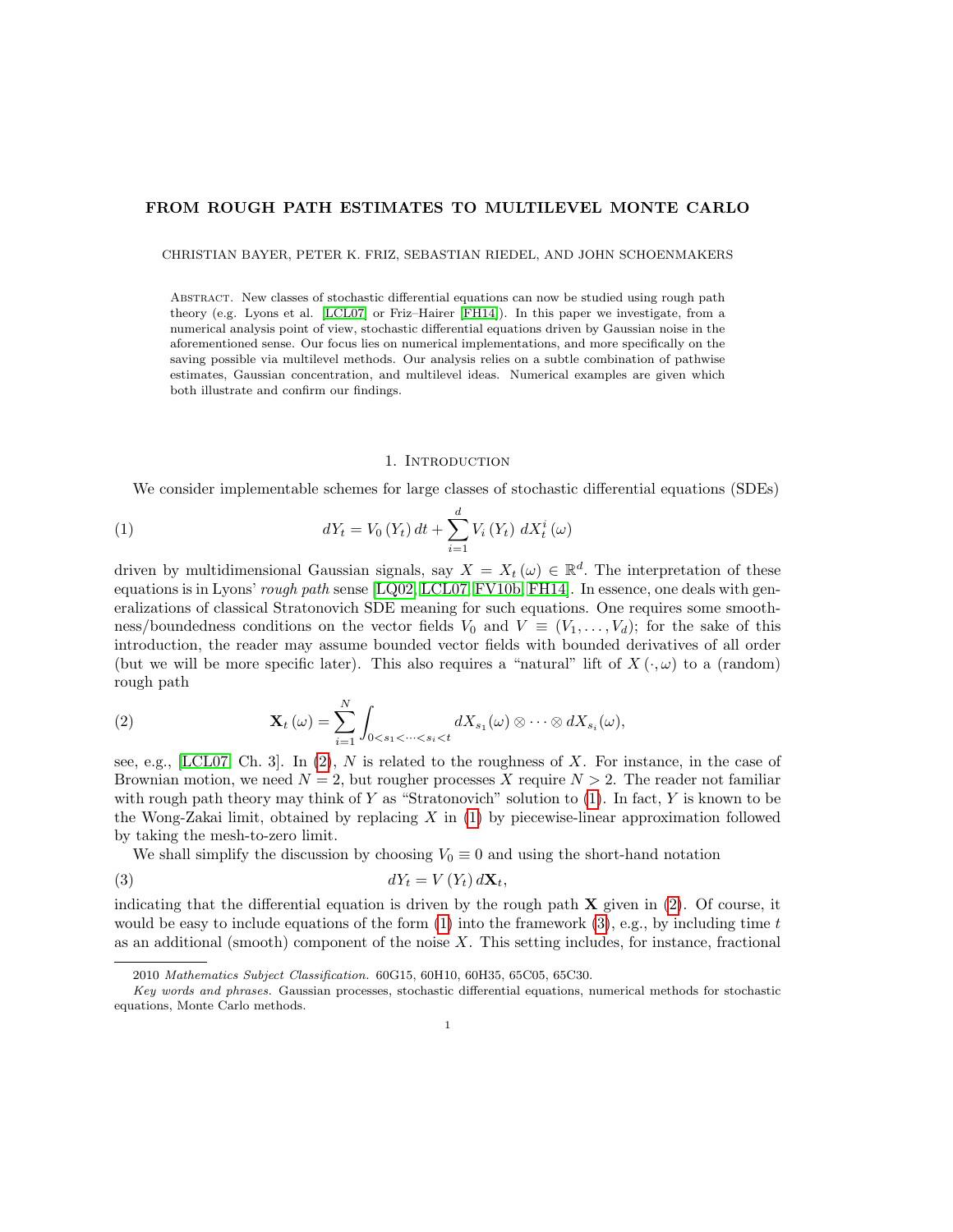Brownian motion (fBm) with Hurst parameter  $H > 1/4$ , see [\[CQ02\]](#page-31-1). It may help the reader to recall that, in the case when  $X = B$ , a multidimensional Brownian motion, all this amounts to enhance  $B$  with  $Lévy's stochastic area$  or, equivalently, with all iterated stochastic integrals of  $B$ against itself, say  $\mathbb{B}_{s,t} = \int_s^t B_{s,u} \otimes dB_u$ . The (rough-)pathwise solution concept then agrees with the usual notion of an SDE solution (in Itô- or Stratonovich sense, depending on which integration was used in defining  $\mathbb{B}$ ). As is well-known this provides a robust extension of the usual Itô framework of stochastic differential equations with an exploding number of new applications (including non-linear SPDE theory, robustness of the filtering problem, non-Markovian Hörmander theory).

In a sense, the rough path interpretation of a differential equation is closely related to strong, pathwise error estimates of Euler- resp. Milstein-approximation to stochastic differential equations. For instance, Davie's definition [\[Dav07\]](#page-31-2) of a (rough)pathwise SDE solution is

<span id="page-1-0"></span>(4) 
$$
Y_t - Y_s \equiv Y_{s,t} = V_i(Y_s) B_{s,t}^i + V_i^k(Y_s) \partial_k V_j(Y_s) \mathbb{B}_{s,t}^{i,j} + o(|t-s|) \text{ as } t-s \downarrow 0,
$$

where we employ Einstein's convention. In fact, this becomes an entirely *deterministic* definition, only assuming

$$
\exists \alpha \in (1/3, 1/2) : |B_{s,t}| \le C |t-s|^{\alpha}, |\mathbb{B}_{s,t}| \le C |t-s|^{2\alpha},
$$

something which is known to hold true almost surely (i.e. for  $C = C(\omega) < \infty$  a.s.), and something which is not at all restricted to Brownian motion. As the reader may suspect this approach leads to almost-sure convergence (with rates) of schemes which are based on the iteration of the approximation seen in the right-hand-side of  $(4)$ . The practical trouble is that Lévy's area, the anti-symmetric part of  $\mathbb{B}$ , is notoriously difficult to simulate; leave alone the simulation of Lévy's area for other Gaussian processes. It has been understood for a while, at least in the Brownian setting, that the truncated (or: simplified) Milstein scheme, in which Lévy's area is omitted, i.e. replace  $\mathbb{B}_{s,t}$  by  $Sym(\mathbb{B}_{s,t})$  in [\(4\)](#page-1-0), still offers benefits: For instance, Talay [\[Tal86\]](#page-32-3) replaces Lévy area by suitable Bernoulli r.v. such as to obtain weak order 1 (see also Kloeden–Platen [\[KP92\]](#page-32-4) and the references therein).<sup>[1](#page-1-1)</sup> In the multilevel context,  $[GS14]$  use this truncated Milstein scheme together with a sophisticated antithetic (variance reduction) method. Finally, in the rough path context this scheme was used in [\[DNT12\]](#page-31-3): the convergence of the scheme can be traced down to an underlying Wong-Zakai type approximation for the driving random rough path – a (probabilistic!) result which is known to hold in great generality for stochastic processes, starting with [\[CQ02\]](#page-31-1) in the context of fractional Brownian motion, see [\[FV10b,](#page-32-2) Ch. 15] and the references therein.

A rather difficult problem is to go from almost-sure convergence (with rates) to  $L<sup>1</sup>$  (or ever: L<sup>r</sup> any  $r < \infty$ ) convergence. Indeed, as pointed out in [\[DNT12,](#page-31-3) Remark 1.2]: "Note that the almost sure estimate [for the simplified Milstein scheme] cannot be turned into an  $L^1$ -estimate [...]. This is a consequence of the use of the rough path method, which exhibits non-integrable (random) constants." The resolution of this problem forms the first contribution of this paper. It is based on some recent progress [\[CLL13\]](#page-31-4), see also [\[FR13\]](#page-31-5), initially developed to prove smoothness of laws for (non-Markovian) SDEs driven by Gaussian signals under a Hörmander condition, [\[CF10,](#page-31-6) [HP13\]](#page-32-6).

Having established L<sup>r</sup>-convergence (any  $r < \infty$ , with rates) for implementable "simplified" Milstein schemes we move to the second contribution of the paper: a multilevel algorithm, in the sense of Giles [\[Gil08b\]](#page-32-7), for stochastic differential equations driven by large classes of Gaussian signals.

The savings here are rather dramatic. In absence of Markovian structure, the strong rate must proxy for the weak rate, which leaves one with complexity  $\mathcal{O}(\epsilon^{-\theta-2})$ , any  $\theta > 2\rho/(2-\rho)$  where

<span id="page-1-1"></span><sup>&</sup>lt;sup>1</sup>A well-known counter-example by Clark and Cameron [\[CC80\]](#page-31-7) shows that it is impossible to get strong order 1 if only using Brownian increments.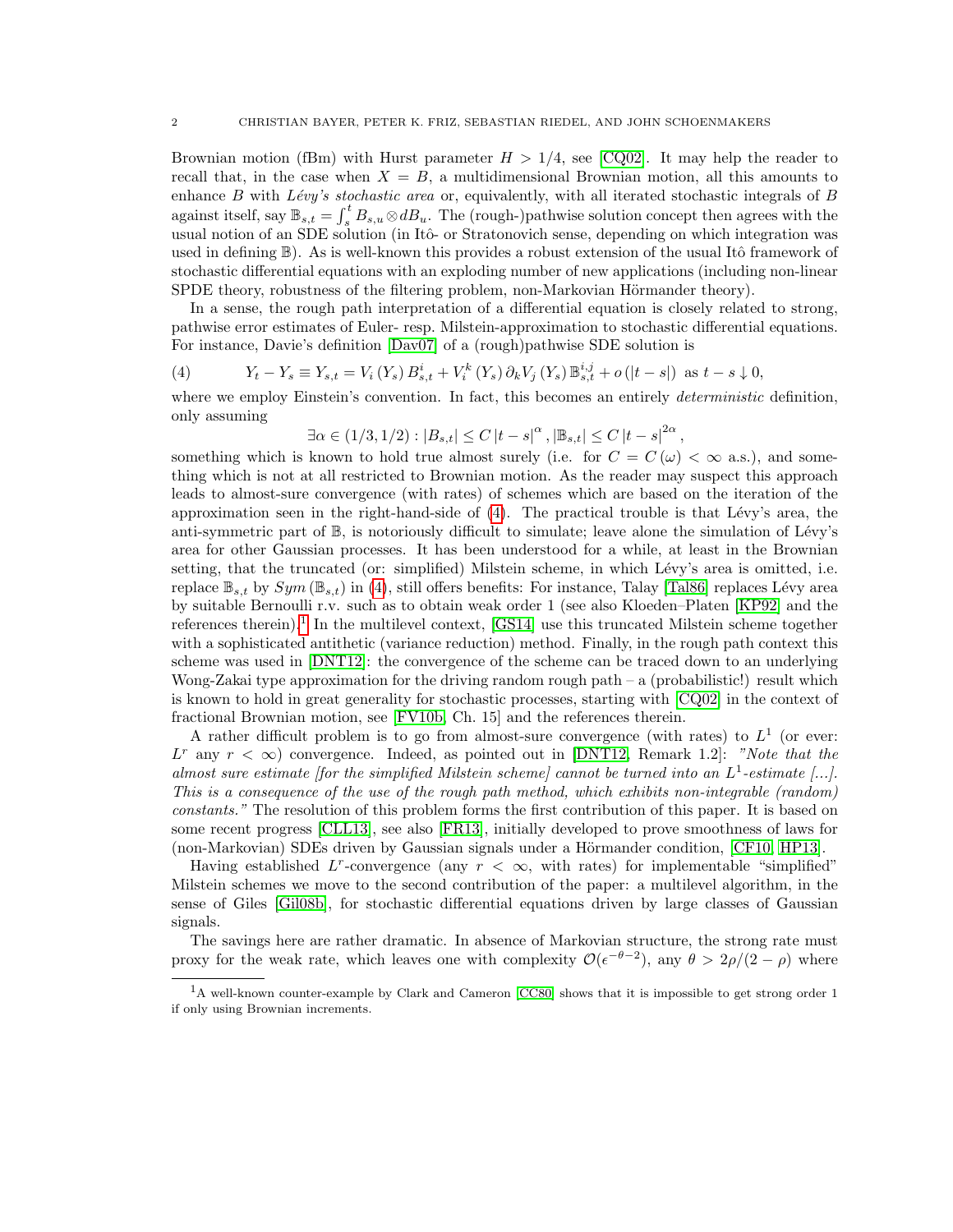the parameter  $\rho$  quantifies the roughness of the noise. With multilevel, we reduce this to  $\mathcal{O}(\epsilon^{-\theta})$ . For instance, in the case of fBm with  $H = 0.4$ , one has  $\rho = 1.25$  and thus  $\theta \sim 3.33$ , which is only marginally worse than single level Monte Carlo in the Brownian motion context (where one has  $\theta = 3$ . On the other hand, the computational cost of single-level Monte Carlo would be proportional to  $\varepsilon^{-\theta-2} \sim \varepsilon^{-5.33}$  which corresponds to a numerically non-feasible situation.

A strong,  $L^2$  error estimate ("rate  $\beta/2$ ") is the key assumption in Giles' complexity theorem, and this is precisely what we have established in the first part. Some other extension of the Giles theorem are necessary; indeed it is crucial to allow for a weak rate of convergence  $\alpha < 1/2$  (ruled out explicitly in [\[Gil08b\]](#page-32-7)) whenever we deal with driving signals with sample path regularity "worse" then Brownian motion. We are able to do all this, moreover we carefully keep track of the relevant constants in front of the asymptotic terms, a necessity in such an irregular regime.

Let us now discuss the algorithm in more detail. We consider the following scheme for approx-imating Y, see [\[DNT12,](#page-31-3) [FV10b\]](#page-32-2). Given an equi-distant dissection  $D = (t_k)$  of [0, T] with mesh h, so that  $t_{k+1} - t_k \equiv h$  for all k, write  $X_{t_k,t_{k+1}}$  for the corresponding increments. We then define  $\overline{Y}_0 \equiv Y_0$  and the "simplified" step-3 Euler scheme

<span id="page-2-0"></span>(5) 
$$
\overline{Y}_{t_{k+1}} = \overline{Y}_{t_k} + \sum_{l=1}^{3} \frac{1}{l!} V_{i_1} \cdots V_{i_l} I\left(\overline{Y}_{t_k}\right) X_{t_k, t_{k+1}}^{i_1} \cdots X_{t_k, t_{k+1}}^{i_l},
$$

where  $I(y) = y$  is the identity function and the vector fields  $V_1, \ldots, V_d$ , unless otherwise stated assumed bounded with bounded derivatives of all orders, are viewed as linear first order operators. Whenever convenient we extend  $\overline{Y}$  to [0, T] by linear interpolation. Moreover, the Einstein summation convention is in force. For a more detailed description of the algorithm we refer to Section [3.3.](#page-12-0) We are now able to state (a simple version of) our main results; cf. Corollary [17:](#page-13-0)

**Theorem 1** (Strong rates). Let  $X = (X^1, \ldots, X^d)$  be a continuous, zero-mean Gaussian process with independent components. Assume furthermore that each component has stationary increments and that

$$
\sigma^2(t-s) := E\left|X_t^i - X_s^i\right|^2
$$

where  $\sigma^2$  is concave and  $\sigma^2(\tau) = \mathcal{O}(\tau^{1/\rho})$  as  $\tau \to 0$  for some  $\rho \in [1, 2)$ .

Let Y be the solution to the rough differential equation [\(3\)](#page-0-2) driven by (the rough path lift) of X and  $\overline{Y} = \overline{Y}^h$  be the approximate solution based on [\(5\)](#page-2-0). Then we have strong convergence of (almost) rate  $1/\rho - 1/2$ . More precisely, for any  $1 \le r \le \infty$  and  $\delta > 0$ , there exists a constant C such that

$$
\left| E \left( \sup_{t \in [0,T]} \left| Y_t - \overline{Y}_t^h \right|^r \right) \right|^{\frac{1}{r}} \le C h^{1/\rho - 1/2 - \delta}.
$$

The reader should notice that the assumption on  $X$  is met by multidimensional Brownian motion (with  $\rho = 1$ ) in which case Y is nothing but a Stratonovich solution of the SDE [\(1\)](#page-0-1), which of course may be rewritten as Itô equation. More interestingly,  $X$  may be a fractional Brownian motion (with  $\rho = \frac{1}{2H} > 1$ ) in the (interesting) "rougher than Brownian" regime  $H \in (1/4, 1/2)$ . However, stationarity of increments of X plays very little role aside from allowing an easy-to-state formulation above. The precise technical requirement is given in Condition [10](#page-9-0) below and is satisfied in many examples, see [\[FGGR15\]](#page-31-8).

Using Giles' multi-level Monte Carlo methodology, we can greatly improve the complexity bounds for the discretization algorithm [\(5\)](#page-2-0), see Theorem [23.](#page-22-0) Note that the overall computational cost depends on the computational cost of simulating the increments of the process  $X$  as needed in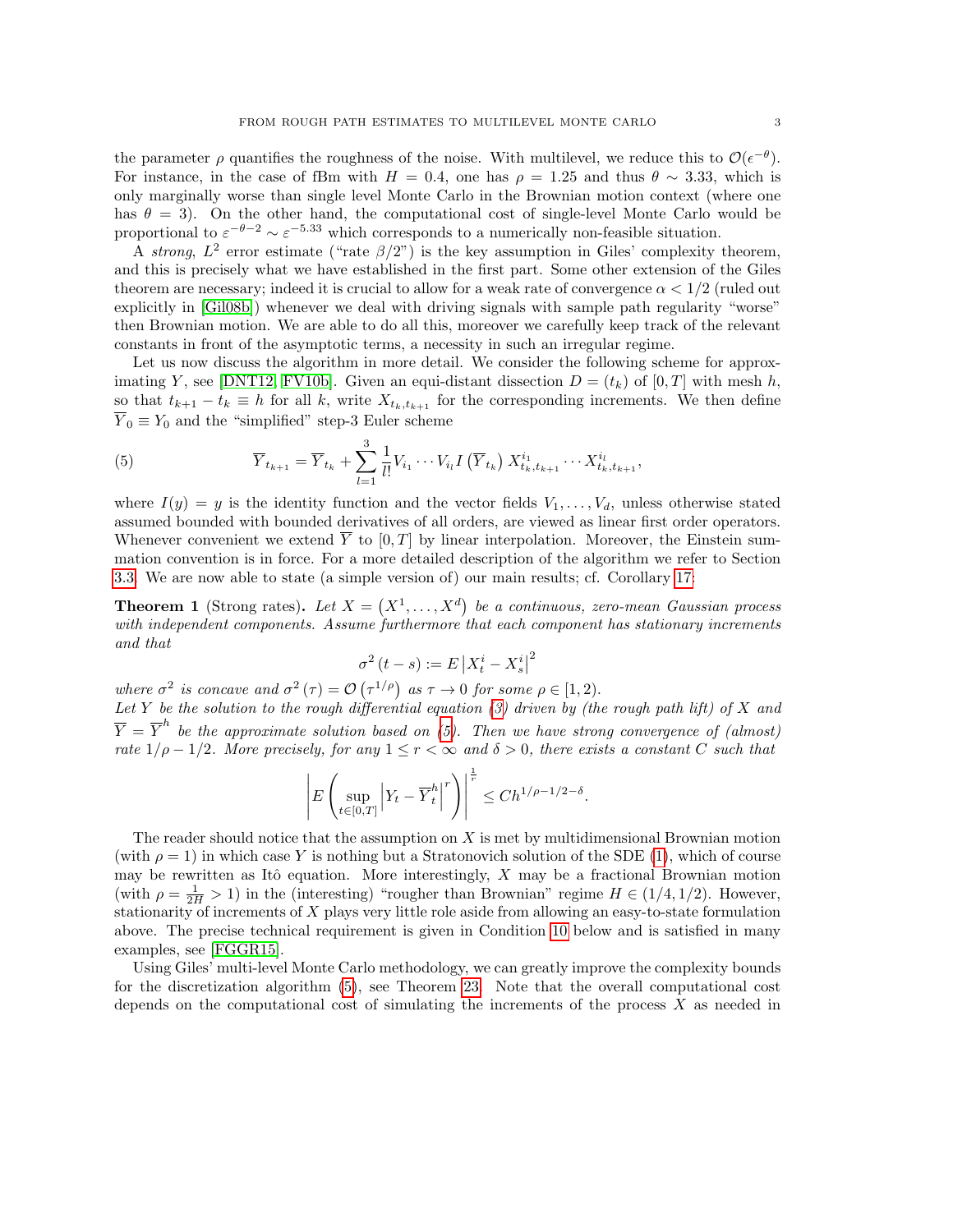equation [\(5\)](#page-2-0). For each trajectory of Y, we need to sample a vector of increments of X of length  $N \equiv$  $T/h$ , i.e., we need to sample from an N-dimensional normal distribution with known non-diagonal covariance matrix. In general, this can be achieved at cost proportional to  $N^2$  by multiplication of a standard normal vector with the lower triangular factor obtained by the Cholesky factorization of the covariance matrix. In many special cases, for instance for fBm, the cost can be reduced to  $N \log N$ , see [\[Die04\]](#page-31-9), and we concentrate on this scenario below. The precise statement is given in Theorem [23.](#page-22-0)

**Theorem 2** (Multilevel complexity estimate). Let X and Y be as in the previous theorem and  $f: C([0,T], \mathbb{R}^m) \to \mathbb{R}^n$  a Lipschitz continuous functional. Assume that the computational cost of generating a vector of (non-overlapping) increments of X of length N is proportional to  $N \log N$ . Then the Monte Carlo evaluation of a path-dependent functional of the form

$$
E(f(Y_t:0\leq t\leq T))
$$

to within a MSE of  $\varepsilon^2$ , can be achieved with computational work

$$
\mathcal{O}\left(\varepsilon^{-\theta}\right), \quad \forall \theta > \frac{2\rho}{2-\rho}.
$$

As a sanity check, let us compare this results with the corresponding, well-known results for classical stochastic differential equations (here: in Stratonovich sense) driven by d-dimensional Brownian motion B. The assumptions on X are clearly met with  $\rho = 1$ . As a consequence, we obtain strong convergence of (almost) rate 1/2 in agreement with the well-known strong rate 1/2 in the classical setting. Concerning our multilevel complexity estimate, we obtain (almost) order  $\varepsilon^{-2}$ which is arbitrarily "close" to known result  $\mathcal{O}\left(\varepsilon^{-2}\left(\log\varepsilon\right)^2\right)$  [\[Gil08a,](#page-32-8) [Gil08b\]](#page-32-7), recently sharpened

to  $\mathcal{O}(\varepsilon^{-2})$  [\[GS14\]](#page-32-5) with the aid of a suitable antithetic multilevel correction estimator.

Let us summarize the (computational) benefits of the multilevel approach in the present ("rougher than Brownian") setting. A direct Monte Carlo implementation of the scheme [\(5\)](#page-2-0) would require a complexity of  $\mathcal{O}(\varepsilon^{-(2+1/\alpha)})$  in order to attain an MSE of no more than  $\varepsilon^2$ . Here,  $\alpha$  is the weak rate of convergence of the scheme. On the other hand, we show in Theorem [18](#page-15-0) that the complexity is only  $\mathcal{O}(\varepsilon^{-(1+2\alpha-\beta)/\alpha})$  for the multi-level Monte Carlo estimator, where  $\beta$  is two times the strong rate of convergence. Thus, when the weak rate of convergence is equal to the strong rate of convergence<sup>[2](#page-3-0)</sup>, then the complexity of the multi-level estimator is reduced by a factor  $\varepsilon^2$  as compared by the complexity of the standard Monte Carlo estimator. When the weak rate is two times the strong rate, the speed up is still by a factor  $\varepsilon$ , see Table [1](#page-19-0) and Table [2.](#page-24-0)

### 2. Rough path estimates revisited

In this section, we revisit some classical estimates used in rough paths theory. Definitions of the basic objects and all relevant notation may be found in the appendix. A more detailed account to the theory of rough paths may be found in the monographs [\[LQ02\]](#page-32-1), [\[LCL07\]](#page-32-0), [\[FV10b\]](#page-32-2) or [\[FH14\]](#page-31-0).

Versions of the results we are interested in (cf. the forthcoming theorems [4](#page-4-0) and [8\)](#page-7-0) are already stated in the above mentioned references, and the given estimates are (essentially) sharp when the oscillations of the driving rough path (i.e. its p-variation) become small. However, it turns out that they are less useful when its oscillations get large. In this case, we will show that the estimates can

<span id="page-3-0"></span><sup>2</sup>By lack of the Markov property, the standard techniques of deriving weak error estimates fail in the setting of an RDE driven by a general Gaussian process such as a fBm. Thus, computing the weak rate of convergence for the simplified Euler scheme would be a non-trivial task. On the other hand, we present a numerical example in Section [5,](#page-23-0) where the weak order is equal to the strong order even in a standard Brownian motion setting.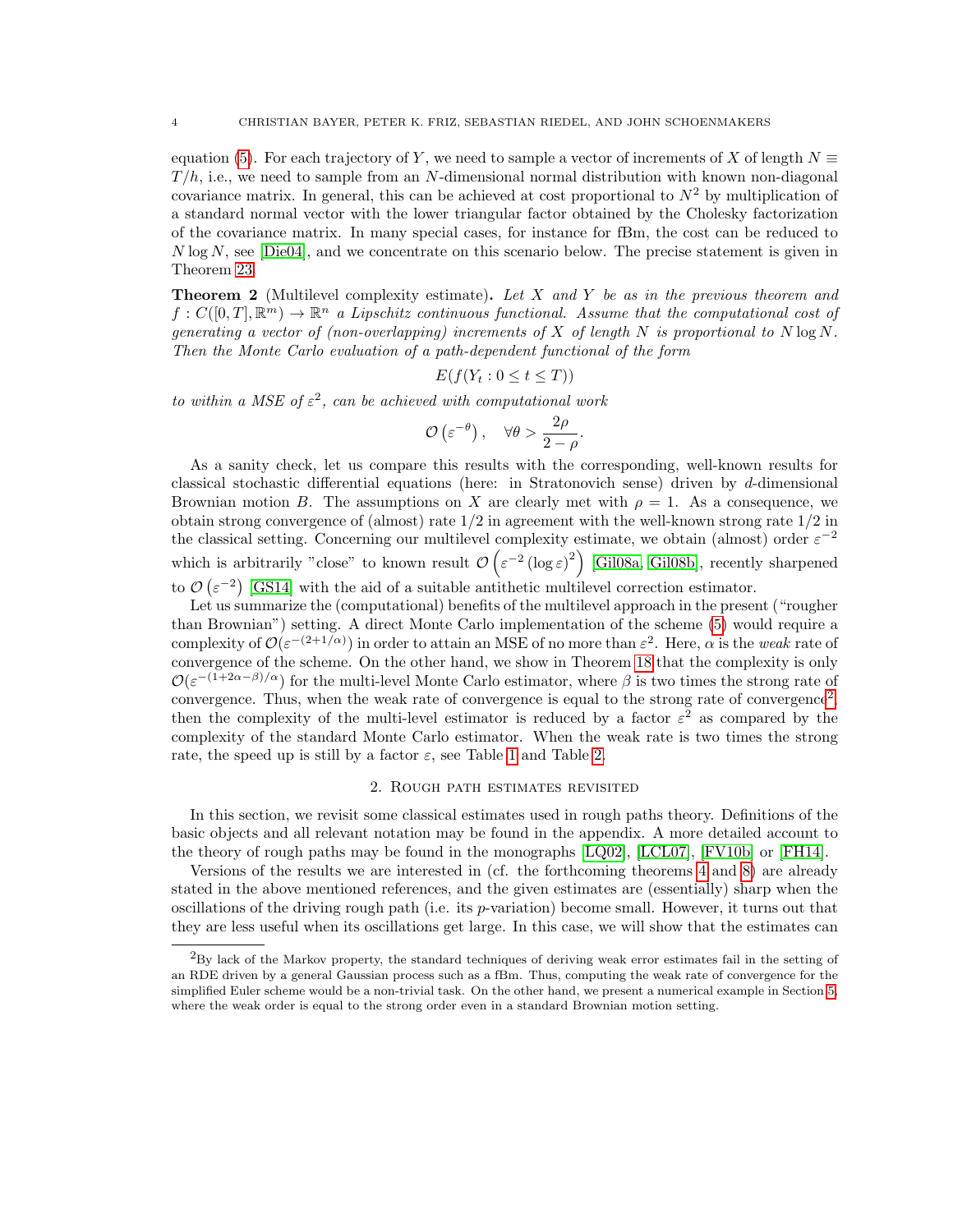be improved by replacing the occurring p-variation norm of the rough path  $x$  in the inequality by another quantity  $N(x)$  which was first introduced by Cass-Litterer-Lyons in [\[CLL13\]](#page-31-4) (and which we recall in Definition [3](#page-4-1) below). This becomes crucial when substituting the deterministic rough path x by the lift of a Gaussian process  $X: A$  key result in [\[CLL13\]](#page-31-4) states that the quantity  $N(X)$ enjoys significantly better integrability properties than the p-variation of  $X$ .

The aim of this section is to show that one can indeed improve the bound for the Lipschitz constant of the Itô-Lyons map (Theorem [4\)](#page-4-0) and the estimate for the distance of the solution of a rough differential equation (RDE) and its Euler (or Milstein) approximation (Theorem [8\)](#page-7-0). This will allow us to deduce the desired probabilistic estimates in the forthcoming section [3.](#page-8-0)

2.1. Improved bounds for the Lipschitz constant of the Itô-Lyons map. Recall the following definition, taken from [\[CLL13\]](#page-31-4):

<span id="page-4-1"></span>**Definition 3.** Let  $\omega$  be a control function, that is, a continuous function  $\omega$ :  $\{(s,t) : 0 \le s \le t\}$  $t \leq T$ }  $\rightarrow$  [0,  $\infty$ ) for which  $\omega(s,t) + \omega(t,u) \leq \omega(s,u)$  holds for every  $s \leq t \leq u$ . For  $\alpha > 0$  and  $[s, t] \subset [0, T]$ , we set

$$
\tau_0(\alpha) = s
$$
  

$$
\tau_{i+1}(\alpha) = \inf \{ u : \omega(\tau_i(\alpha), u) \ge \alpha, \tau_i(\alpha) < u \le t \} \wedge t
$$

and define

$$
N_{\alpha,[s,t]}(\omega)=\sup\left\{n\in\mathbb{N}\cup\{0\}:\tau_n(\alpha)
$$

When  $\omega$  arises from the (homogenous) p-variation norm  $\|\cdot\|_{p-var}$  of a (p-rough) path, x, i.e.  $\omega_{\mathbf{x}} = \|\mathbf{x}\|_{p-var;[\cdot,\cdot]}^p$  with  $p \geq 1$ , we shall also write  $N_{\alpha,[s,t]}(\mathbf{x}) := N_{\alpha,[s,t]}(\omega_{\mathbf{x}})$ .

It is easy to see that  $\alpha N_{\alpha,[0,T]}(\mathbf{x}) \leq ||\mathbf{x}||_p^p$  $_{p-\text{var;[0,T]}}^p$  ([\[CLL13,](#page-31-4) Lemma 4.9]), and this is sharp (as one can see choosing  $\alpha \nearrow ||\mathbf{x}||_p^p$  $_{p-\text{var;[0,T]}}^p$ ). However, for fixed  $\alpha$ , the tail estimates for  $N_{\alpha,[0,T]}(\mathbf{X})$ are significantly better than for  $\|\mathbf{X}\|_{p-\text{var};[0,T]}^{p}$  when we consider Gaussian lifts **X**, cf. [\[CLL13\]](#page-31-4) and [\[FR13\]](#page-31-5).

Next, we give the main result of this section. The following theorem is a variant of [\[FV10b,](#page-32-2) Theorem 10.38]. The main difference is that in [\[FV10b,](#page-32-2) Theorem 10.38], the Lipschitz constant is (essentially) given by  $C \exp \left\{ C \left( \|\mathbf{x}^1\|_{p-\text{var};[0,T]}^p + \|\mathbf{x}^2\|_p^p \right) \right\}$  $\{p_{p-\text{var;[0,T]}}\}\}$ , whereas in the following theorem,  $\|\mathbf{x}^i\|_n^p$  $_{p-\text{var};[0,T]}^{p}$  is replaced by  $N_{\alpha,[0,T]}(\mathbf{x}^{i}), i=1,2.$ 

<span id="page-4-0"></span>Theorem 4. Consider the RDEs

$$
dy_t^i = V^i(y_t^i) \, d\mathbf{x}_t^i; \quad y_0^i \in \mathbb{R}^e
$$

for  $i = 1, 2$  on  $[0, T]$  where  $V^1$  and  $V^2$  are two families of vector fields,  $\gamma > p$  and  $\nu$  is a bound on  $|V^1|_{Lip}$  and  $|V^2|_{Lip}$ . Then for every  $\alpha > 0$  there is a constant  $C = C(\gamma, p, \nu, \alpha)$  such that

$$
\begin{array}{rcl} \left|y^{1}-y^{2}\right|_{\infty;[0,T]} & \leq & C\left[|y^{1}_{0}-y^{2}_{0}|+|V^{1}-V^{2}\right]_{Lip^{\gamma-1}}+\rho_{p-var;[0,T]}(\mathbf{x}^{1},\mathbf{x}^{2})\right] \\ & \times \exp\left\{C\left(N_{\alpha,[0,T]}(\mathbf{x}^{1})+N_{\alpha,[0,T]}(\mathbf{x}^{2})\right)\right\} \end{array}
$$

holds.

The proof of Theorem [4](#page-4-0) will be given at the end of this section. We first prove some preparatory lemmata. Recall that if  $\omega^1$  and  $\omega^2$  are controls, also  $\omega^1 + \omega^2$  is a control.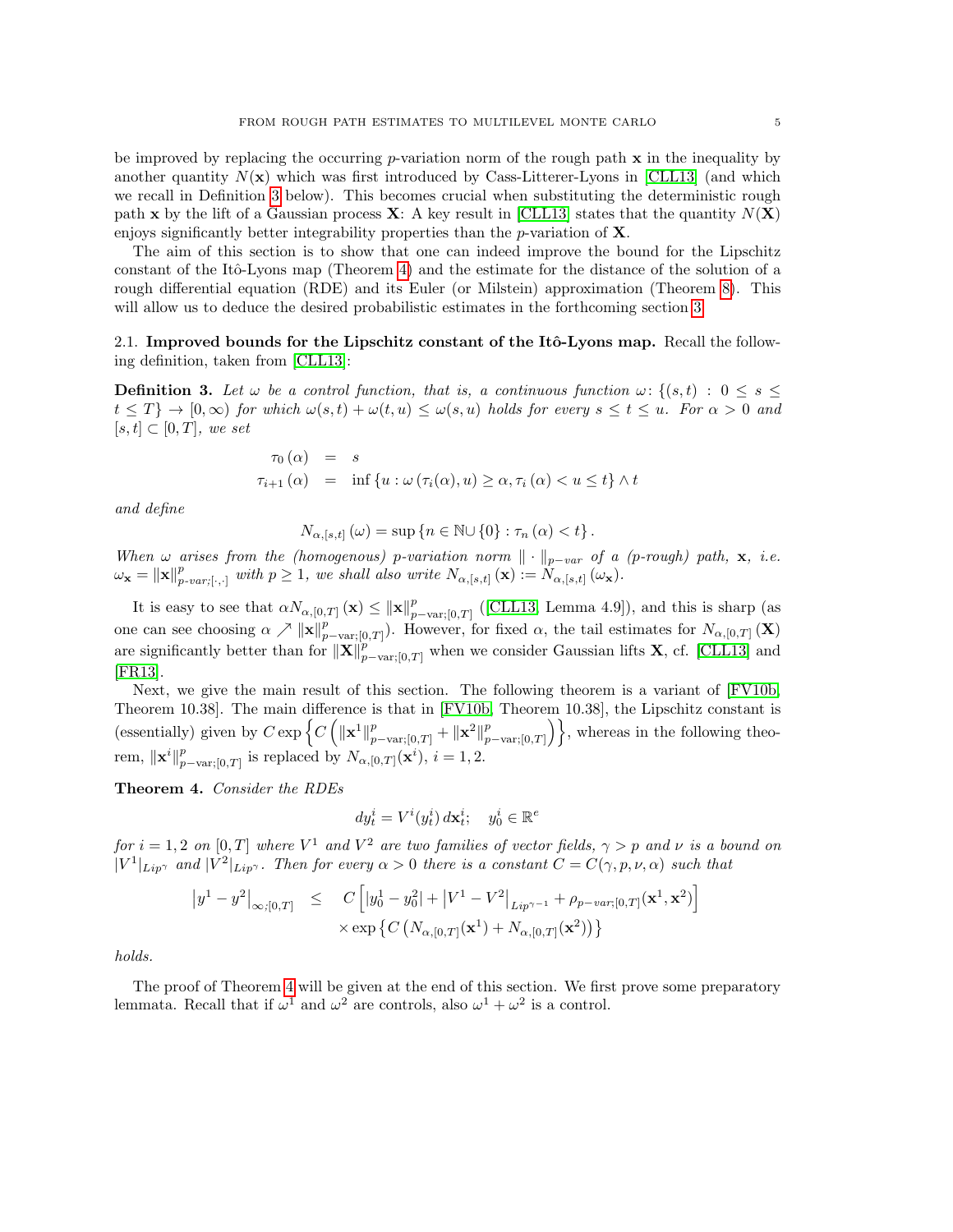<span id="page-5-2"></span>**Lemma 5.** Let  $\omega^1$  and  $\omega^2$  be two controls. Then

$$
N_{\alpha,[s,t]}(\omega^1+\omega^2) \le 2N_{\alpha,[s,t]}(\omega^1) + 2N_{\alpha,[s,t]}(\omega^2) + 2
$$

for every  $s < t$  and  $\alpha > 0$ .

*Proof.* If  $\omega$  is any control, set

$$
\omega_{\alpha}(s,t) := \sup \left\{ \sum_{i=0}^{M-1} \omega(t_i, t_{i+1}) : s = t_0 < t_1 < \ldots < t_M = t, \ \omega(t_i, t_{i+1}) \leq \alpha, \ n \in \mathbb{N} \right\}.
$$

If  $\bar{\omega} := \omega^1 + \omega^2$ ,  $\bar{\omega}(t_i, t_{i+1}) \leq \alpha$  implies  $\omega^i(t_i, t_{i+1}) \leq \alpha$  for  $i = 1, 2$  and therefore  $\bar{\omega}_{\alpha}(s, t) \leq$  $\omega_{\alpha}^{1}(s,t)+\omega_{\alpha}^{2}(s,t)$ . From Proposition 4.6 in [\[CLL13\]](#page-31-4) we know that  $\omega_{\alpha}^{i}(s,t) \leq \alpha \left(2N_{\alpha,[s,t]}\left(\omega^{i}\right)+1\right)$ for  $i = 1, 2$ . We conclude

$$
\alpha N_{\alpha,[s,t]}(\bar{\omega}) = \sum_{i=0}^{N_{\alpha,[s,t]}(\bar{\omega})-1} \bar{\omega}(\tau_i(\alpha), \tau_{i+1}(\alpha)) \leq \bar{\omega}_{\alpha}(s,t) \leq \omega_{\alpha}^1(s,t) + \omega_{\alpha}^2(s,t)
$$
  

$$
\leq \alpha (2N_{\alpha,[s,t]}(\omega^1) + 2N_{\alpha,[s,t]}(\omega^2) + 2).
$$

 $\Box$ 

<span id="page-5-1"></span>**Lemma 6.** Let  $\omega^1$  and  $\omega^2$  be two controls and assume that  $\omega^2(s,t) \leq K$ . Then

$$
N_{\alpha,[s,t]}(\omega^1+\omega^2)\leq N_{\alpha-K,[s,t]}(\omega^1)
$$

for every  $\alpha > K$ .

*Proof.* Set  $\bar{\omega} := \omega^1 + \omega^2$  and

$$
\begin{array}{rcl}\n\bar{\tau}_0(\alpha) & = & s \\
\bar{\tau}_{i+1}(\alpha) & = & \inf\left\{u : \bar{\omega}\left(\bar{\tau}_i(\alpha), u\right) \geq \alpha, \bar{\tau}_i\left(\alpha\right) < u \leq t\right\} \wedge t.\n\end{array}
$$

Similarly, we define  $(\tau_i)_{i\in\mathbb{N}} = (\tau_i(\alpha - K))_{i\in\mathbb{N}}$  for  $\omega^1$ . It suffices to show that  $\bar{\tau}_i \geq \tau_i$  for  $i =$  $0, \ldots, N_{\alpha,[s,t]}(\bar{\omega})$ . We do this by induction. For  $i = 0$ , this is clear. If  $\bar{\tau}_i \geq \tau_i$  for some  $i \leq$  $N_{\alpha,[s,t]}(\bar{\omega})-1$ , superadditivity of control functions gives

$$
\alpha = \bar{\omega}(\bar{\tau}_i, \bar{\tau}_{i+1}) \leq \omega^1(\tau_i, \bar{\tau}_{i+1}) + K
$$

which implies  $\tau_{i+1} \leq \overline{\tau}_{i+1}$ .

For the next Lemma, recall the definition of the homogenous  $p-\omega$  distance and -norm given in the appendix and in [\[FV10b,](#page-32-2) Definition 8.2].

<span id="page-5-0"></span>**Lemma 7.** Let  $s < t \in [0, T]$  and assume that  $\|\mathbf{x}^{i}\|_{p-\omega;[s,t]} \leq 1$  for  $i = 1, 2$ . Then there is a constant  $C = C(\gamma, p)$  such that

$$
\nu|y^1 - y^2|_{\infty;[s,t]} \leq \left[\nu|y_s^1 - y_s^2| + |V^1 - V^2|_{Lip^{\gamma-1}} + \nu \rho_{p-\omega;[s,t]}(\mathbf{x}^1, \mathbf{x}^2)\right] \times (N_{\alpha,[s,t]}(\omega) + 1) \exp\left\{C\nu^p \alpha(N_{\alpha,[s,t]}(\omega) + 1)\right\}
$$

for every  $\alpha > 0$ .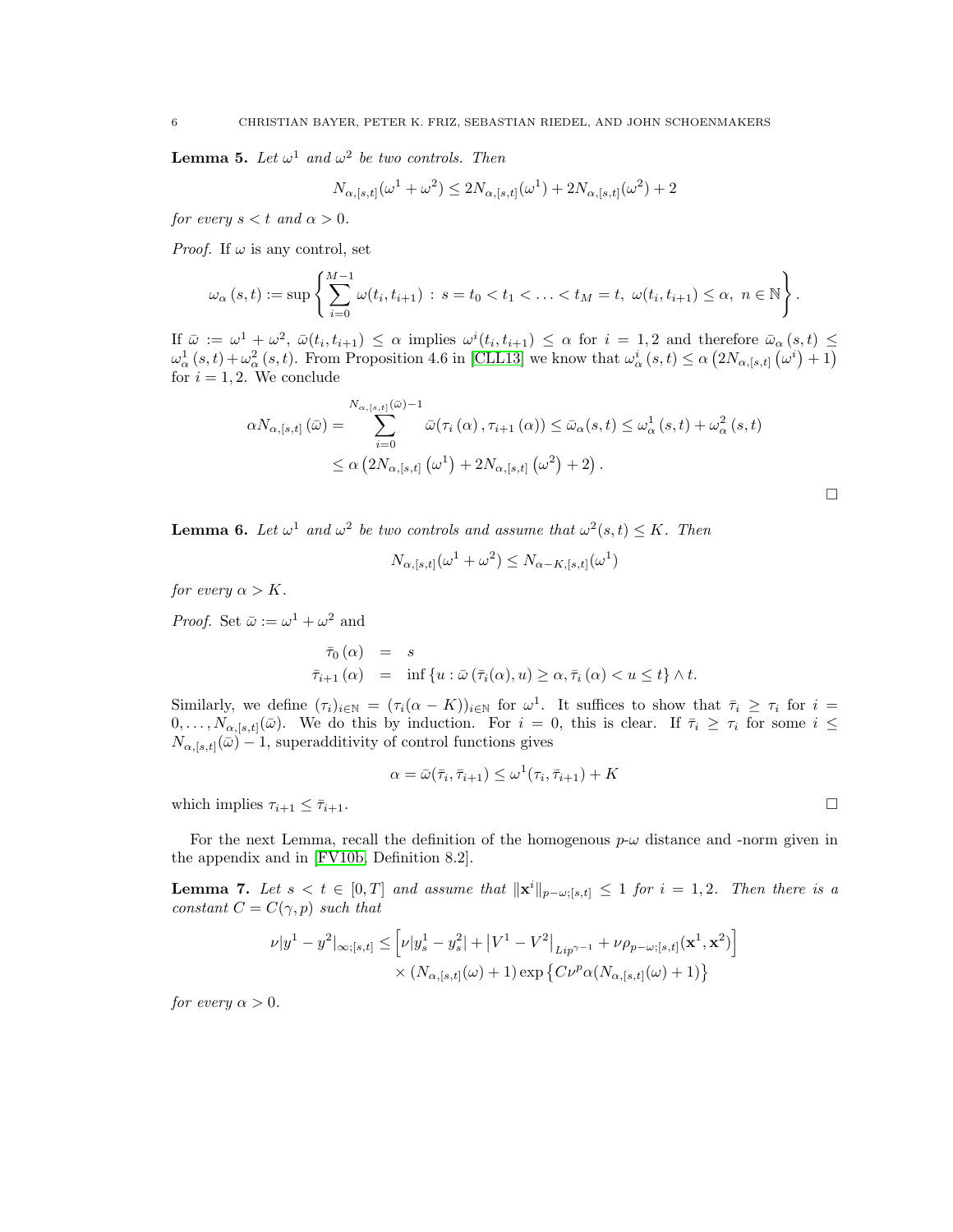*Proof.* Set  $\bar{y} = y^1 - y^2$  and

$$
\kappa = \frac{\left|V^1 - V^2\right|_{\text{Lip}^{\gamma - 1}}}{\nu} + \rho_{p - \omega; [s, t]}(\mathbf{x}^1, \mathbf{x}^2).
$$

From [\[FV10b,](#page-32-2) Theorem 10.26] we can deduce that there is a constant  $C = C(\gamma, p)$  such that

$$
|\bar{y}_{u,v}| \leq C \nu \omega(u,v)^{1/p} \left[|\bar{y}_u| + \kappa \right] \exp \left\{ C \nu^p \omega(u,v) \right\}
$$

for every  $u < v \in [s, t]$ . From  $|\bar{y}_{u,v}| \geq |\bar{y}_{s,v}| - |\bar{y}_{s,u}|$  we obtain

$$
|\bar{y}_{s,v}| \leq C \nu \omega(u,v)^{1/p} \left[|\bar{y}_u| + \kappa\right] \exp\left\{C\nu^p \omega(u,v)\right\} + |\bar{y}_{s,u}|
$$
  

$$
\leq \left[|\bar{y}_s| + |\bar{y}_{s,u}| + \kappa\right] \exp\left\{C\nu^p \omega(u,v)\right\}
$$

for  $s \le u < v \le t$ . Now let  $s = \tau_0 < \tau_1 < \ldots < \tau_M < \tau_{M+1} = v \le t$  for  $M \ge 0$ . By induction, one sees that

$$
|\bar{y}_{s,v}| \le (M+1)(|\bar{y}_s|+\kappa) \exp\left\{ C\nu^p \sum_{i=0}^M \omega(\tau_i, \tau_{i+1}) \right\}
$$
  

$$
\le C^{M+1} [|\bar{y}_s|+\kappa] \exp\left\{ C\nu^p \sum_{i=0}^M \omega(\tau_i, \tau_{i+1}) \right\}.
$$

It follows that for every  $v\in[s,t],$ 

$$
|\bar{y}_{s,v}| \leq [|\bar{y}_s| + \kappa] \left(N_{\alpha,[s,t]}(\omega) + 1\right) \exp \left\{ C\nu^p \alpha(N_{\alpha,[s,t]}(\omega) + 1) \right\},\,
$$

therefore

$$
|\bar{y}_v| \leq [|\bar{y}_s| + \kappa] \left(N_{\alpha,[s,t]}(\omega) + 1\right) \exp \left\{ C\nu^p \alpha (N_{\alpha,[s,t]}(\omega) + 1) \right\} + |\bar{y}_s|
$$

and finally

$$
|\bar{y}|_{\infty,[s,t]} \leq [|\bar{y}_s| + \kappa] \left(N_{\alpha,[s,t]}(\omega) + 1\right) \exp \left\{ C\nu^p \alpha (N_{\alpha,[s,t]}(\omega) + 1) \right\}.
$$

*Proof of Theorem [4.](#page-4-0)* Let  $\omega$  be a control such that  $\|\mathbf{x}^{i}\|_{p-\omega,[0,T]} \leq 1$  for  $i=1,2$  (the precise choice of  $\omega$  will be made later). From Lemma [7](#page-5-0) we know that there is a constant  $C = C(\gamma, p, \nu, \alpha)$  such that

$$
|y^1 - y^2|_{\infty;[0,T]} \leq [ |y_0^1 - y_0^2| + |V^1 - V^2|_{\text{Lip}^{\gamma-1}} + \rho_{p-\omega;[s,t]}(\mathbf{x}^1, \mathbf{x}^2) ]
$$
  
× exp { $C(N_{\alpha,[s,t]}(\omega) + 1)$  }.

Now we set  $\omega = \omega_{\mathbf{x}^1, \mathbf{x}^2}$  where

$$
\omega_{\mathbf{x}^1,\mathbf{x}^2}(s,t) = \|\mathbf{x}^1\|_{p-\text{var};[s,t]}^p + \|\mathbf{x}^2\|_{p-\text{var};[s,t]}^p + \sum_{k=1}^{\lfloor p \rfloor} \frac{\left(\rho_{p-\text{var};[s,t]}^{(k)}(\mathbf{x}^1,\mathbf{x}^2)\right)^{p/k}}{\left(\rho_{p-\text{var};[0,T]}^{(k)}(\mathbf{x}^1,\mathbf{x}^2)\right)^{p/k}}
$$

(the definition of  $\rho_{p-\text{var}}^{(k)}(\cdot, \cdot)$  may be found in the appendix). It is easy to check that

$$
\|\mathbf{x}^{1}\|_{p-\omega_{\mathbf{x}^{1},\mathbf{x}^{2}};[0,T]} \leq 1, \quad \|\mathbf{x}^{2}\|_{p-\omega_{\mathbf{x}^{1},\mathbf{x}^{2}};[0,T]} \leq 1 \quad \text{and}
$$
  

$$
\rho_{p-\omega_{\mathbf{x}^{1},\mathbf{x}^{2}};[0,T]}(\mathbf{x}^{1},\mathbf{x}^{2}) \leq \rho_{p-\text{var};[0,T]}(\mathbf{x}^{1},\mathbf{x}^{2}).
$$

 $\Box$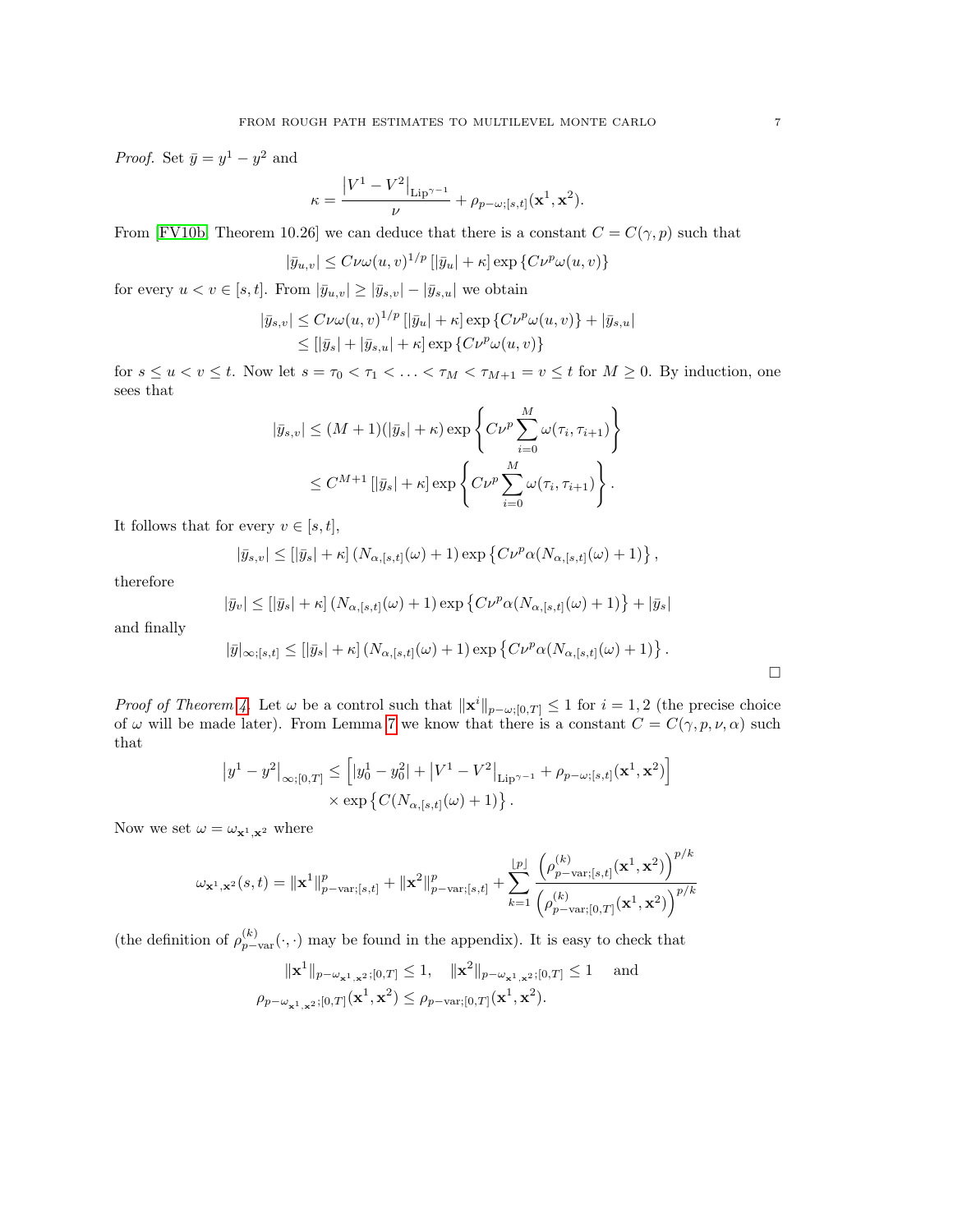Finally, if  $\alpha > |p|$  we can use Lemma [6](#page-5-1) and Lemma [5](#page-5-2) to see that

$$
N_{\alpha,[0,T]}(\omega_{\mathbf{x}^1,\mathbf{x}^2}) + 1 \leq N_{\alpha - [p],[0,T]}(\omega_{\mathbf{x}^1} + \omega_{\mathbf{x}^2}) + 1
$$
  
\$\leq 3\left(N\_{\alpha - [p],[0,T]}(\mathbf{x}^1) + N\_{\alpha - [p],[0,T]}(\mathbf{x}^2) + 1\right).

Substituting  $\alpha \mapsto \alpha + |p|$  gives the claimed estimate.

2.2. Improved bounds for the higher order Euler approximations. We are now interested in proving a similar estimate for the distance between Euler-/Milstein approximations for rough paths and the actual solution (for the purpose of unified terminology, in the sequel we will only speak of Euler-schemes). Recall the notation from [\[FV10b\]](#page-32-2): If  $V = (V_1, \ldots, V_d)$  is a collection of sufficiently smooth vector fields on  $\mathbb{R}^e$ ,  $g \in T^N(\mathbb{R}^d)$  and  $y \in \mathbb{R}^e$ , we define an increment of the step- $N$  Euler scheme by

$$
\mathcal{E}_{(V)}(y,g) := \sum_{k=1}^{N} V_{i_1} \dots V_{i_k} I(y) g^{k,i_1,\dots,i_k}
$$

where  $g^{k,i_1,...,i_k} = \pi_k(g)^{i_1,...,i_k} \in \mathbb{R}, I$  is the identity on  $\mathbb{R}^e$  and every  $V_j$  is identified with the firstorder differential operator  $V_j^k(y) \frac{\partial}{\partial y^k}$  (throughout, we use the Einstein summation convention). Furthermore, we set

<span id="page-7-1"></span>
$$
\mathfrak{E}^g y := y + \mathcal{E}_{(V)}(y, g).
$$

Given  $D = \{0 = t_0 < \ldots < t_n = T\}$  and a path  $\mathbf{x} \in C_0^{p-var} ([0, T]; G^{\lfloor p \rfloor} (\mathbb{R}^d))$  we define the (step- $N$ ) Euler approximation to the RDE solution  $y$  of

$$
(6) \t\t dy = V(y) dx
$$

with starting point  $y_0 \in \mathbb{R}^e$  at time  $t_k \in D$  by

$$
y_{t_k}^{\text{Euler};D} := \mathfrak{E}^{t_k \leftarrow t_0} y_0 := \mathfrak{E}^{S_N(\mathbf{x})_{t_{k-1}, t_k}} \circ \cdots \circ \mathfrak{E}^{S_N(\mathbf{x})_{t_0, t_1}} y_0
$$

where  $S_N(\mathbf{x})$  denotes the Lyons lift of the rough path  $\mathbf{x}$ , see [\[FV10b,](#page-32-2) Section 9.1].

The following theorem is a version of [\[FV10b,](#page-32-2) Theorem 10.30] where, as in Theorem [4,](#page-4-0) the estimate is improved by replacing the quantity  $\|\cdot\|_{p-\text{var};[0,T]}^p$  by  $N_{\alpha,[0,T]}(\cdot)$ .

<span id="page-7-0"></span>**Theorem 8.** Let  $\mathbf{x} \in C_0^{p-var} ([0,T];G^{\lfloor p \rfloor}(\mathbb{R}^d))$  and set  $\omega(s,t) = ||\mathbf{x}||_p^p$  $_{p-var;[s,t]}^p$ . Assume that  $V \in$  $Lip^{\theta}$  for some  $\theta > p$  and let  $\nu \geq |V|_{Lip^{\theta}}$ . Choose  $N \in \mathbb{N}$  such that  $|p| \leq N \leq \theta$ . Fix a dissection  $D = \{0 = t_0 < \ldots < t_n = T\}$  of  $[0, T]$  and let  $y_T^{Euler; D}$  denote the step-N Euler approximation of y. Then for every  $\zeta \in \left[\frac{N}{p}, \frac{N+1}{p}\right)$  and  $\alpha > 0$  there is a constant  $C = C(p, \theta, \zeta, N, \nu, \alpha)$  such that

<span id="page-7-2"></span>
$$
\left|y_T - y_T^{Euler;D}\right| \leq C \exp\left\{C\left(N_{\alpha,[0,T]}(\mathbf{x})+1\right)\right\} \sum_{k=1}^n \omega\left(t_{k-1}, t_k\right)^{\zeta}.
$$

In particular, if **x** is a Hölder rough path and  $|t_{k+1} - t_k| \leq |D|$  for all k we obtain

(7) 
$$
\left|y_T - y_T^{Euler;D}\right| \leq CT \left\|\mathbf{x}\right\|_{1/p\text{-}H\ddot{o}l;[0,T]}^{\zeta p} \exp\left\{C\left(N_{\alpha,[0,T]}(\mathbf{x})+1\right)\right\}\left|D\right|^{\zeta-1}
$$

*Proof.* We basically repeat the proof of [\[FV10b,](#page-32-2) Theorem 10.30]. Recall the notation  $\pi_{(V)}(s, y_s; \mathbf{x})$ for the (unique) solution of  $(6)$  with starting point  $y_s$  at time s. Set

$$
z^{k} = \pi_{(V)}(t_k, \mathfrak{E}^{t_k \leftarrow t_0} y_0; \mathbf{x}).
$$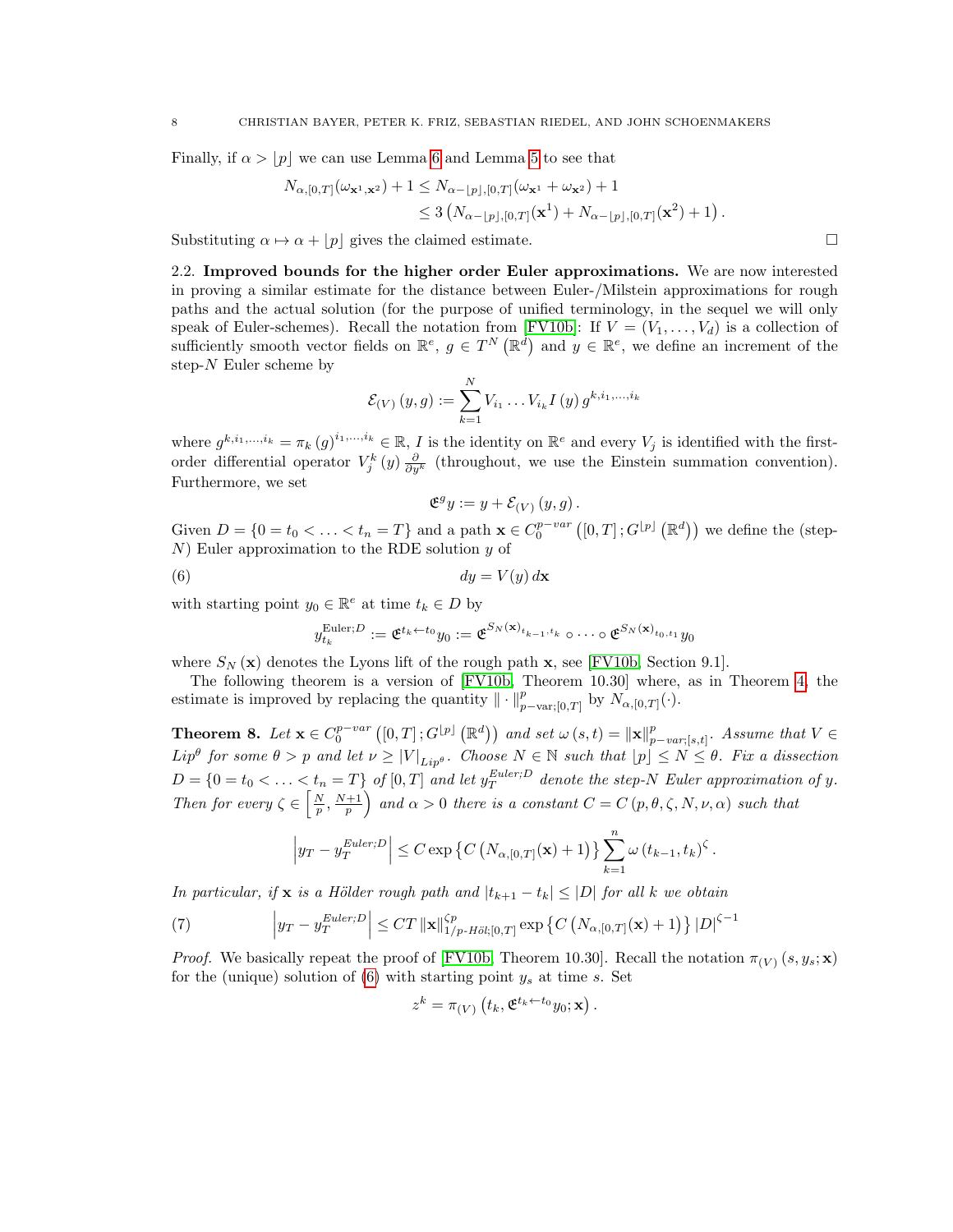Then  $z_t^0 = y_t$ ,  $z_{t_k}^k = \mathfrak{E}^{t_k \leftarrow t_0} y_0$  for every  $k = 1, ..., n$  and  $z_T^n = y_T^{\text{Euler};D}$ , hence  $\left|y_T - y_T^{\text{Euler};D}\right| \leq$  $\sum_{n=1}^{\infty}$  $|z_T^k - z_T^{k-1}|$ .

One can easily see that

$$
z_T^{k-1} = \pi(V) \left( t_{k-1}, z_{t_{k-1}}^{k-1}; \mathbf{x} \right) = \pi(V) \left( t_k, z_{t_k}^{k-1}; \mathbf{x} \right)
$$

 $k=1$ 

for all  $k = 1, \ldots, n$ . Applying Theorem [4](#page-4-0) (in particular the Lipschitzness in the starting point) we obtain for any  $\alpha > 0$ 

$$
|z_T^k - z_T^{k-1}| \le c_1 |z_{t_k}^k - z_{t_k}^{k-1}| \exp \left\{ c_1 \left( N_{\alpha, [0,T]}(\mathbf{x}) + 1 \right) \right\}.
$$

Moreover (cf. [\[FV10b,](#page-32-2) Theorem 10.30]),

$$
\left| z_{t_{k}}^{k} - z_{t_{k}}^{k-1} \right| \leq \left| \pi_{(V)} \left( t_{k-1}, \cdot, \mathbf{x} \right)_{t_{k-1}, t_{k}} - \mathcal{E}_{(V)} \left( \cdot, S_{N} \left( \mathbf{x} \right)_{t_{k-1}, t_{k}} \right) \right|_{\infty}.
$$

Let  $\delta \in [0,1)$  such that  $\zeta = \frac{N+\delta}{p}$ . Since  $(N+\delta)-1 < N \leq \gamma$  we have  $V \in \text{Lip}^{(N+\delta)-1}$ . Thus we can apply [\[FV10b,](#page-32-2) Corollary 10.15] to see that

$$
\left| \pi_{(V)} (t_{k-1}, \cdot, \mathbf{x})_{t_{k-1}, t_k} - \mathcal{E}_{(V)} ( \cdot, S_N (\mathbf{x})_{t_{k-1}, t_k} ) \right|_{\infty} \leq c_2 \left( |V|_{\text{Lip}^{(N+\delta)-1}} ||\mathbf{x}||_{p-\text{var};[t_{k-1}, t_k]} \right)^{N+\delta}
$$
  

$$
\leq c_2 |V|_{\text{Lip}}^{p\zeta} \omega (t_{k-1}, t_k)^{\zeta}
$$

<span id="page-8-0"></span>which gives the claim.  $\Box$ 

## 3. Probabilistic convergence results for RDEs

Let  $X : [0, T] \to \mathbb{R}$  be a real valued, centered, continuous Gaussian process with covariance

$$
R_X(s,t) = EX_s X_t.
$$

We recall the definition of mixed right  $(\gamma, \rho)$ -variation: For  $\gamma, \rho \geq 1$  let

(8) 
$$
V_{\gamma,\rho}(R_X;[s,t]\times[u,v]) := \sup_{\substack{(t_i)\in\mathcal{D}([s,t])\\(t'_j)\in\mathcal{D}([u,v])}}\left(\sum_{t'_j}\left(\sum_{t_i}\left|R_X\left(\begin{array}{c}t_i,t_{i+1}\\t'_j,t'_{j+1}\end{array}\right)\right|^\gamma\right)^{\frac{\rho}{\gamma}},
$$

where  $\mathcal{D}([s,t])$  denotes the set of all dissections of  $[s,t]$  and

$$
R_X\left(\begin{array}{c}t_i, t_{i+1} \\ t'_j, t'_{j+1}\end{array}\right) = EX_{t_i, t_{i+1}} X_{t'_j, t'_{j+1}}.
$$

We note that  $V_\rho \equiv V_{\rho,\rho}$  regularity plays a key role in Gaussian rough path theory [\[FV10b,](#page-32-2) [FV10a,](#page-32-9) [FH14\]](#page-31-0) and in particular yields a stochastic integration theory for large classes of multidimensional Gaussian processes. The importance of finite mixed  $(1, \rho)$ -variation was understood in [\[FGGR15\]](#page-31-8), where it is shown to allow for concentration of measure results (via Cass-Litterer-Lyons [\[CLL13\]](#page-31-4)) which are pivotal for our result. In effect, one then has a substitute for good moment bounds in Itô theory which are no more available in our general Gaussian setting. (Recall that fBm, other than Brownian motion, is not a semimartingale.)

The following condition will be in place throughout the paper.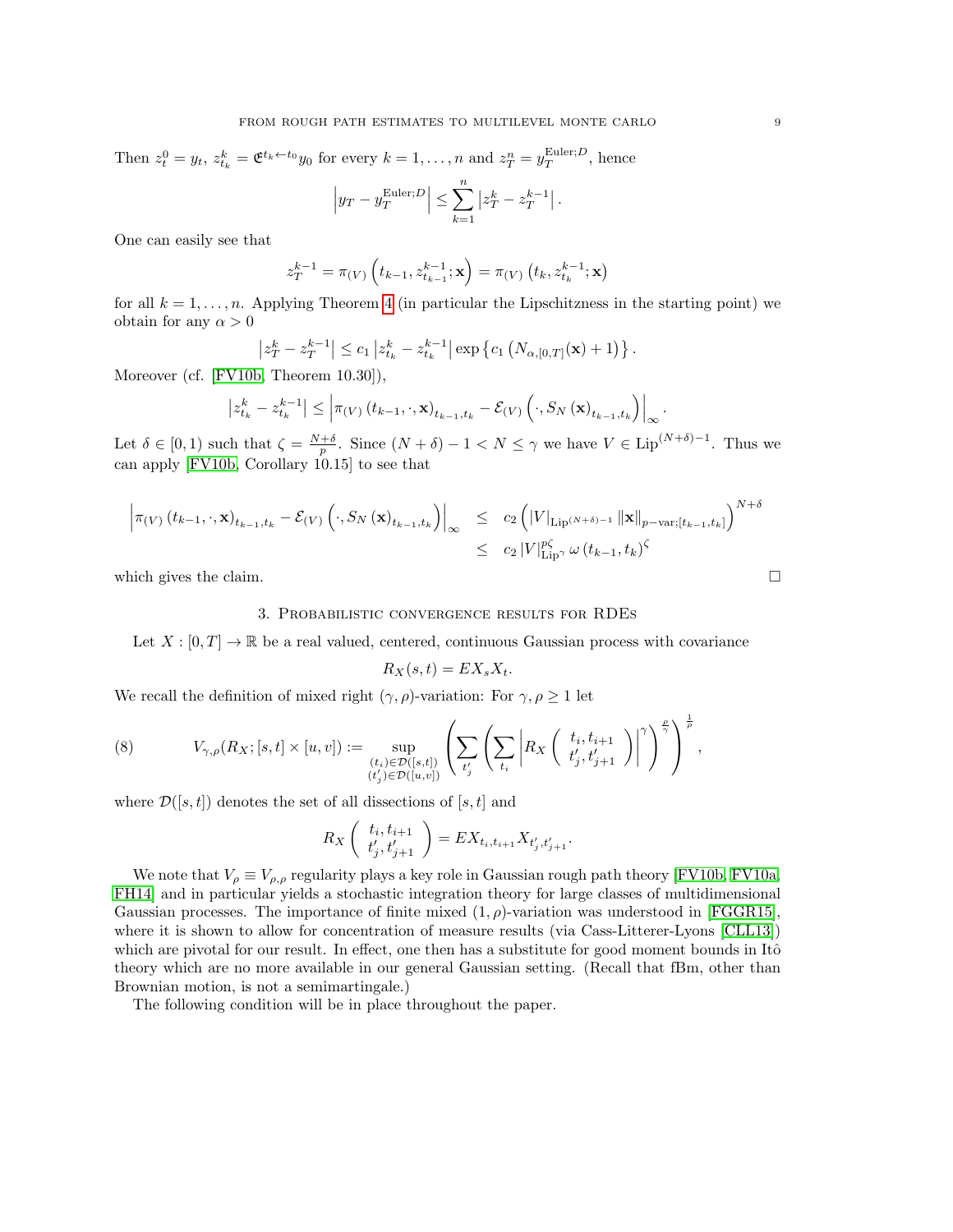<span id="page-9-1"></span>**Condition 9.** Let  $X = (X^1, \ldots, X^d)$ :  $[0, T] \to \mathbb{R}^d$  be a centered, continuous Gaussian process with independent components. Assume that the covariance of every component has finite mixed  $(1, \rho)$ -variation for some  $\rho \in [1, 2)$  on  $[0, T]^2$ , that is, for  $k = 1, \ldots, d$ ,

$$
\sup_{(t_i),(t_j')\in \mathcal{D}([0,T])}\left(\sum_{t_j'}\left(\sum_{t_i}\left|EX^k_{t_i,t_{i+1}}X^k_{t_j',t_{j+1}'}\right|\right)^\rho\right)^{\frac{1}{\rho}}<\infty.
$$

We note that Condition [9](#page-9-1) is satisfied by large number of Gaussian examples [\[FGGR15\]](#page-31-8), in particular classical fBm, with Hurst parameter  $H > 1/4$ , and many variants thereof. (The intuition behind this condition is that  $\rho$  measures the roughness of the covariance close to the diagonal, whereas 1 deals with the off-diagonal part and somehow expresses a "sign" in the correlation structure (negative in case of fBm with  $H < 1/2$ ), while still allowing for sufficiently regular perturbations.) There are two consequence of Condition [9](#page-9-1) that will be most important to us. First, it guarantees the existence of a "canonical" Gaussian rough path associated to  $X$ , denoted by **X** (or  $\mathbf{X}(\omega)$ ) if we want to stress its random nature). Secondly, it provides regularity of the Cameron–Martin space  $\mathcal H$  associated to X,

<span id="page-9-3"></span>(9) 
$$
\iota: \mathcal{H} \hookrightarrow C^{q-var} \text{ with } q = \frac{1}{\frac{1}{2\rho} + \frac{1}{2}} < 2
$$

which - cutting a long story ([\[CLL13\]](#page-31-4) or [\[FH14,](#page-31-0) Ch.12]) short - leads to probabilistic estimates akin to those available within Itô theory.

We will sometimes need a slightly stronger version of Condition [9](#page-9-1) which will ensure that our rough paths live in Hölder-type spaces:

<span id="page-9-0"></span>**Condition 10.** Let  $X = (X^1, \ldots, X^d)$ :  $[0, T] \to \mathbb{R}^d$  be a centered, continuous Gaussian process with independent components. Assume that the covariance of every component has Hölder dominated finite mixed  $(1, \rho)$ -variation for some  $\rho \in [1, 2)$  on  $[0, T]^2$ , that is, there exists  $K < \infty$  such that, for  $k = 1, \ldots, d$  and uniformly over  $s < t$  in  $[0, T]$ ,

$$
\sup_{(t_i),(t'_j)\in\mathcal{D}([s,t])}\left(\sum_{t'_j}\left(\sum_{t_i}\left|EX^k_{t_i,t_{i+1}}X^k_{t'_j,t'_{j+1}}\right|\right)^{\rho}\right)^{\frac{1}{\rho}}\leq K\left(|t-s|^{1/\rho}\right).
$$

Note that fBm (with  $\rho = \frac{1}{2H}$ ) and then any centered Gaussian process with stationary increments s.t.  $\sigma^2(t-s) := E\left|X_t^i - X_s^i\right|$ <sup>2</sup> is concave and  $\sigma^2(\tau) = \mathcal{O}(\tau^{1/\rho})$  satisfies Condition [10,](#page-9-0) provided  $\rho \in [1, 2)$ . This, and more examples, are discussed in [\[FGGR15\]](#page-31-8).

In the following subsection, we will establish  $L^p$ -convergence rates for step-N Euler approximations based on the entire Gaussian rough paths, i.e. schemes involving iterated (random) integrals up to order N. We continue by giving  $L^p$ -rates for the Wong-Zakai theorem in the Gaussian case. Putting together both results, we can give  $L^p$  convergence rates for an (easy-to-implement) simplified Euler scheme presented first in [\[DNT12\]](#page-31-3). We will see that the (sharp) almost sure convergence rates obtained in [\[FR14\]](#page-32-10) also hold in  $L^p$ .

3.1.  $L^r$ -rates for step-N Euler approximation (based on entire rough path). For simplicity, the following Theorem is formulated only in the Hölder case.

<span id="page-9-2"></span>**Theorem 11.** Assume the driving Gaussian noise X satisfies Condition [10.](#page-9-0) Choose  $p > 2\rho$ . assume that  $V \in Lip^{\theta}$  for some  $\theta > p$  and let  $\nu \geq |V|_{Lip^{\theta}}$ . Let D be a dissection of  $[0, T]$  with mesh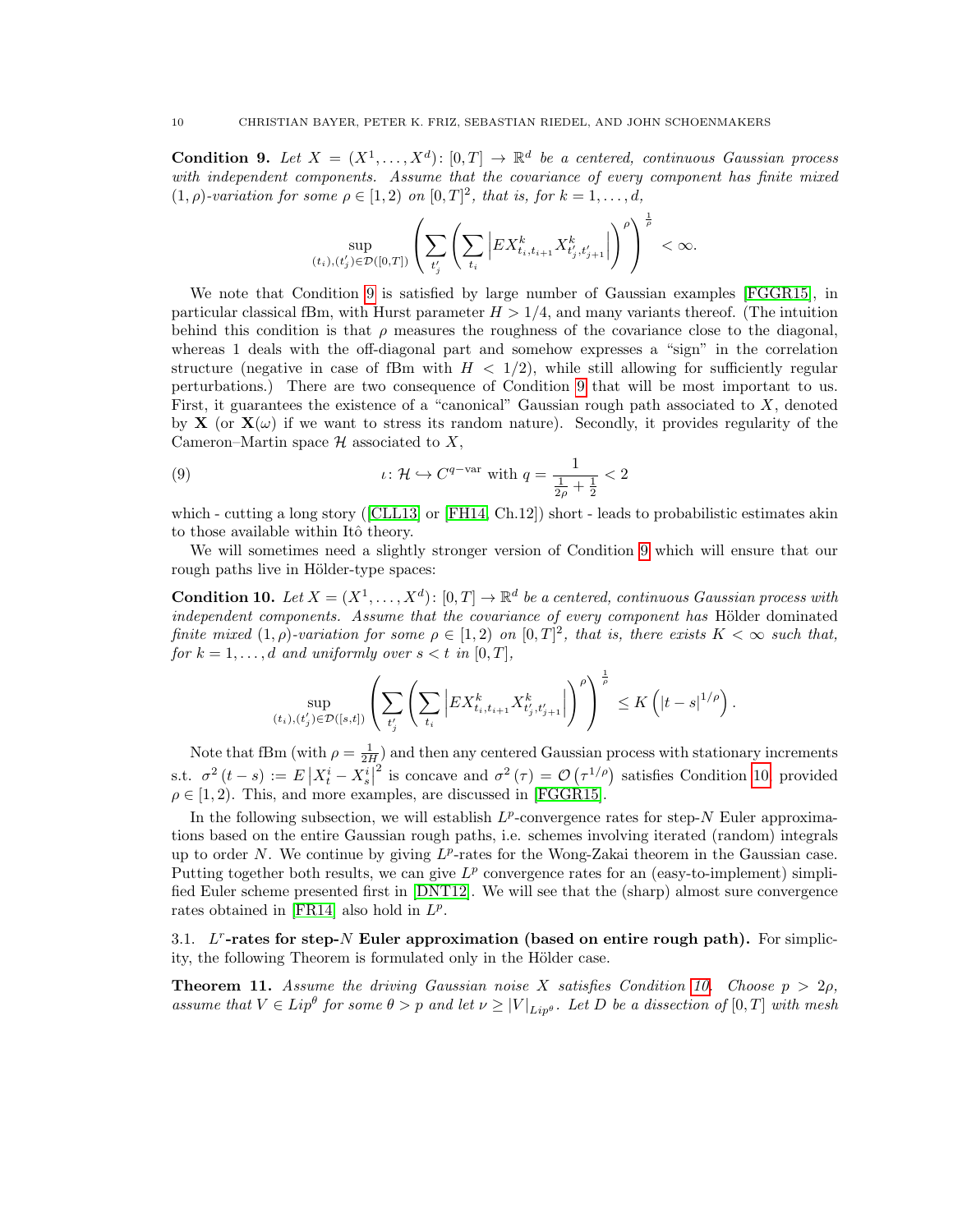size at most  $h > 0$  and let  $Y_T^{Euler; D}$  denote the step-N Euler approximation of Y, the (pathwise) solution of

$$
dY = V(Y) d\mathbf{X} \; ; \quad Y_0 \in \mathbb{R}^e
$$

where N is chosen such that  $\lfloor p \rfloor \le N \le \theta$ .

Then for every  $r \geq 1$ ,  $r' > r$  and  $\zeta \in \left[\frac{N}{p}, \frac{N+1}{p}\right]$  there is a constant  $C = C(\rho, p, \theta, \nu, K, r, r', N, \zeta)$ such that

$$
\left| Y_T - Y_T^{Euler;D} \right|_{L^r} \leq CT \left| \| \mathbf{X} \|_{1/p \text{-} H \ddot{o} l; [0,T]}^{cp} \right|_{L^{r'}} h^{\zeta - 1}
$$

holds for all  $h > 0$ .

**Remark 12.** By choosing  $\hat{p} \in (2\rho, p)$  one has  $\frac{N+1}{p} < \frac{N+1}{\hat{p}}$  and applying Theorem [11](#page-9-2) with  $\hat{p}$  instead of p shows that

$$
\left| Y_T - Y_T^{Euler;D} \right|_{L^r} \le Ch^{\frac{N+1}{p}-1}
$$

holds for every  $p > 2\rho$  if  $h \to 0$ .

Proof of Theorem [11.](#page-9-2) The embedding [\(9\)](#page-9-3) provides the so-called *complementary Young regularity* (see e.g. [\[FH14,](#page-31-0) Sec. 11.1]) meaning that integrals of the form  $\int h dX$ ,  $\int X dh$  are well-defined Young integrals. With this condition in place we can use (a variation of the theme of) [\[CLL13\]](#page-31-4) to conclude sharp tail estimates for  $N_{\alpha,0,T}(\mathbf{X})$ . More precisely, choosing q as in [\(9\)](#page-9-3), [\[FR13,](#page-31-5) Lemma 5 and Corollary 2 show that there is an  $\alpha = \alpha(p, \rho, K) > 0$  and a positive constant  $c_1 = c_1(p, \rho, K)$  such that

$$
P(N_{\alpha,[0,T]}(\mathbf{X})>u)\leq \exp\left\{-c_1\alpha^{2/p}u^{2/q}\right\}
$$

holds for all  $u > 0$ . Now we use the pathwise estimate [\(7\)](#page-7-2) and take the  $L<sup>r</sup>$  norm on both sides of the inequality. The Hölder inequality shows that

$$
\left| Y_T - Y_T^{\text{Euler};D} \right|_{L^r} \leq c_1 T \left| \left\| \mathbf{X} \right\|_{1/p\text{-H\"{o}l};[0,T]}^{ \zeta p} \right|_{L^{r'}} \left| \exp\left\{ C\left( N_{\alpha,[0,T]}(\mathbf{X})+1 \right)\right\} \right|_{L^{r''}} |D|^{\zeta-1}
$$

holds for some (possibly large)  $r'' > r$ . Our tail estimate for  $N_{\alpha,[0,T]}(X)$  shows that the  $L^{r''}$  norm of the exponential term above is finite which yields the claim.  $\Box$ 

3.2.  $L^r$ -rates for Wong-Zakai approximations. We aim to formulate a version of the Wong-Zakai Theorem which contains convergence rates in  $L^r$ , any  $r \geq 1$  for a class of suitable approximations  $X<sup>h</sup>$  of X. By this, we mean that  $X<sup>h</sup>$  is a centered, continuous Gaussian process with independent components for every  $h \in (0, 1]$  and that

(i)  $(X^h, X) : [0, T] \to \mathbb{R}^{d+d}$  is jointly Gaussian,  $(X^{h,i}, X^i)$  and  $(X^{h,j}, X^j)$  are independent for  $i \neq j$  and

(10) 
$$
\sup_{h \in (0,1]} V_{1,\rho}(R_{(X^h,X)};[0,T]^2) =: K < \infty
$$

for  $\rho \in [1, 2)$  as in Condition [9.](#page-9-1)

(Note that this implies that Condition [9](#page-9-1) also holds for every  $X^h$ ,  $h \in (0,1]$ .) (ii) Uniform convergence of the second moments:

<span id="page-10-0"></span>
$$
\sup_{t\in[0,T]} E\left[\left|X_t^h - X_t\right|^2\right] =: \delta\left(h\right)^{1/\rho} \to 0 \quad \text{for } h \to 0.
$$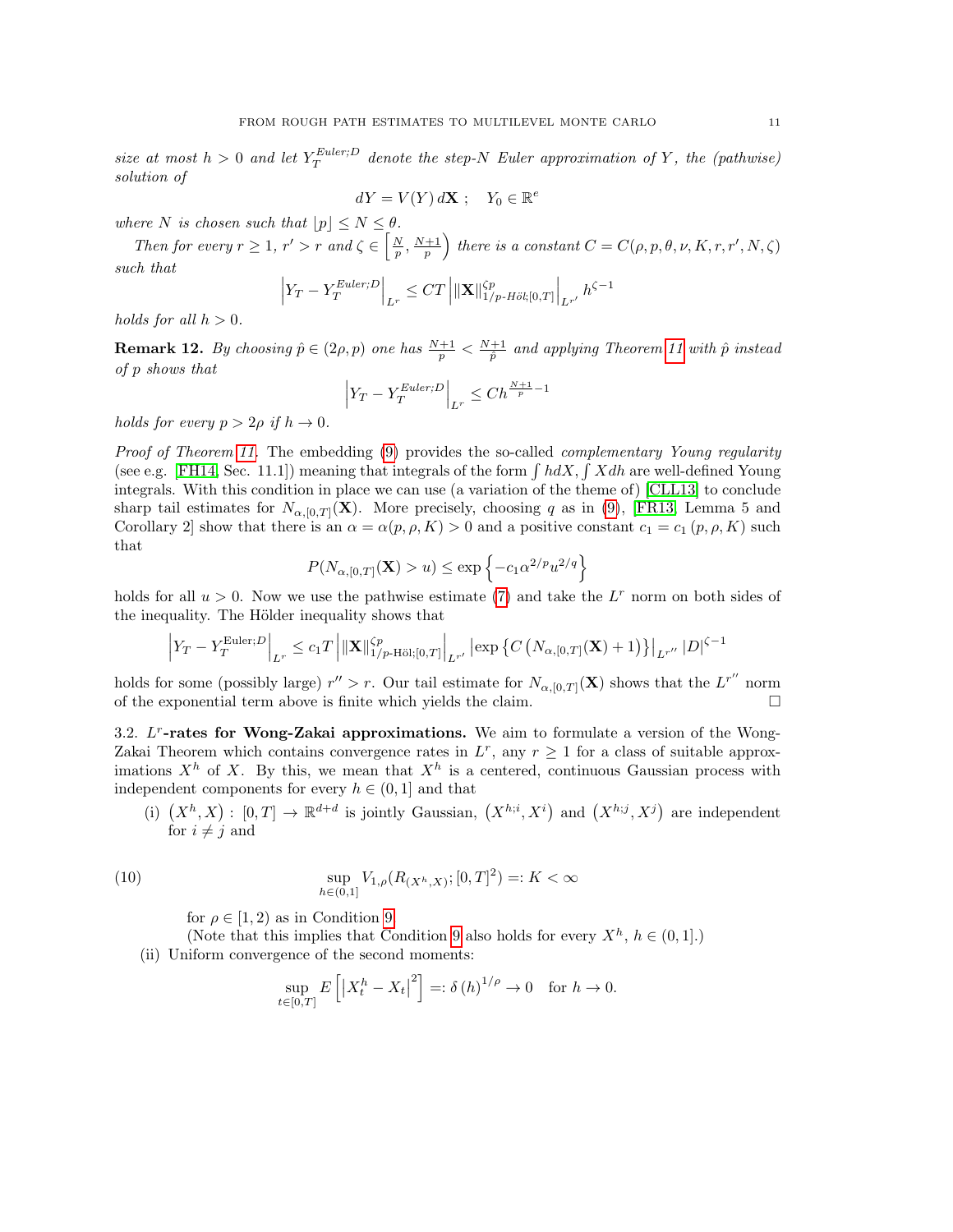<span id="page-11-1"></span>**Theorem 13.** Assume the driving Gaussian noise X satisfies Condition [9](#page-9-1) and let  $(X^h)_{h>0}$  be a family of suitable approximations as above. Let **X** and  $\mathbf{X}^h$  denote the lift of X resp.  $X^h$  to a process with p-rough sample paths for some  $p > 2\rho$ . Let  $V = (V_1, \ldots, V_d)$  be a collection of vector fields in  $\mathbb{R}^e$ . Choose  $\eta < \frac{1}{\rho} - \frac{1}{2}$  and assume that  $|V|_{Lip^\theta} \le \nu < \infty$  for some  $\theta > \frac{2\rho}{1-2\rho\eta}$ . Let  $Y, Y^h: [0,T] \to \mathbb{R}^e$  denote the pathwise solutions to the equations

$$
dY_t = V(Y_t) d\mathbf{X}_t; \quad Y_0 \in \mathbb{R}^e
$$
  

$$
dY_t^h = V(Y_t^h) d\mathbf{X}_t^h; \quad Y_0^h = Y_0 \in \mathbb{R}^e.
$$

Then, for any  $r \geq 1$  there is a constant  $C = C(\rho, p, \theta, \nu, K, \eta, r)$  such that

$$
\left| \left| Y^h - Y \right|_{\infty;[0,T]} \right|_{L^r} \le C \delta(h)^{\eta}
$$

holds for all  $h > 0$ .

A typical example of such approximations are the piecewise linear approximations:

<span id="page-11-0"></span>Corollary 14. Assume the driving Gaussian noise X satisfies Condition [10](#page-9-0) and that  $X<sup>h</sup>$  is a piecewise linear approximation of X with mesh-size at most h. Then

$$
\left| \left| Y^h - Y \right|_{\infty;[0,T]} \right|_{L^r} \le Ch^{\eta}
$$

for any  $\eta < \frac{1}{\rho} - \frac{1}{2}$ 

Proof of Corollary [14.](#page-11-0) We need to check that piecewise linear approximations are "suitable" in the sense of the beginning of this section. Secondly, we need to see that  $E\left|X_t^h - X_t\right|$  $2 \leq Ch^{1/\rho}$  uniformly in  $t \in [0, T]$ . To simplify notation, we will assume  $d = 1$ . Let  $D = \{0 < s_1 < \ldots < s_M = T\}$ be a dissection of  $[0, T]$  such that  $|s_{k+1} - s_k| \leq h, k = 0, \ldots, M-1$ , and let  $X^h$  denote the piecewise linear approximation of  $X$  at the time points given by  $D$ . Concerning the first point, we have to show that  $V_{1,\rho}(R_{(X^h,X)}; [0,T]^2)$  is uniformly bounded in h. Let  $D_1$  and  $D_2$  be two arbitrary dissections of [0, T]. Set  $\overline{D}_1 := D_1 \cup D$ . By the triangle inequality,

$$
\sum_{t'_j \in D_2} \left( \sum_{t_i \in D_1} \left| E X^h_{t_i, t_{i+1}} X_{t'_j, t'_{j+1}} \right| \right)^{\rho} \le \sum_{t'_j \in D_2} \left( \sum_{\bar{t}_i \in \bar{D}_1} \left| E X^h_{\bar{t}_i, \bar{t}_{i+1}} X_{t'_j, t'_{j+1}} \right| \right)^{\rho}
$$
\n
$$
= \sum_{t'_j \in D_2} \left( \sum_{s_k \in D} \left| E X_{s_k, s_{k+1}} X_{t'_j, t'_{j+1}} \right| \right)^{\rho}
$$
\n
$$
\le V_{1, \rho}(R_X; [0, T]^2)^{\rho}.
$$

Using the basic estimate  $(a + b)^{\rho} \leq 2^{\rho-1}(a^{\rho} + b^{\rho})$  instead of the triangle inequality, we similarly obtain

$$
\sum_{t'_j \in D_2} \left( \sum_{t_i \in D_1} \left| EX_{t_i, t_{i+1}} X^h_{t'_j, t'_{j+1}} \right| \right)^{\rho} \le 2^{\rho - 1} V_{1, \rho}(R_X; [0, T]^2)^{\rho}
$$

and

$$
\sum_{t_j' \in D_2} \left( \sum_{t_i \in D_1} \left| E X^h_{t_i,t_{i+1}} X^h_{t_j',t_{j+1}'} \right| \right)^\rho \leq 2^{\rho-1} V_{1,\rho}(R_X;[0,T]^2)^\rho.
$$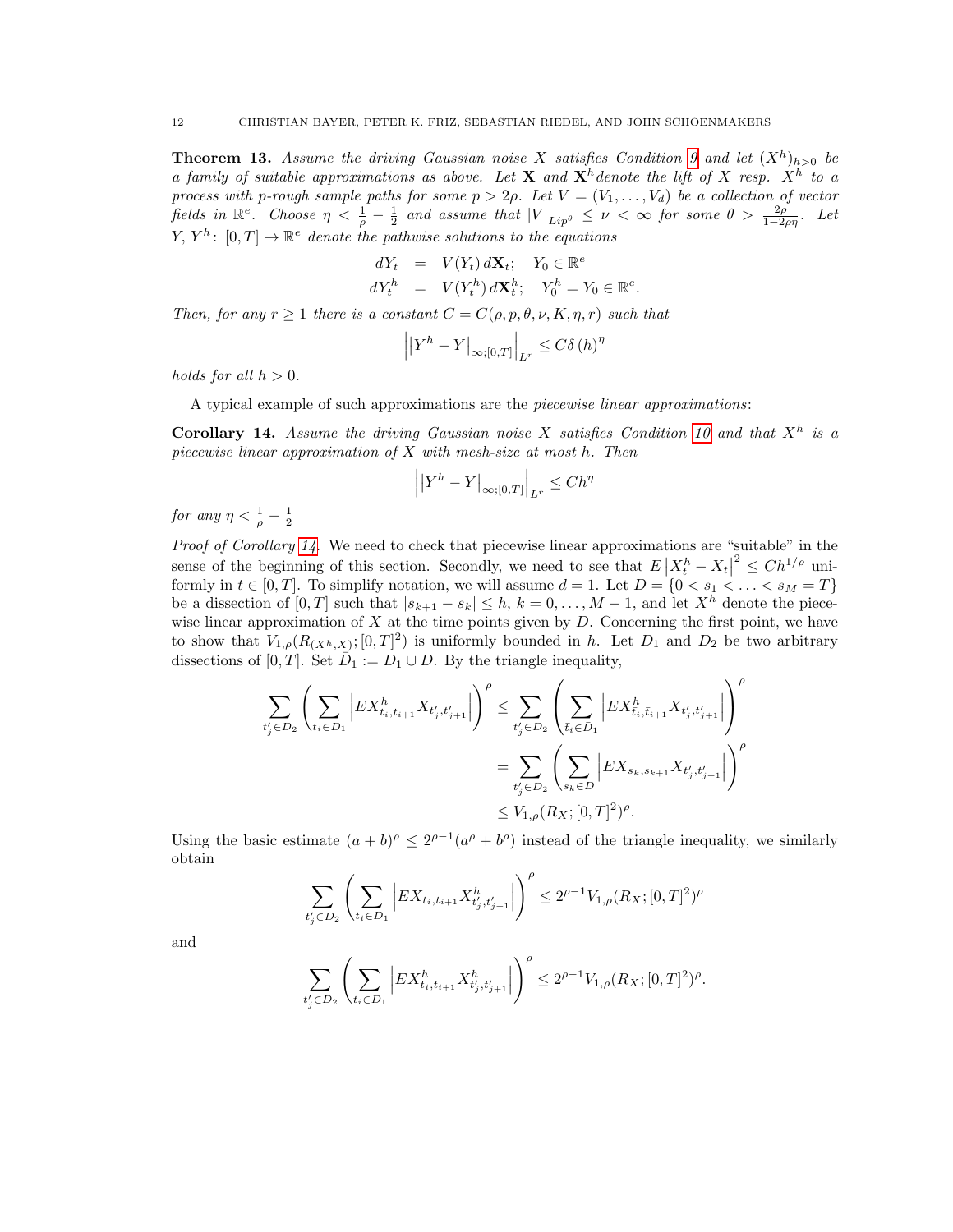Taking the supremum over all dissections, these estimates imply that  $V_{1,\rho}(R_{(X_h,X)};[0,T]^2)$  is bounded from above by  $V_{1,\rho}(R_X;[0,T]^2)$  times a constant which only depends on  $\rho$ . Concerning the second point, note that for  $t \in [s_k, s_{k+1}],$ 

$$
|X_t^h - X_t| \le |X_{s_{k+1}} - X_{s_k}| + |X_t - X_{s_k}|
$$

and therefore, using Condition [10,](#page-9-0)

$$
E|X_t^h - X_t|^2 \le 2E|X_{s_{k+1}} - X_{s_k}|^2 + 2E|X_t - X_{s_k}|^2 \le 4V_{1,\rho}(R_X; [s_k, s_{k+1}]^2) \le 4K|s_{k+1} - s_k|^{1/\rho}
$$
  

$$
\le 4Kh^{1/\rho}
$$

which implies the second point.

*Proof of Theorem [13.](#page-11-1)* Set  $X^0 := X$  and  $X^0 := X$ . Let  $\mathcal{H}^h$  denote the Cameron–Martin space associated to  $X^h$ ,  $h \geq 0$ . Using the uniform bound [\(10\)](#page-10-0), [\[FGGR15,](#page-31-8) Theorem 1] implies that √

$$
|\phi|_{q-\text{var}} \le \sqrt{K} |\phi|_{\mathcal{H}^h}
$$

holds for every  $\phi \in \mathcal{H}^h$  and  $h \geq 0$  with q as in [\(9\)](#page-9-3). As in the proof of Theorem [11,](#page-9-2) we can find an  $\alpha = \alpha(p, \rho, K) > 0$  and a positive constant  $c_1 = c_1(p, \rho, K)$  such that the uniform tail estimate

<span id="page-12-1"></span>
$$
P(N_{\alpha,[0,T]}(\mathbf{X}^h) > u) \le \exp\left\{-c_1\alpha^{2/p}u^{2/q}\right\} \quad \text{for all } u > 0
$$

holds for all  $h \geq 0$ . Choose  $\hat{p} \in \left(\frac{2\rho}{1-2\rho\eta}, \theta\right)$  and set  $\hat{\mathbf{X}}^h = S_{\lfloor \hat{p} \rfloor}(\mathbf{X}^h)$  for  $h \geq 0$ . Lipschitzness of the map  $S_{\vert \hat{p} \vert}$  and [\[FR13,](#page-31-5) Lemma 2] show that also

(11) 
$$
P(N_{\alpha,[0,T]}(\hat{\mathbf{X}}^h) > u) \le \exp\left\{-c_1\alpha^{2/p}u^{2/q}\right\} \text{ for all } u > 0
$$

holds for all  $h \geq 0$  for a possibly smaller  $\alpha > 0$  (depending on  $\hat{p}$ ). Now we use Theorem [4](#page-4-0) and the Cauchy-Schwarz inequality to see that

$$
\left| \left| Y^h - Y \right|_{\infty;[0,T]} \right|_{L^r} \leq c_2 \left| \rho_{\hat{p}-\text{var};[0,T]}(\hat{\mathbf{X}}^h, \hat{\mathbf{X}}) \right|_{L^{2r}} \left| \exp \left\{ c_2 \left( N_{\alpha,[0,T]}(\hat{\mathbf{X}}^h) + N_{\alpha,[0,T]}(\hat{\mathbf{X}}) + 1 \right) \right\} \right|_{L^{2r}}
$$

holds for a constant  $c_2 > 0$ . The uniform tail estimates [\(11\)](#page-12-1) show that

$$
\sup_{h\geq 0} \left| \exp \left\{ c_2 \left( N_{\alpha,[0,T]}(\hat{\mathbf{X}}^h) + N_{\alpha,[0,T]}(\hat{\mathbf{X}}) + 1 \right) \right\} \right|_{L^{2r}} \leq c_3 < \infty.
$$

Applying [\[FR14,](#page-32-10) Theorem 5] with  $\gamma = \frac{\rho}{1-2\rho\eta}$  shows that

$$
\left| \rho_{\hat{p}-\text{var};[0,T]}(\hat{\mathbf{X}}^h, \hat{\mathbf{X}}) \right|_{L^{2r}} \leq c_4 \sup_{t \in [0,T]} \left| X_t^h - X_t \right|_{L^2}^{1-\frac{\rho}{\gamma}} = c_4 \delta(h)^{\eta}
$$

for a constant  $c_4$  which yields the claim.

<span id="page-12-0"></span>3.3. L<sup>r</sup>-rates for the simplified Euler schemes. For  $N \geq 2$ , step-N Euler schemes contain iterated integrals whose distributions are not easy to simulate when dealing with Gaussian processes. In contrast, the simplified step-N Euler schemes avoid this difficulty by substituting the iterated integrals by a product of increments. In the context of fractional Brownian motion, it was introduced in [\[DNT12\]](#page-31-3). We make the following definition: If  $V = (V_1, \ldots, V_d)$  is sufficiently smooth, **x** is a p-rough path,  $y \in \mathbb{R}^e$  and  $N \geq |p|$ , we set

$$
\mathcal{E}_{(V)}^{\text{simple}}\left(y, S_{N}\left(\mathbf{x}\right)_{s,t}\right) := \sum_{k=1}^{N} \frac{1}{k!} V_{i_{1}} \dots V_{i_{k}} I\left(y\right) x_{s,t}^{i_{1}} \dots x_{s,t}^{i_{k}}
$$

 $\Box$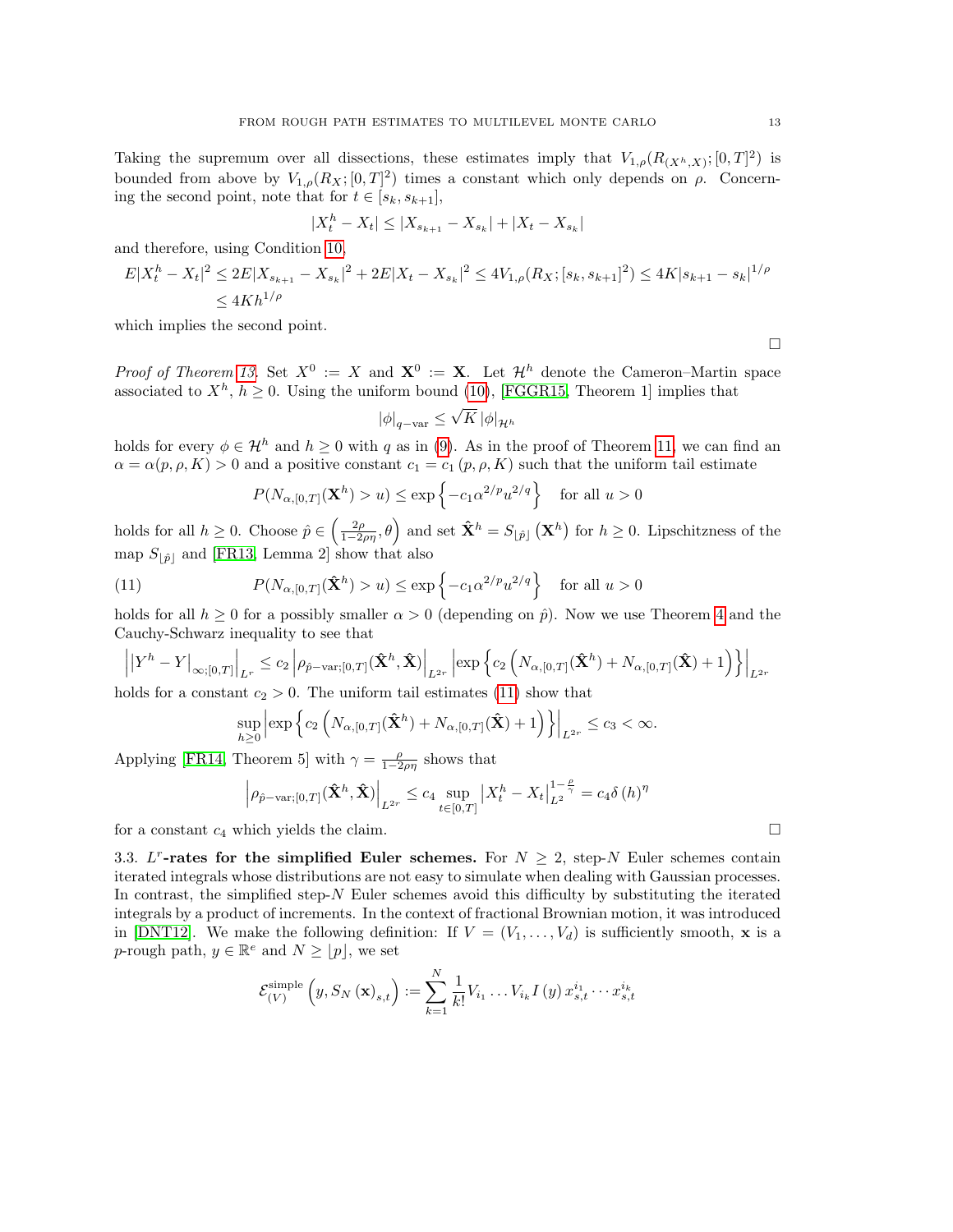for  $s < t$  and

$$
\mathfrak{E}_{\text{simple}}^{S_N(\mathbf{x})_{s,t}} y := y + \mathcal{E}_{(V)}^{\text{simple}}\left(y, S_N(\mathbf{x})_{s,t}\right).
$$

Given  $D = \{0 = t_0 < \ldots < t_n = T\}$  and a path  $\mathbf{x} \in C_0^{p-var}([0,T];G^{[p]}(\mathbb{R}^d))$  we define the simplified (step-N) Euler approximation to the RDE solution y of

$$
dy = V(y) dx
$$

with starting point  $y_0 \in \mathbb{R}^e$  at time  $t_k \in D$  by

$$
y_{t_k}^{\text{simple Euler};D} := \mathfrak{E}_{\text{simple}}^{t_k \leftarrow t_0} y_0 := \mathfrak{E}_{\text{simple}}^{S_N(\mathbf{x})_{t_{k-1},t_k}} \circ \cdots \circ \mathfrak{E}_{\text{simple}}^{S_N(\mathbf{x})_{t_0,t_1}} y_0
$$

and at time  $t \in (t_k, t_{k+1})$  by

$$
y_t^{\text{simple Euler};D} := \left(\frac{t-t_k}{t_{k+1}-t_k}\right) \left(y_{t_{k+1}}^{\text{simple Euler};D} - y_{t_k}^{\text{simple Euler};D}\right) + y_{t_k}^{\text{simple Euler};D}.
$$

<span id="page-13-1"></span>**Theorem 15.** Assume the driving Gaussian noise X satisfies Condition [10.](#page-9-0) Choose  $N \in \{2,3\}$ ,  $\eta_1 > 0$  and  $\eta_2 > 0$  such that

$$
N > 2\rho - 1, \quad \eta_1 < \frac{1}{\rho} - \frac{1}{2} \quad \text{and} \quad \eta_2 < \frac{N+1}{2\rho} - 1.
$$

Assume that  $|V|_{Lip^\theta} \le \nu < \infty$  for some  $\theta \in (2,\infty]$  which satisfies  $\theta > \frac{2\rho}{1-2\rho\eta_1}$  and  $\theta \ge N$ . Let D be a dissection of  $[0, T]$  with mesh size at most  $h > 0$ .

Then for any  $r \geq 1$  there is a constant  $C = C(\rho, K, N, \eta_1, \eta_2, \theta, \nu, r)$  such that

$$
||Y - Y^{simple\ Euler;D}||_{\infty}|_{L^r} \leq C(h^{\eta_1} + h^{\eta_2})
$$

for all  $h > 0$ .

**Remark 16.** In the proof, we will see that the rate  $\eta_1$  is the rate for the Wong-Zakai approximation and  $\eta_2$  comes from the rate of the step-N Euler approximation. In particular, for  $\rho = 1$ , we can choose  $N=2$  to obtain a rate arbitrary close to  $\frac{1}{2}$  and the rate does not increase even if we choose  $N = 3$ . For  $\rho > 1$ , the choice  $N = 3$  gives a rate of almost  $\frac{1}{\rho} - \frac{1}{2}$ .

From this remark, we immediately obtain

<span id="page-13-0"></span>**Corollary 17.** Assume the driving Gaussian noise  $X$  satisfies Condition [10.](#page-9-0) Assume that the vector fields  $V = (V_1, \ldots, V_d)$  are bounded,  $C^{\infty}$  with bounded derivatives.

(i) Case of  $\rho < 3/2$ . The simplified step-2 Euler scheme converges in L<sup>r</sup>, for any  $r \ge 1$ , and rate  $\frac{3}{2\rho} - 1 - \delta$ , for any  $\delta > 0$ .

(ii) In the general case of  $\rho < 2$ , the simplified step-3 Euler scheme converges in L<sup>r</sup>, for any  $r \geq 1$ , and rate  $\frac{1}{\rho} - \frac{1}{2} - \delta$ , for any  $\delta > 0$ ,

*Proof of Theorem [15.](#page-13-1)* Let  $X<sup>h</sup>$  denote the Gaussian process whose sample paths are piecewise linear approximated at the time points given by D and let  $Y^h$ :  $[0,T] \to \mathbb{R}^e$  denote the pathwise solution to the equation

$$
dY^h = V(Y^h) dX^h; \quad Y_0^h = Y_0 \in \mathbb{R}^e.
$$

Then for any  $t_k, t_{k+1} \in D$  we have

$$
\mathbf{X}_{t_k,t_{k+1}}^{h;k;i_1,\ldots,i_k} = \frac{1}{k!} X_{t_k,t_{k+1}}^{i_1} \cdots X_{t_k,t_{k+1}}^{i_k},
$$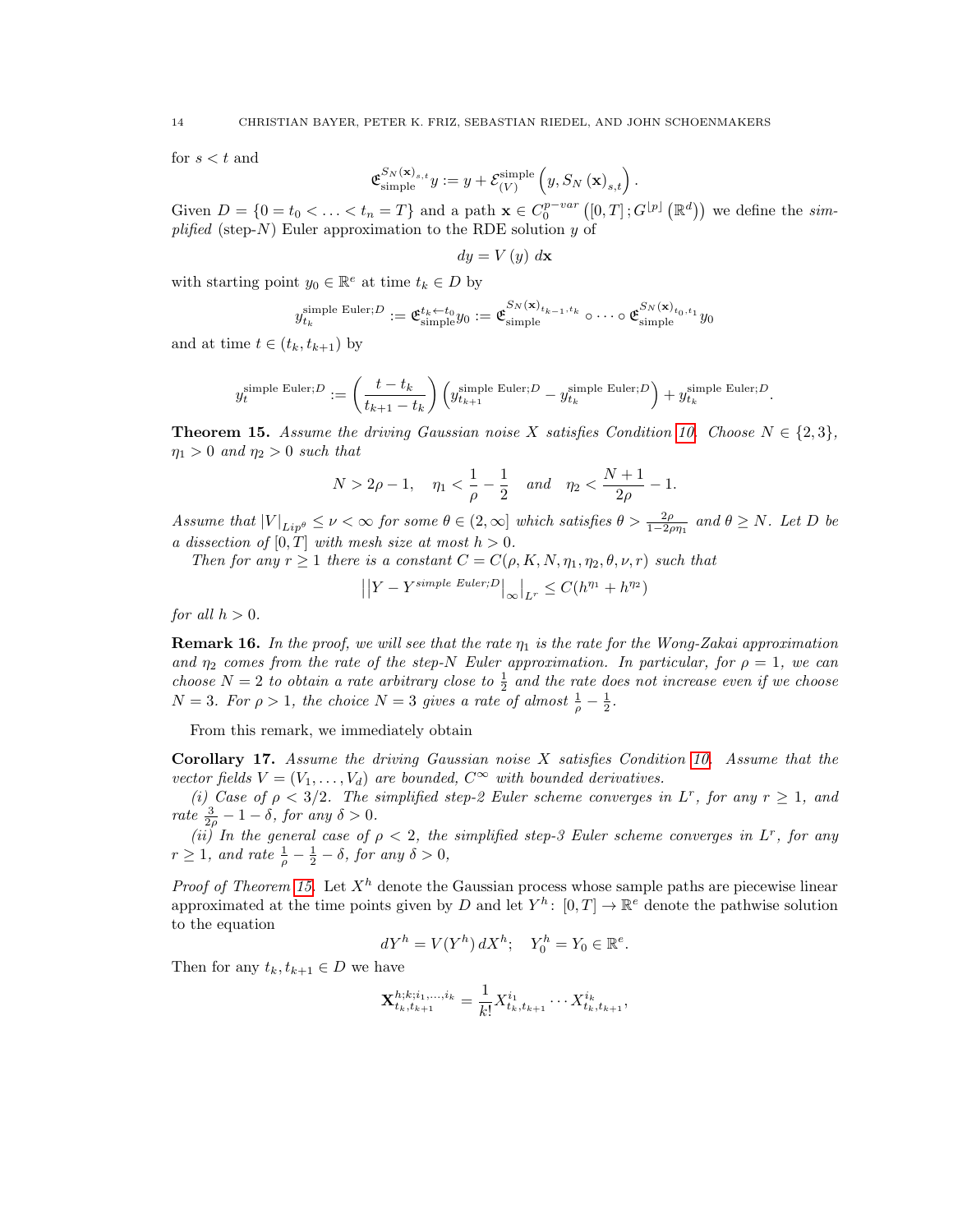hence  $Y_t^{\text{simple Euler};D} = Y_t^{h; \text{ Euler};D}$  for any  $t \in D$  and thus

$$
\left| Y_t - Y_t^{\text{simple Euler};D} \right| \leq \left| Y - Y^h \right|_{\infty} + \max_{t_k \in D} \left| Y_{t_k}^h - Y_{t_k}^{h; \text{ Euler};D} \right|
$$

if  $t \in D$ . For  $t \notin D$ , choose  $t_k \in D$  such that  $t_k < t < t_{k+1}$ . Set  $a = \frac{t-t_k}{t_{k+1}-t_k}$  and  $b = \frac{t_{k+1}-t_k}{t_{k+1}-t_k}$  $\frac{t_{k+1}-t}{t_{k+1}-t_k}$ , i.e.  $a + b = 1$ . In the following, the relation  $A \leq B$  means  $A \leq \text{const.}$  B where the constant does not depend on  $h$  or  $t$ . By the triangle inequality,

$$
\begin{array}{rcl} \left|Y_{t}-Y_{t}^{\text{simple Euler};D}\right| & \leq & \displaystyle a\left|Y_{t}-Y_{t_{k+1}}\right|+b\left|Y_{t}-Y_{t_{k}}\right|+a\left|Y_{t_{k+1}}-Y_{t_{k+1}}^{\text{simple Euler};D}\right| \\ & & \displaystyle +b\left|Y_{t_{k}}-Y_{t_{k}}^{\text{simple Euler};D}\right| \\ & & \lesssim & \displaystyle h^{1/p}\left\|Y\right\|_{1/p\text{-H\"{o}l};[0,T]}+\max_{t_{k}\in D}\left|Y_{t_{k}}-Y_{t_{k}}^{\text{simple Euler};D}\right| \\ & & \lesssim & \displaystyle h^{1/p}\left(\left\|\mathbf{X}\right\|_{1/p\text{-H\"{o}l};[0,T]}\vee\left\|\mathbf{X}\right\|_{1/p\text{-H\"{o}l};[0,T]}\right)+\left|Y-Y^{h}\right|_{\infty} \\ & & \displaystyle +\max_{t_{k}\in D}\left|Y_{t_{k}}^{h}-Y_{t_{k}}^{h;\text{ Euler};D}\right| \end{array}
$$

for  $p > 2\rho$  sufficiently small, where we used [\[FV10b,](#page-32-2) Theorem 10.14] in the last inequality. Since the estimate holds uniformly over  $t$ , we can pass to the sup-norm on the left hand side of the inequality. We now take the  $L<sup>r</sup>$ -norm and use the triangle inequality on the right hand side.

Since **X** is the lift of a Gaussian process,  $\|\mathbf{X}\|_{1/p\text{-H\"{o}l};[0,T]}$  has Gaussian tails ([\[FV10b,](#page-32-2) Theorem 15.33]). Therefore, all its moments are finite, and we can choose p such that  $1/\eta_1 \ge p > 2\rho$  to obtain

$$
\left|h^{1/p}\left(\|{\bf X}\|_{1/p\text{-H\"{o}l};[0,T]}\vee\|{\bf X}\|_{1/p\text{-H\"{o}l};[0,T]}^p\right)\right|_{L^r}\lesssim h^{\eta_1}.
$$

Corollary [14](#page-11-0) implies that

$$
\big|\big|Y-Y^h\big|_\infty\big|_{L^r}\lesssim h^{\eta_1}
$$

holds for all  $h > 0$ . Now we choose  $p' > 2\rho$  such that  $\frac{N+1}{p'} - 1 = \eta_2$  and apply Theorem [11](#page-9-2) to estimate the last term. Since  $\left|d_{1/p'\text{-H\"{o}l}}(\mathbf{X}^h,\mathbf{X})\right|_{L^r} \to 0$  for  $h \to 0$ , clearly sup<sub>h>0</sub>  $\left\Vert \mathbf{X}^{h}\right\Vert _{1/p^{\prime}\text{-H\"{o}l;\left[0,T\right]}\right|_{L^{r}}<\infty$ and we obtain a uniform estimate of the form

$$
\left|\max_{t_k \in D} \left| Y_{t_k}^h - Y_{t_k}^{h; \; \mathrm{Euler}; D} \right| \right|_{L^r} \lesssim h^{\eta_2}
$$

which yields the claim.  $\Box$ 

#### 4. Multilevel simulation of RDEs

<span id="page-14-0"></span>In the spirit of Giles [\[Gil08b\]](#page-32-7) we consider a multilevel Monte Carlo procedure in connection with the developed schemes for RDEs. In this context we reconsider and refine the complexity analysis by Giles [\[Gil08b\]](#page-32-7) in certain respects. On the one hand we relax the requirement  $\alpha \geq 1/2$ in Giles [\[Gil08b\]](#page-32-7) concerning the bias rate, and on the other we keep track of various proportionality constants more carefully. Müller-Gronbach and Ritter [\[MGR09,](#page-32-11) Theorem 1] give a very general abstract multilevel Monte Carlo complexity result, which includes Theorem [18](#page-15-0) (but not Theorem [20\)](#page-18-0) as a special case as far as rates are concerned. However, we also feel that the balance between the various constants of proportionality involved can make a big difference for the performance of a multilevel algorithm in practice.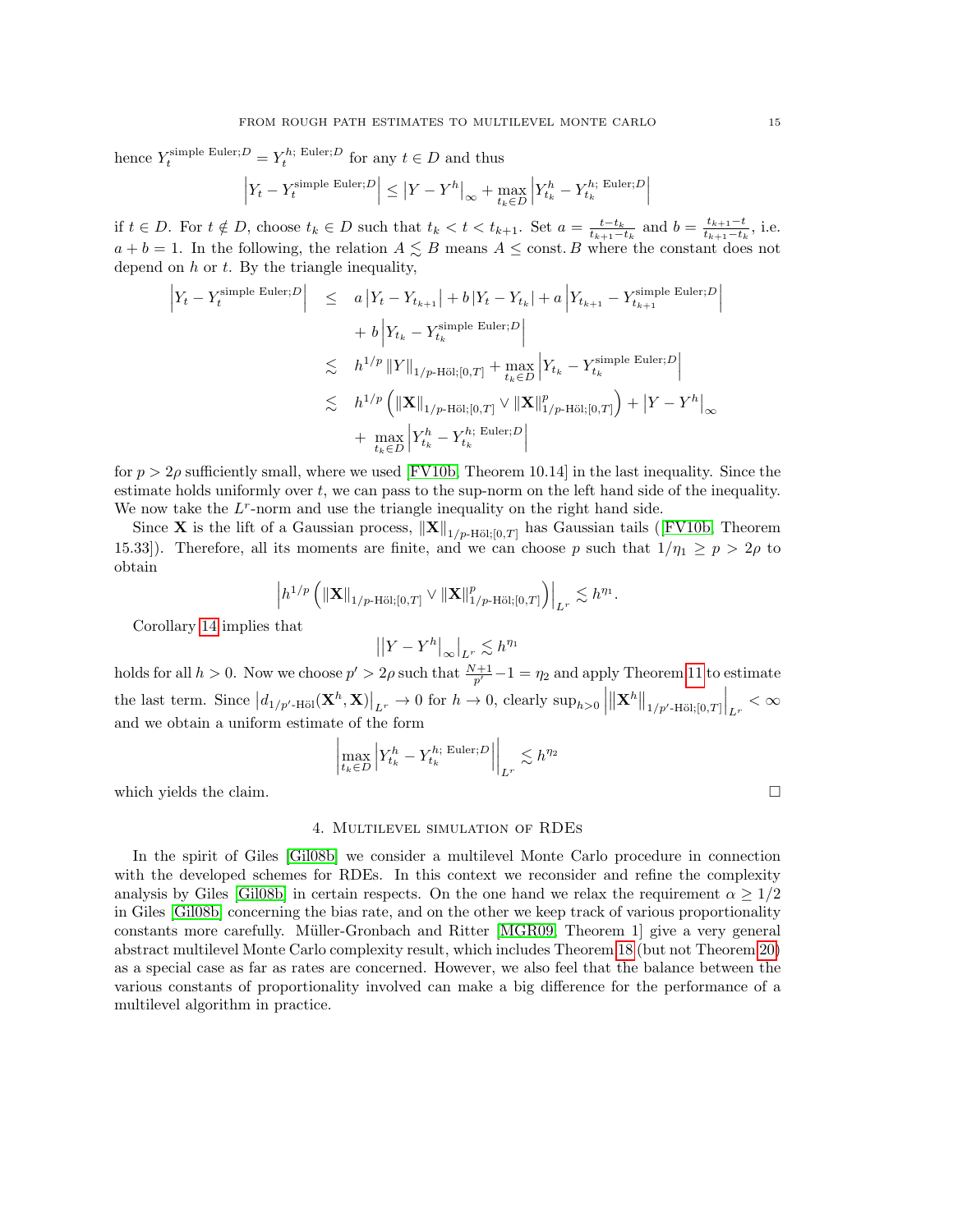(Cf. the importance of various proportionality constants in the multilevel Andersen-Broadie algorithm for simulating dual prices of American options due to multilevel sub-simulation in [\[BSD13\]](#page-31-10). See also Collier et al.  $[CHAN<sup>+</sup>15]$  $[CHAN<sup>+</sup>15]$  for an empirical approach to constructing optimal multilevel Monte Carlo algorithms.) Furthermore, we will also give a discussion about the optimal balance between bias and variance in the multilevel Monte Carlo algorithm in Section [4.2](#page-19-1) below.

We adapt the main theorem of [\[Gil08b\]](#page-32-7) to our needs. Below one should think

$$
P=f\left( Y_{\cdot}\right)
$$

for a Lipschitz function f and Y the solution to the Gaussian RDE  $dY = V(Y) dX$ . Let  $\hat{P}_b$ denote some (modified) Milstein approximation à la [\[DNT12\]](#page-31-3), for instance [\(5\)](#page-2-0), based on a meshsize  $h_l = T / (M_0 M^l)$ . Recall the basic idea

<span id="page-15-1"></span>
$$
E[P] \approx E\left[\hat{P}_L\right] \text{ for } L \text{ large}
$$

$$
= E\left[\hat{P}_0\right] + \sum_{l=1}^{L} E\left[\hat{P}_l - \hat{P}_{l-1}\right]
$$

set  $\widehat{P}_{-1} \equiv 0$  and define the (unbiased) estimator  $\widehat{Y}_l$  of  $E\left[\widehat{P}_l - \widehat{P}_{l-1}\right]$ , say

(12) 
$$
\widehat{Y}_l = \frac{1}{N_l} \sum_{i=1}^{N_l} \left( \widehat{P}_l^{(i)} - \widehat{P}_{l-1}^{(i)} \right)
$$

based on  $i = 1, \ldots, N_l$  independent samples. Note that  $\widehat{P}_l^{(i)} - \widehat{P}_{l-1}^{(i)}$  comes from approximations with different mesh but the same realization of the driving noise.

Any implementation of our proposed algorithm relies on samples of the increments of the underlying Gaussian process X, say on a grid with size  $h_l^{-1}$ . In the following, we assume that we know the covariances of those increments in closed form. For concreteness, let  $\Sigma$  be the covariance matrix of the vector  $\Delta X$  (of size  $h_l^{-1}$ ) of increments of X. Clearly, we can always obtain samples from  $\Delta X$  by the Cholesky factorization of  $\Sigma$ , at cost proportional to  $h_l^{-2}$ —disregarding the one-off cost of computing the Cholesky factorization itself. In this case, the cost of simulating one trajectory of the approximate solution at level l is, thus, proportional to  $h_l^{-2}$ .

On the other hand, when the increments are stationary,  $\Sigma$  can be embedded into a circulant matrix, and FFT-methods can be employed to sample  $\Delta X$  at cost proportional to  $h_l^{-1} \log(h_l^{-1})$ . (This case includes the fractional Brownian motion.) We refer to Dieker [\[Die04\]](#page-31-9) for a description of this and other related methods.

Finally, in case of a standard Brownian motion, it is of course possible to simulate  $\Delta X$  at cost proportional to  $h_l^{-1}$ . For the multilevel analysis below, all three cases are going to be addressed.

### 4.1. Giles' complexity theorem revisited.

<span id="page-15-0"></span>**Theorem 18.** In the spirit of Giles, we assume that there are constants  $c_1$ ,  $c'_2$ ,  $c_2$ ,  $c_3$  and a rate  $\gamma$  such that

(i)  $E\left[\widehat{P}_l - P\right] \leq c_1 h_l^{\alpha},$ (ii)  $E\left[\widehat{Y}_0\right] = E\left[\widehat{P}_0\right]$  and  $E\left[\widehat{Y}_l\right] = E\left[\widehat{P}_l - \widehat{P}_{l-1}\right]$ ,  $l > 0$ ,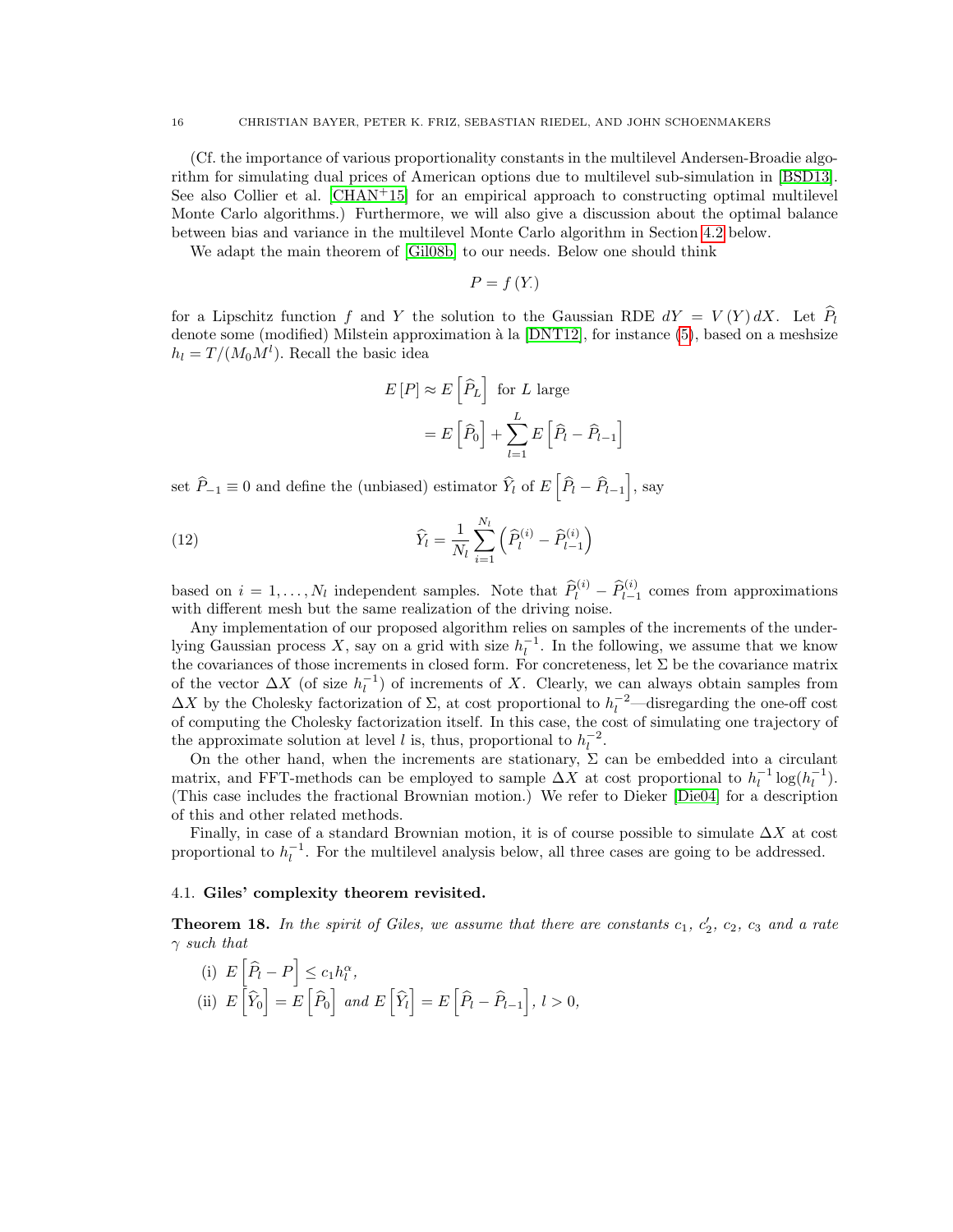(iii) var 
$$
\left[\widehat{Y}_0\right] \le c_2' N_0^{-1}
$$
 and var  $\left[\widehat{Y}_l\right] \le c_2 N_l^{-1} h_l^{\beta}$  for  $l \in \mathbb{N},^3$   
(iv)  $C_l \le c_3 N_l h_l^{-\gamma}, l \ge 0$ ,

where  $C_l$  denotes the computational cost at level l. We further need to assume that  $0 < \beta < \gamma$ ,  $0 < \alpha$ .

Then for every  $\varepsilon > 0$ , there are choices L and  $N_l$ ,  $0 \le l \le L$ , to be given below in [\(16\)](#page-17-0) and [\(17\)](#page-17-1), respectively, and constants  $c_4$  and  $c_5$  given in [\(18\)](#page-17-2) together with [\(19\)](#page-18-1) such that the multilevel estimator  $\hat{Y} = \sum_{l=0}^{L} \hat{Y}_l$  satisfies the mean square error bound

$$
\text{MSE} \equiv E\left[\left(\hat{Y} - E[P]\right)^2\right] \le \varepsilon^2
$$

,

with complexity bound

$$
C \leq \begin{cases} c_4 \varepsilon^{-\frac{\gamma+2\alpha-\beta}{\alpha}} + o\left(\varepsilon^{-\frac{\gamma+2\alpha-\beta}{\alpha}}\right), & 2\alpha > \beta, \\ (c_4 + c_5)\varepsilon^{-\frac{\gamma+2\alpha-\beta}{\alpha}} + o\left(\varepsilon^{-\frac{\gamma+2\alpha-\beta}{\alpha}}\right), & 2\alpha = \beta, \\ c_5 \varepsilon^{-\gamma/\alpha} + o\left(\varepsilon^{-\gamma/\alpha}\right), & 2\alpha < \beta. \end{cases}
$$

Proof. The basic structure of the proof is closely based on the corresponding proof of Giles [\[Gil08b\]](#page-32-7). Hence, we will not give all the details. Note that the parameters  $T$  and  $M_0$  only enter into the picture in the form  $T/M_0$ . Without loss of generality, we may therefore set  $M_0 = 1$ .

As typical, the first step consists in a standard Lagrangian optimization procedure (minimizing the complexity constraint by the MSE), where one ignores the requirement of  $L$  and  $N_l$  being integers. In the second step one then chooses integer valued parameters that are close to the optimal real-valued ones.

The mean-square-error satisfies

$$
\text{MSE} = E\left[\left(\widehat{Y} - E[P]\right)^2\right] = \text{var}\left[\widehat{Y}\right] + \left(E\left[\widehat{P}_L\right] - E[P]\right)^2 \le c_2' N_0^{-1} + c_2 T^\beta \sum_{l=1}^L N_l^{-1} M^{-l\beta} + c_1^2 h_L^{2\alpha}.
$$

Now we need to minimize the total computational work

$$
C \le c_3 N_0 h_0^{-\gamma} + c_3 \sum_{l=1}^{L} N_l h_l^{-\gamma} = c_3 T^{-\gamma} \left[ N_0 + \sum_{l=1}^{L} N_l M^{\gamma l} \right]
$$

under the constraint  $MSE \leq \varepsilon^2$ . We first assume L to be given and minimize over  $N_0, \ldots, N_L$ , and then we try to find an optimal  $L$ . We consider the Lagrange function

$$
f(N_0, ..., N_L, \lambda) \equiv c_3 T^{-\gamma} \left[ N_0 + \sum_{l=1}^L N_l M^{\gamma l} \right] +
$$
  
+  $\lambda \left( c_2' N_0^{-1} + c_2 T^\beta \sum_{l=1}^L N_l^{-1} M^{-l\beta} + c_1^2 h_L^{2\alpha} - \varepsilon^2 \right).$ 

<span id="page-16-0"></span><sup>&</sup>lt;sup>3</sup>We distinguish between  $c'_2$  and  $c_2$ , since the former controls the variance var  $\left[\hat{Y}_0\right]$ , which is often already proportional to the variance of  $f(Y)$ , whereas the latter controls the variance of the *difference*  $Y_l$ , which is often much smaller in size.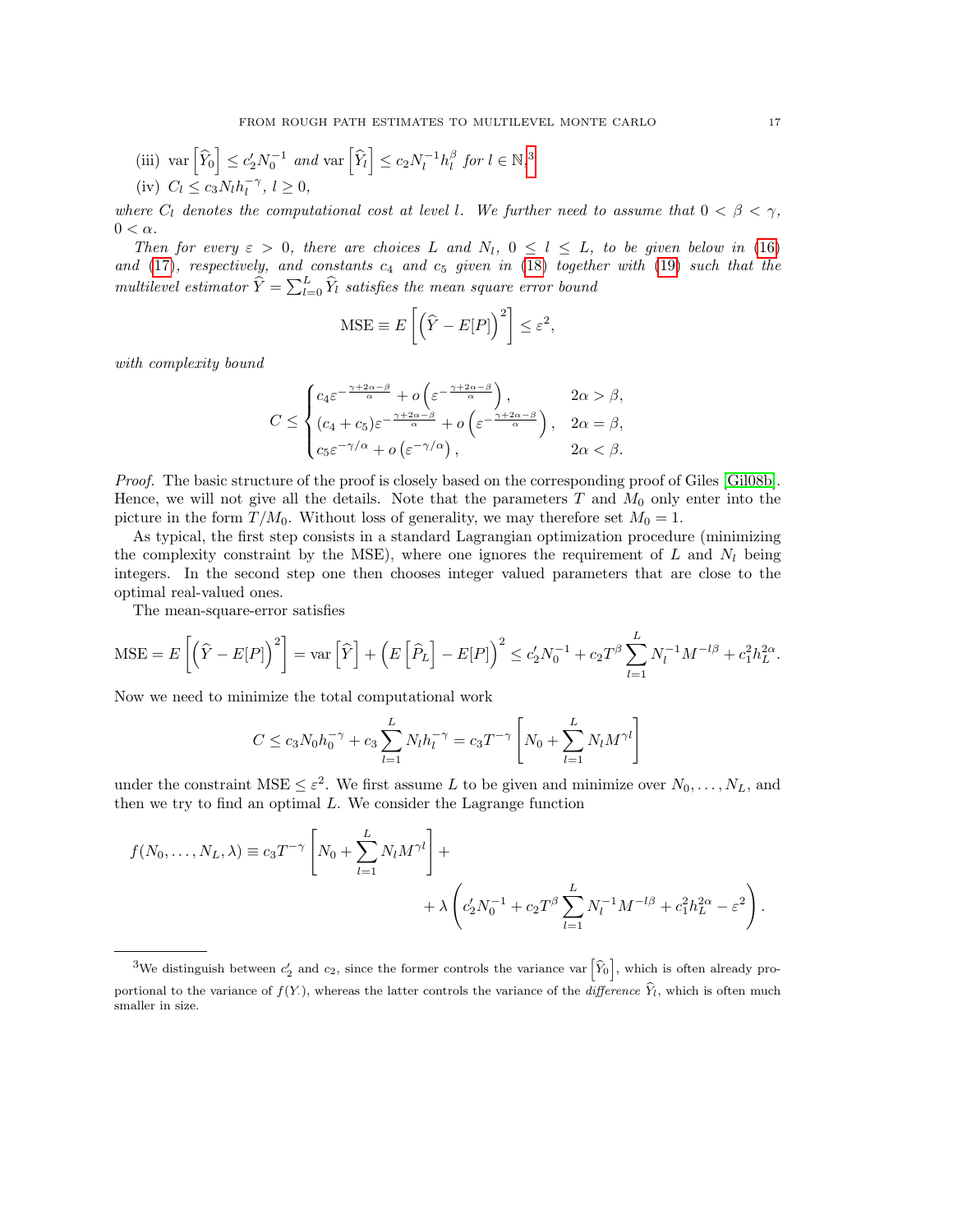Taking derivatives with respect to  $N_l$ ,  $0 \le l \le L$ , we arrive at

$$
\frac{\partial f}{\partial N_0} = c_3 T^{-\gamma} - \lambda c_2' N_0^{-2} = 0,
$$
  

$$
\frac{\partial f}{\partial N_l} = c_3 T^{-\gamma} M^{\gamma l} - \lambda c_2 T^{\beta} M^{-l\beta} N_l^{-2} = 0,
$$

implying that

(13a) 
$$
N_0 = \sqrt{\lambda} \sqrt{\frac{c_2'}{c_3}} T^{\gamma/2},
$$

(13b) 
$$
N_l = \sqrt{\lambda} \sqrt{\frac{c_2}{c_3}} T^{(\gamma+\beta)/2} M^{-l(\gamma+\beta)/2}, \ 1 \le l \le L,
$$

which we insert into the bound for the MSE to obtain the Lagrange multiplier

(14) 
$$
\sqrt{\lambda} = \left[ \sqrt{c_2' c_3} T^{-\gamma/2} + \sqrt{c_2 c_3} T^{-(\gamma - \beta)/2} \frac{M^{L(\gamma - \beta)/2} - 1}{M^{(\gamma - \beta)/2 - 1}} \right] \cdot \left[ \varepsilon^2 - c_1^2 T^{2\alpha} M^{-2\alpha L} \right]^{-1}.
$$

By construction, we see that for any such choice of  $N_0, \ldots, N_L$ , the MSE is, indeed, bounded by  $\varepsilon^2$ . For fixed L, the total complexity is now given by

<span id="page-17-3"></span>
$$
(15) \quad C(L) = \left[ \sqrt{c_2' c_3} T^{-\gamma/2} + \sqrt{c_2 c_3} T^{-(\gamma-\beta)/2} M^{(\gamma-\beta)/2} \frac{M^{L(\gamma-\beta)/2} - 1}{M^{(\gamma-\beta)/2} - 1} \right]^2 \frac{1}{\varepsilon^2 - c_1^2 T^{2\alpha} M^{-2\alpha L}}.
$$

In general, the optimal (but real-valued) choice of  $L$  would now be the arg-min of complexity estimate corresponding to the above choices of  $N_l$ , which we could not determine explicitly in an arbitrary regime.

We now turn to the second step, i.e., to integer-valued parameter choices. We parametrize the optimal choice of  $L$  by  $d_1$  in

<span id="page-17-1"></span><span id="page-17-0"></span>.

(16) 
$$
L = \left\lceil \frac{\log (d_1 c_1 T^{\alpha} \varepsilon^{-1})}{\alpha \log(M)} \right\rceil
$$

The proper choice of the parameter  $d_1$  is discussed in detail in the subsequent subsection [4.2.](#page-19-1) Moreover, we choose with  $\kappa = \frac{\gamma - \beta}{2\alpha}$ 

(17a) 
$$
N_0 = \left[ \sqrt{c_2'} \frac{d_1^2}{d_1^2 - 1} \left( \sqrt{c_2'} + \sqrt{c_2} T^{\beta/2} M^{\alpha \kappa} \frac{d_1^{\kappa} c_1^{\kappa} T^{\alpha \kappa} \varepsilon^{-\kappa} - 1}{M^{\alpha \kappa} - 1} \right) \varepsilon^{-2} \right],
$$

(17b) 
$$
N_l = \left[ \sqrt{c_2} \frac{d_1^2}{d_1^2 - 1} \left( \sqrt{c_2'} T^{\beta/2} + \sqrt{c_2'} T^{\beta} \frac{d_1^{\kappa} c_1^{\kappa} T^{\alpha \kappa} \varepsilon^{-\kappa} - 1}{M^{\alpha \kappa} - 1} \varepsilon^{-2} M^{-l(\beta + \gamma)/2} \right) \right],
$$

 $1 \leq l \leq L$ .

By construction, the MSE will be bounded by  $\varepsilon^2$  using the choices [\(16\)](#page-17-0) and [\(17\)](#page-17-1). In the next step, we insert these definitions into the complexity bound. In order to obtain suitable simplifications, we use that  $\lceil x \rceil \leq x + 1$  for real x.

<span id="page-17-2"></span>After a tedious calculation, we finally arrive at the expression

(18) 
$$
C \leq c_4 \varepsilon^{-2(1+\kappa)} + c_5 \varepsilon^{-\gamma/\alpha} + c_6 \varepsilon^{-(2+\kappa)} + c_7 \varepsilon^{-2} + c_8,
$$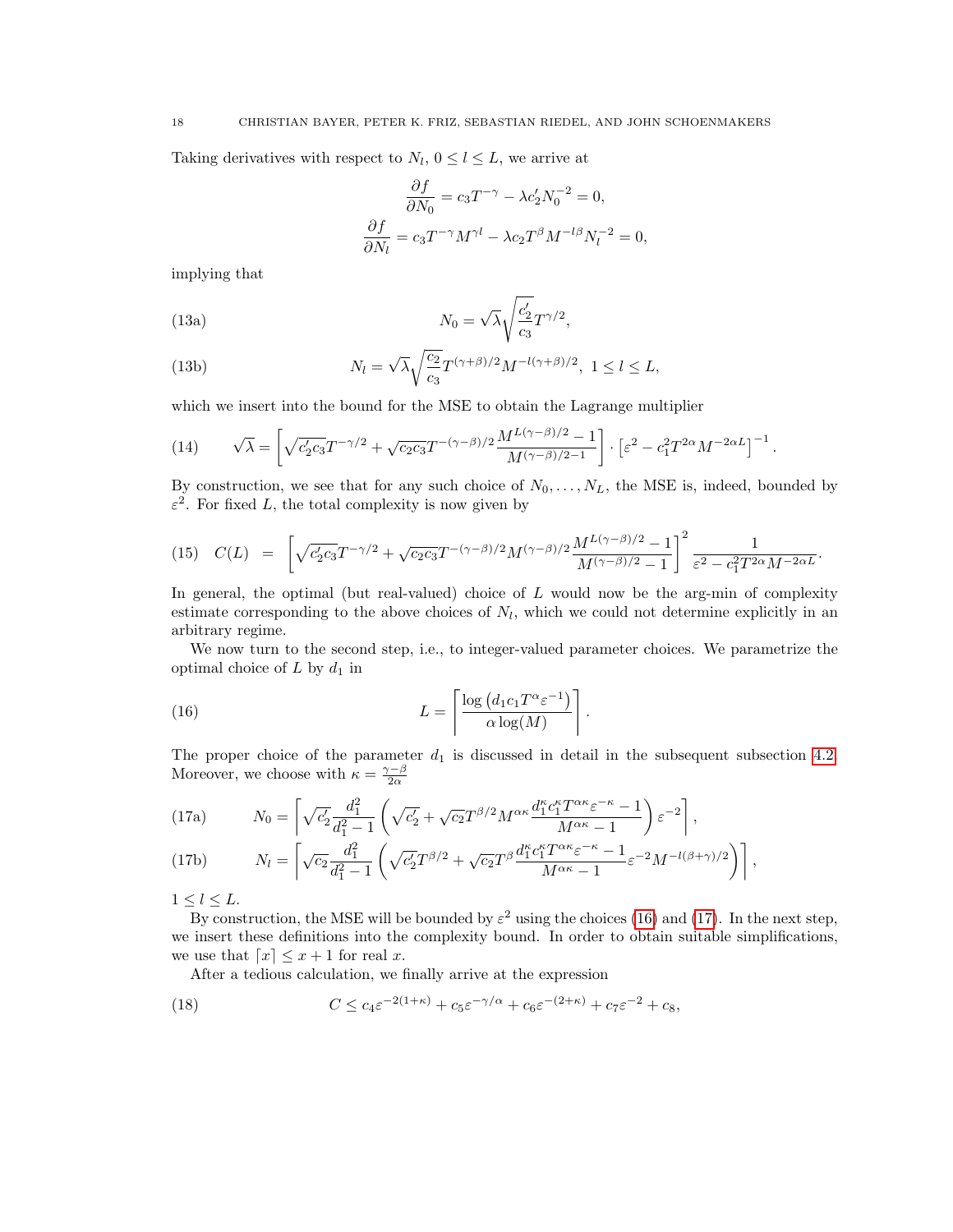<span id="page-18-1"></span>where (once more including the dependence on  $M_0$ )

(19a) 
$$
c_4 = c_1^{2\kappa} c_2 c_3 \frac{d_1^{2+2\kappa}}{d_1^2 - 1} \frac{M^{3\alpha\kappa}}{(M^{\alpha\kappa} - 1)^2},
$$

(19b) 
$$
c_5 = c_1^{\gamma/\alpha} c_3 d_1^{\gamma/\alpha} \frac{M^{\gamma}}{M^{\gamma}-1},
$$

(19c) 
$$
c_6 = c_1^{\kappa} c_3 \frac{d_1^{2+\kappa}}{d_1^2 - 1} \left[ \sqrt{c_2 c_2'} T^{-\gamma/2} M_0^{\gamma/2} - 2c_2 T^{-\kappa \alpha} M_0^{\kappa \alpha} \frac{M^{\alpha \kappa}}{M^{\alpha \kappa} - 1} \right] \frac{M^{\alpha \kappa} (1 + M^{\alpha \kappa})}{M^{\alpha \kappa} - 1},
$$

(19d) 
$$
c_7 = c_3 \frac{d_1^2}{d_1^2 - 1} \left[ c_2' T^{-\gamma} M_0^{\gamma} - \sqrt{c_2} (1 + \sqrt{c_2'}) T^{-(\gamma - \beta/2)} M_0^{\gamma - \beta/2} \frac{M^{\alpha \kappa}}{M^{\alpha \kappa} - 1} + c_2 T^{-2\alpha \kappa} M_0^{2\alpha \kappa} \frac{M^{2\alpha \kappa}}{(M^{\alpha \kappa} - 1)^2} \right],
$$

(19e)  $c_8 = c_3 T^{-\gamma} M_0^{\gamma}$ .

If  $2\alpha > \beta$ , then  $\varepsilon^{-2(1+\kappa)}$  is the leading order term, and we obtain the first alternative in the complexity bound of the theorem statement. If  $2\alpha < \beta$ , then  $\varepsilon^{-\gamma/\kappa}$  is the leading order term—i.e., the total work is dominated by the work needed for simulating one trajectory at the finest level—, and we obtain the third alternative in the complexity bound. Finally, when  $2\alpha = \beta$ , then the two terms are of the same order.

**Remark 19.** Note that the complexity bound [\(18\)](#page-17-2) needs to be considered with care when  $\beta$  is close to  $\gamma$ . Indeed, the coefficients  $c_4$  and  $c_6$  explode as  $\beta \to \gamma$ . However, please note that for  $\varepsilon$  fixed and  $\beta \to \gamma$  we have that the corresponding powers  $\varepsilon^{-2(1+\kappa)}$  and  $\varepsilon^{-(2+\kappa)}$  converge to  $\varepsilon^{-2}$  as  $\kappa \to 0$ . Moreover, a closer look at [\(19\)](#page-18-1) verifies that  $c_4\varepsilon^{-2(1+\kappa)} + c_6\varepsilon^{-(2+\kappa)}$  remains bounded as  $\beta \to \gamma$ . Hence, there is no inconsistency in the results reported in Theorem [18](#page-15-0) with the results of [\[Gil08b\]](#page-32-7).

Next, we consider the situation when the actual complexity bound for computing one trajectory has logarithmic terms in  $h_l^{-1}$ , for instance in the case of fractional Brownian motion.

<span id="page-18-0"></span>**Theorem 20.** In the setting of Theorem [18,](#page-15-0) we replace the complexity bound (iv) by the new condition

(iv')  $C_l \le c_3 N_l h_l^{-\gamma} \log(h_l^{-1}), 0 \le l.$ 

Then the choices of L and  $N_l$ ,  $0 \le l \le L$ , given in [\(16\)](#page-17-0) and [\(17\)](#page-17-1), respectively, lead to a mean squared error bound MSE  $\leq \varepsilon^2$  with a complexity bound

$$
C \leq \begin{cases} c'_4 \varepsilon^{-\frac{\gamma + 2\alpha - \beta}{\alpha}} \log(\varepsilon^{-1}) + o\left(\varepsilon^{-\frac{\gamma + 2\alpha - \beta}{\alpha}} \log(\varepsilon^{-1})\right), & 2\alpha > \beta, \\ (c'_4 + c'_5) \varepsilon^{-\frac{\gamma + 2\alpha - \beta}{\alpha}} \log(\varepsilon^{-1}) + o\left(\varepsilon^{-\frac{\gamma + 2\alpha - \beta}{\alpha}} \log(\varepsilon^{-1})\right), & 2\alpha = \beta, \\ c'_5 \varepsilon^{-\gamma/\alpha} \log(\varepsilon^{-1}) + o\left(\varepsilon^{-\gamma/\alpha} \log(\varepsilon^{-1})\right), & 2\alpha < \beta, \end{cases}
$$

where  $c_i' = c_i/\alpha$ ,  $i = 4, 5$ .

*Proof.* We choose L and  $N_0, \ldots, N_L$  as in Theorem [18.](#page-15-0) As the mean squared error is not effected by the changed complexity bound, we obtain that the mean squared error is, once more, bounded by  $\varepsilon^2$ . On the other hand, for the complexity bound, we note that

$$
C \le c_3 \sum_{l=0}^{L} N_l h_l^{-\gamma} \log(h_l^{-1}) \le c_3 \log(h_L^{-1}) \sum_{l=0}^{L} N_l h_l^{-\gamma}.
$$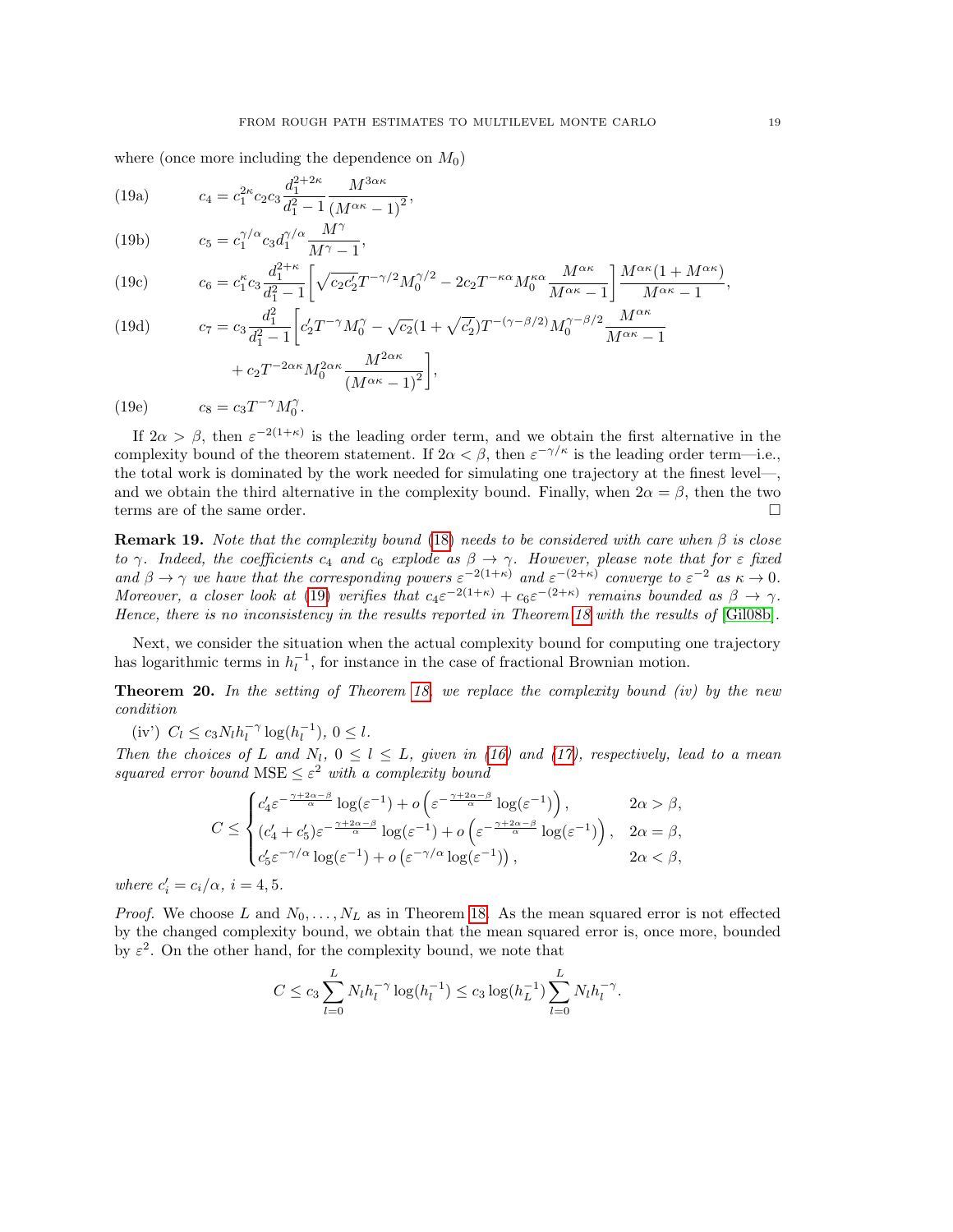The last sum gives the upper bound given in [\(18\)](#page-17-2). On the other hand, by [\(16\)](#page-17-0) (using once more  $[x] \leq x + 1$  for  $x \in \mathbb{R}$ , we have

$$
\log(h_L^{-1}) \le \log\left(M_0 M d_1^{1/\alpha} c_1^{1/\alpha}\right) + \frac{\log(\varepsilon^{-1})}{\alpha}.
$$

|                    | MLMC -                                                   |                                    | classical $MC$ speed up of MLMC |
|--------------------|----------------------------------------------------------|------------------------------------|---------------------------------|
| Generic            | $+\frac{1}{\varepsilon}-(\gamma+2\alpha-\beta)/\alpha$ , | $\varepsilon^{-(2+\gamma/\alpha)}$ | $\varepsilon^{-\beta/\alpha}$   |
| $\alpha = \beta/2$ | $\epsilon^{-\gamma/\alpha}$                              | $\varepsilon^{-(2+\gamma/\alpha)}$ | $\epsilon^{-2}$                 |
| $\alpha = \beta$   | $\epsilon^{-(\gamma/\alpha+1)}$                          | $\varepsilon^{-(2+\gamma/\alpha)}$ | $\epsilon^{-1}$                 |

<span id="page-19-0"></span>Table 1. Comparison of asymptotic complexity for multilevel and standard Monte Carlo in the framework of Theorem [18—](#page-15-0)i.e., ignoring log-terms.  $\alpha$  denotes the weak order of convergence,  $\beta/2$  the strong order. We distinguish the cases  $\alpha = \beta/2$  and  $\alpha = \beta$ . We choose the work rate to be  $\gamma = 1$ , which is the most relevant case (up to logarithmic terms).

Under the assumptions of Theorem [18,](#page-15-0) we can summarize the complexity requirements for the multi-level and the classical Monte Carlo methods, respectively, to obtain an MSE of order  $\varepsilon^2$ , see Table [1.](#page-19-0) In particular, note that the complexity of classical Monte Carlo is asymptotically worse by a factor  $\varepsilon^{-2}$  in the "non-regular" case, when the weak rate is equal to the strong rate, but still worse by a factor  $\varepsilon^{-1}$  when the weak rate is actually twice as good as the strong rate. With Theorem [20](#page-18-0) we get the same speed ups, as the logarithmic terms appear for both multilevel and single level Monte Carlo.

<span id="page-19-1"></span>4.2. Balancing bias and variance in the multilevel algorithm. In the now classical works of Giles on multilevel Monte Carlo, the choice  $d_1 = \sqrt{2}$  is advocated, see for instance [\[Gil08b\]](#page-32-7). This means that we reserve the same error tolerance  $\varepsilon/2$  both for the bias or discretization error and for the statistical or Monte Carlo error. Indeed, the choice of  $d_1$  corresponds to the distribution of the total MSE  $\varepsilon^2$  between the statistical and the discretization error according to

$$
\varepsilon^{2} = \underbrace{\frac{\varepsilon^{2}}{d_{1}^{2}}}_{\text{disc. error}} + \underbrace{\left(1 - \frac{1}{d_{1}^{2}}\right) \varepsilon^{2}}_{\text{stat. error}}.
$$

In many situations, the choice  $d_1 =$ 2 is not optimal. In fact, even in an ordinary Monte Carlo framework, one should not blindly follow this rule. For instance, for an SDE driven by a Brownian motion, the Euler scheme usually (i.e., under suitable regularity conditions) exhibits weak convergence with rate 1. Assuming the same constants for the weak error and the statistical error, a straightforward optimization will show that it is optimal to choose the number of timesteps and the number of Monte Carlo samples such that the (squared) discretization error is  $\varepsilon^2/3$  and the (squared) statistical error is  $2\varepsilon^2/3$ .

Let us now study in detail the asymptotic behavior for  $\varepsilon \downarrow 0$  of the optimal choice for  $d_1$  for a given fixed M in the context of Theorem [20.](#page-18-0) Once again assuming  $M_0 = 1$  by absorbing it into T, we obtain the complexity

$$
D(L) = \left[ \sqrt{c_2' c_3} T^{-\gamma/2} + \sqrt{c_2 c_3} T^{(\beta - \gamma)/2} M^{(\gamma - \beta)/2} \frac{M^{L(\gamma - \beta)/2} - 1}{M^{(\gamma - \beta)/2} - 1} \right]^2 \frac{L \log M - \log T}{\varepsilon^2 - c_1^2 T^{2\alpha} M^{-2\alpha L}},
$$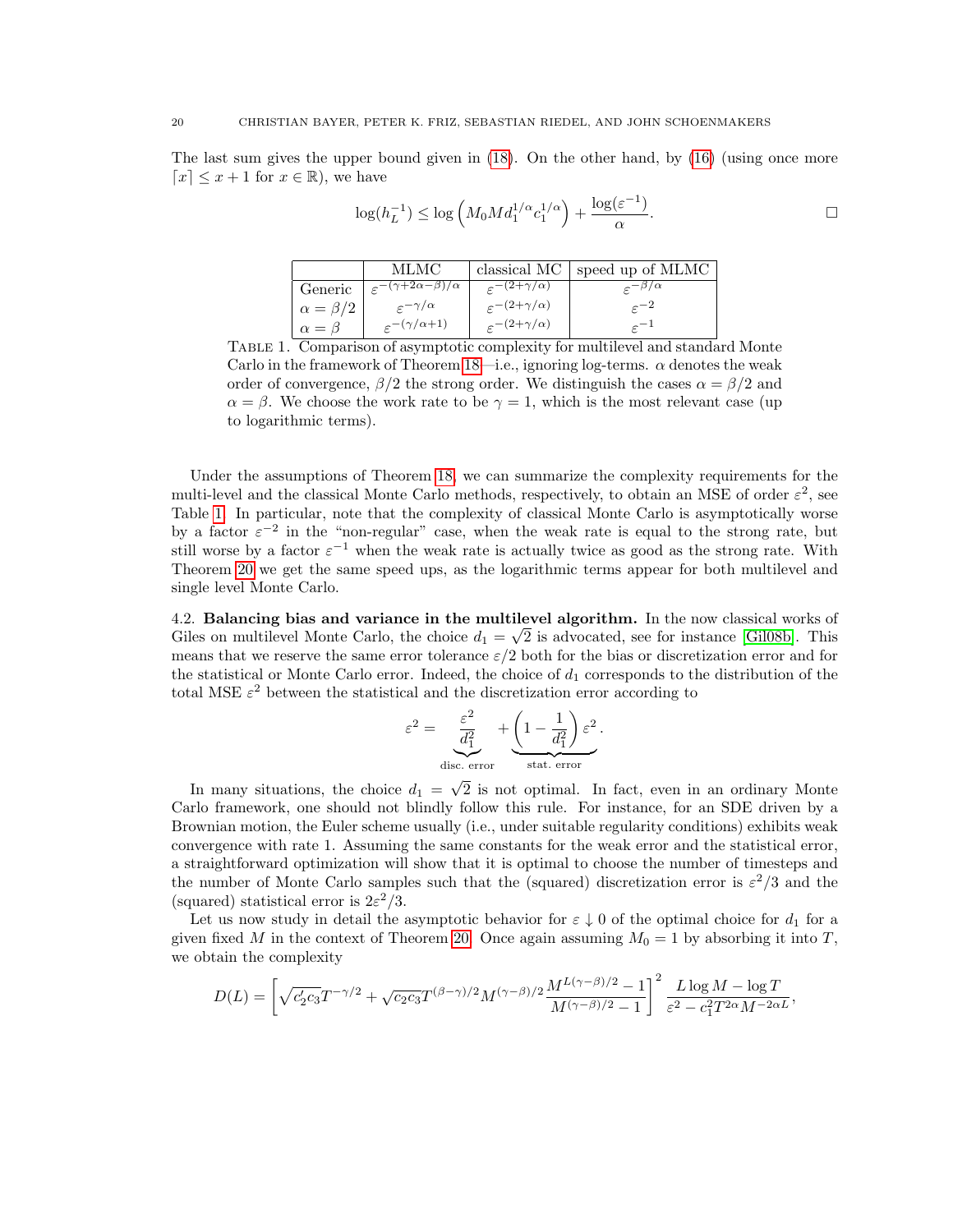i.e., [\(15\)](#page-17-3) with an extra factor stemming from  $\log h_L^{-1} = L \log M - \log T$ . (We note that we disregard integer constraints on L and  $N_l$  for this asymptotic analysis.) We assume in advance that L is such that  $L \log M - \log T > 0$ . Setting  $\frac{d}{dL} \log(D(L)) = 0$  yields

$$
\underbrace{\frac{2\sqrt{c_2}T^{\beta/2}M^{(\gamma-\beta)/2}}{M^{(\gamma-\beta)/2}M^{(\gamma-\beta)/2}-1}}_{\equiv h_M(L,\alpha,\beta,\gamma)}\frac{M^{L(\gamma-\beta)/2}}{M^{(\gamma-\beta)/2}-1}\frac{\gamma-\beta}{2}+\frac{1}{L\log M-\log T}=\frac{2\alpha c_1^2T^{2\alpha}}{\varepsilon^2M^{2\alpha L}-c_1^2T^{2\alpha}}.
$$

Noting that  $h_M > 0$ ,

$$
\lim_{L\to\infty} h_M(L,\alpha,\beta,\gamma)=\gamma-\beta>0,\quad h_M(0,\alpha,\beta,\gamma)=\frac{2\sqrt{c_2'c_3}T^{-(\gamma-\beta)/2}M^{(\gamma-\beta)/2}}{\sqrt{c_2'c_3}T^{-\gamma/2}\frac{2}{\gamma-\beta}(M^{(\gamma-\beta)/2}-1)},
$$

we may rewrite the above equality as

(20) 
$$
\frac{2\alpha c_1^2 T^{2\alpha}}{h_M(L, \alpha, \beta, \gamma) + \frac{1}{L \log M - \log T}} + c_1^2 T^{2\alpha} = \varepsilon^2 M^{2\alpha L}.
$$

Clearly, the l.h.s. of [\(20\)](#page-20-0) is bounded from below by  $c_1^2T^{2\alpha}$  if  $L > \log(T/M)$ . That is, if  $\varepsilon \downarrow 0$  we must have  $M^{2\alpha L} \to \infty$ , hence  $L \to \infty$ . Then by taking logarithms of [\(20\)](#page-20-0) and solving for L we get for  $\varepsilon \downarrow 0$ ,

<span id="page-20-0"></span>
$$
L = \frac{\log \varepsilon^{-1}}{\alpha \log M} + \frac{1}{2\alpha \log M} \log \left( \frac{2\alpha c_1^2 T^{2\alpha}}{h_M(L, \alpha, \beta, \gamma) + \frac{1}{L \log M - \log T}} + c_1^2 T^{2\alpha} \right).
$$

Then, for  $\varepsilon \downarrow 0$ , i.e.  $L \to \infty$ , it follows that

(21) 
$$
L^* = \frac{1}{\alpha \log M} \log \left( \varepsilon^{-1} \left( \frac{2\alpha c_1^2 T^{2\alpha}}{\gamma - \beta} + c_1^2 T^{2\alpha} \right)^{1/2} \right) + O(\frac{1}{\log \varepsilon^{-1}}).
$$

Now, with  $d_1$  implicitly defined by  $L^* = \frac{\log(d_1 c_1 T^{\alpha} \varepsilon^{-1})}{\alpha \log M}$ , cf. [\(16\)](#page-17-0), we obtain

(22) 
$$
d_1 = \left(\frac{2\alpha}{\gamma - \beta} + 1\right)^{1/2} \left(1 + O(\frac{1}{\log \varepsilon^{-1}})\right).
$$

L

**Remark 21.** Notice that the dominant term in the asymptotically optimal choice for  $d_1$  only depends on the rates  $\alpha, \beta, \gamma$ , but not on the constants.

Plugging the optimal choice  $L = L^*$  into the (approximate) computational cost D, we obtain

$$
D(L^*) = \frac{2\alpha + \gamma - \beta}{2\alpha^2} \frac{4c_2c_3T^{-\gamma}M^{(\gamma-\beta)}c_1^{\frac{\gamma-\beta}{\alpha}}}{2\left(M^{(\gamma-\beta)/2}-1\right)^2} f\left(\frac{\gamma-\beta}{2\alpha}\right) \varepsilon^{-\frac{2\alpha + \gamma-\beta}{\alpha}} \log \varepsilon^{-1} \left(1 + O\left(\frac{1}{\log \varepsilon^{-1}}\right)\right)
$$

with  $f(x) := (1 + \frac{1}{x})^x$  being increasing with  $f(0+) = 1$  and  $f(x) \to e$  when  $x \to \infty$ . Comparing with Giles' choice  $d_1 =$ ∪r<br>∪ 2, i.e.,

$$
L^{\text{Giles}} = \frac{\log\left(\sqrt{2}c_1 T^{\alpha} \varepsilon^{-1}\right)}{\alpha \log M}
$$

we get

$$
\frac{D(L^{\text{Giles}})}{D(L^*)} = \frac{2^{1+\frac{\gamma-\beta}{2\alpha}}}{\left(1+\frac{\gamma-\beta}{2\alpha}\right)f\left(\frac{\gamma-\beta}{2\alpha}\right)} \left(1+O\left(\frac{1}{\log \varepsilon^{-1}}\right)\right).
$$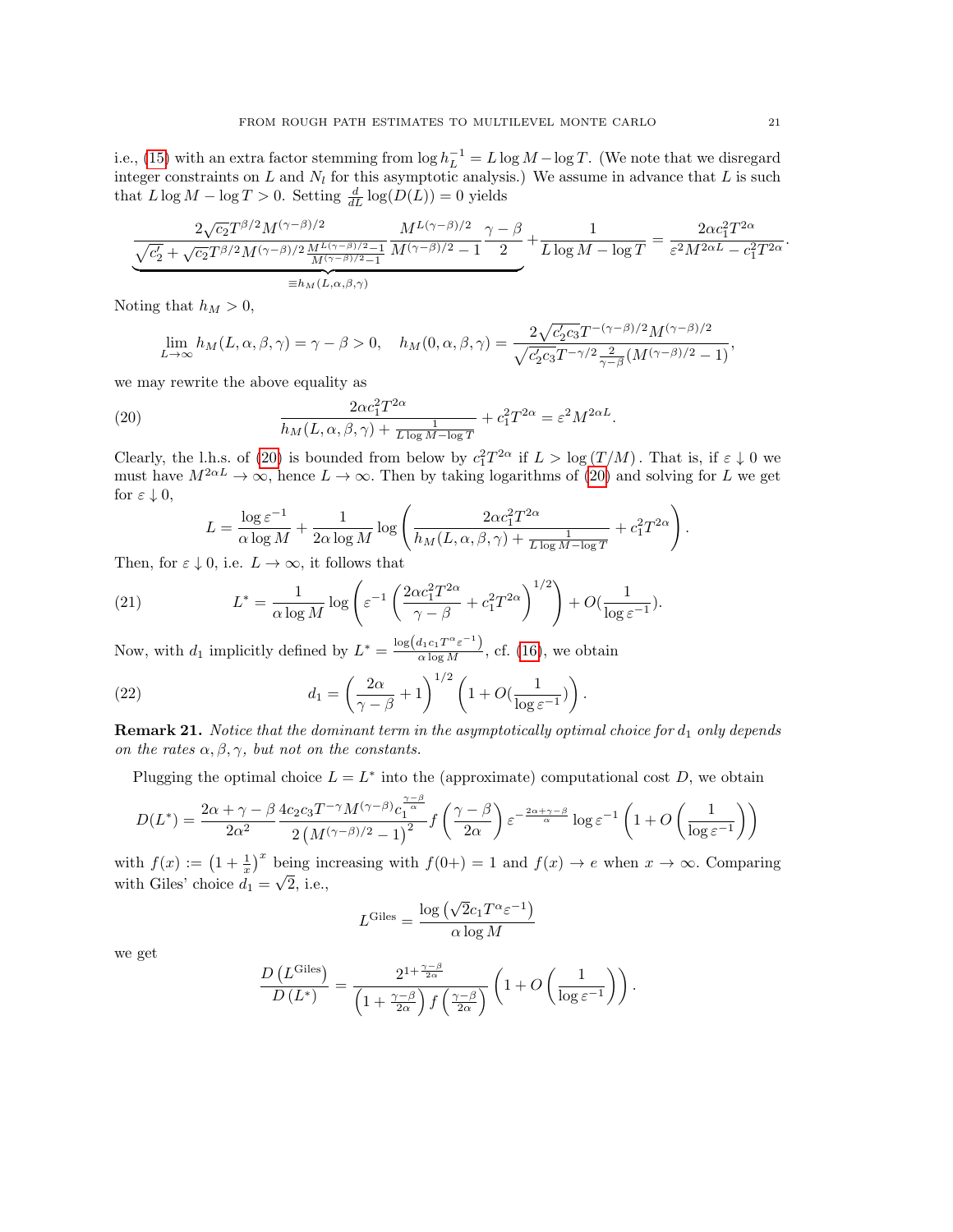Note that the above fraction—plotted in Figure [1—](#page-21-0)(asymptotically) takes its minimum value of 1 Note that the above fraction—plotted in rigure 1—(asymptotically) takes its minimum value of 1 when  $\frac{\gamma-\beta}{2\alpha} = 1$ . In this case, our proposed asymptotically optimal choice of  $d_1$  takes the value  $\sqrt{2}$ (up to higher order terms) and, thus, coincides with Giles' choice.



<span id="page-21-0"></span>FIGURE 1. Dominant term of  $\frac{D(L^{\text{Giles}})}{D(L^*)}$  $\frac{(L^{\text{onoc}})}{D(L^*)}$  as a function of  $\frac{\gamma-\beta}{2\alpha}$ 

**Remark 22.** The special case  $\gamma = \beta$  requires new calculations (due to exploding terms). In this case, one can see that

$$
L^* = \frac{\log \varepsilon^{-2}}{2\alpha\log M} + \frac{\log\log \varepsilon^{-2}}{2\alpha\log M} - \frac{\log\log M^{2\alpha}}{2\alpha\log M} + \frac{1}{2}c_1^2T^{2\alpha} + O\left(\frac{\log\log \varepsilon^{-2}}{\log \varepsilon^{-2}}\right)
$$

corresponding to

$$
d_1 = \frac{M^{c_1^2 \alpha T^{2\alpha}/2}}{c_1 T^{\alpha} \sqrt{\alpha M}} \sqrt{\log \varepsilon^{-1}} \left( 1 + O\left( \frac{\log \log \varepsilon^{-2}}{\log \varepsilon^{-2}} \right) \right).
$$

We see that  $d_1 \rightarrow \infty$  as  $\varepsilon \downarrow 0$ . Nonetheless, the relative computational costs compared to  $d_1 =$ √ 2 stays bounded as

$$
\frac{D(L^{Giles})}{D(L^*)}=2\left(1+O\left(\frac{1}{\log \varepsilon^{-1}}\right)\right).
$$

Let us note an important difference between the multilevel algorithm for the irregular case  $\beta < 1$ explored here and the classical multilevel algorithm of Giles [\[Gil08b\]](#page-32-7) regarding the distribution of the work-load. For the case of a classical SDE, the work is going to be essentially equi-distributed among the levels. For the rough SDE case considered here, we see from the proof of Theorem [18](#page-15-0) that most of the computational budget is actually spent on the fine grids, i.e., on the levels with high index  $l$ . This is schematically represented in Figure [2,](#page-22-1) where we used the theoretical complexity estimates from the proof of Theorem [18](#page-15-0) with  $\beta = 0.6$ ,  $\alpha = 0.3$  and the remaining constants set to arbitrary values.

4.3. Multilevel Monte Carlo for RDEs. We shall now combine the results of Section [3](#page-8-0) and Section [4.](#page-14-0) For convenience, we recall the regularity assumptions of the convergence analysis (cf. Con-dition [10\)](#page-9-0): Let  $X = (X^1, \ldots, X^d) : [0, T] \to \mathbb{R}^d$  be a centered, continuous Gaussian process with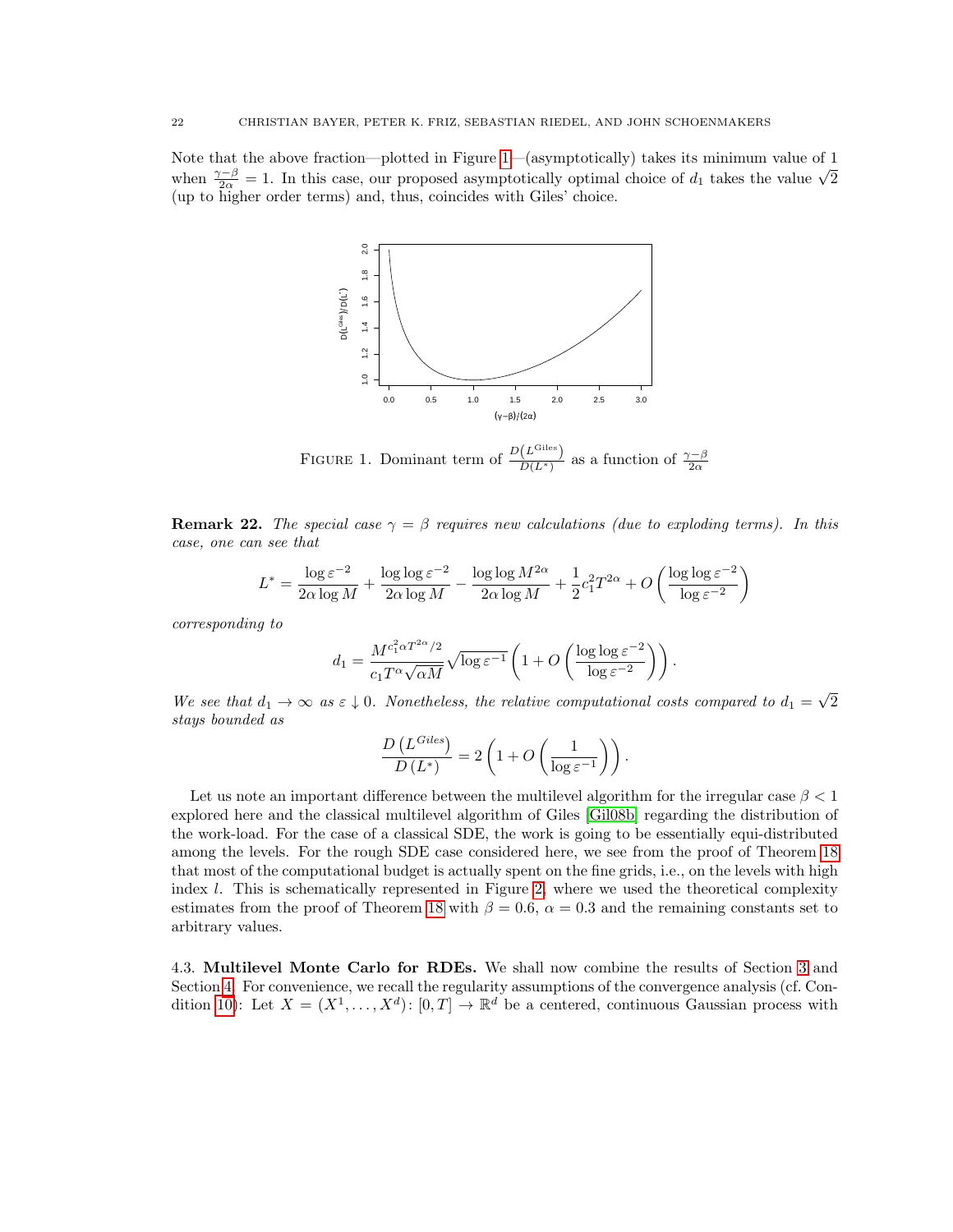

<span id="page-22-1"></span>Figure 2. Work distribution among levels. Schematic presentation based on a case of  $\beta = 0.6$ .

independent components. Assume that the covariance of every component has finite mixed  $(1, \rho)$ variation for some  $\rho \in [1,2)$  on  $[0,T]^2$ , that is, for  $k=1,\ldots,d$ ,

$$
\sup_{(t_i),(t'_j)\in\mathcal{D}([0,T])}\left(\sum_{t'_j}\left(\sum_{t_i}\left|E\left[X_{t_i,t_{i+1}}^kX_{t'_j,t'_{j+1}}^k\right]\right|\right)^{\rho}\right)^{\frac{1}{\rho}}<\infty.
$$

Consider the solution  $Y: [0, T] \to \mathbb{R}^m$  of the RDE

 $dY_t = V(Y_t) d\mathbf{X}_t; \quad Y_0 \in \mathbb{R}^m$ 

where  $V = (V_1, \ldots, V_d)$  is a collection of vector fields in  $\mathbb{R}^m$  with  $|V|_{\text{Lip}} \lt \infty$  for some  $\eta \geq \frac{2\rho}{\rho-1}$ . Set  $S := Y$  and let  $S^{(h_l)}$  be the simplified step-3 Euler approximation of Y with mesh-size  $h_l$  (in the case  $\rho = 1$ , it suffices to consider a step-2 approximation). Let  $f: C([0,T], \mathbb{R}^m) \to \mathbb{R}^n$  be a Lipschitz continuous functional and set  $P := f(S)$ ,  $\widehat{P}_l := f(S^{(h_l)})$ .

<span id="page-22-0"></span>Theorem 23. Consider a functional of an RDE driven by Gaussian signal satisfying the above assumptions, which is evaluated to within a MSE of  $\varepsilon^2$ .

(a) If we assume that the cost of sampling a vector of increments of  $X$  of length  $N$  is proportional to  $N \log(N)$ , then an upper bound for the complexity is given by

$$
\mathcal{O}\left(\varepsilon^{-\theta}\right), \quad \forall \theta > \frac{2\rho}{2-\rho}.
$$

(b) On the other hand, if we assume that the cost of obtaining such a sample is proportional to  $N^2$ , then an upper bound of the total complexity is

$$
\mathcal{O}\left(\varepsilon^{-\theta}\right), \quad \forall \theta > \frac{4\rho}{2-\rho}.
$$

*Proof.* We want to calculate the quantities needed in Theorem [18.](#page-15-0) As  $f$  is assumed to be Lipschitz, the weak rate of convergence is (at least) the strong rate of convergence, i.e.,  $\alpha = \beta/2$  in the notation of Theorem [18.](#page-15-0) By Corollary [17,](#page-13-0) the strong rate is  $\beta/2 = \frac{2}{\rho} - \frac{1}{2} - \delta$  for any  $\delta > 0$ . Observe that

$$
\operatorname{var}\left[\widehat{P}_l-P\right] \le E\left[\left(\widehat{P}_l-P\right)^2\right] \le |f|_{Lip}^2 E\left[\left|S^{(h_l)}-S\right|^2\right] = O\left(h_l^{\beta}\right)
$$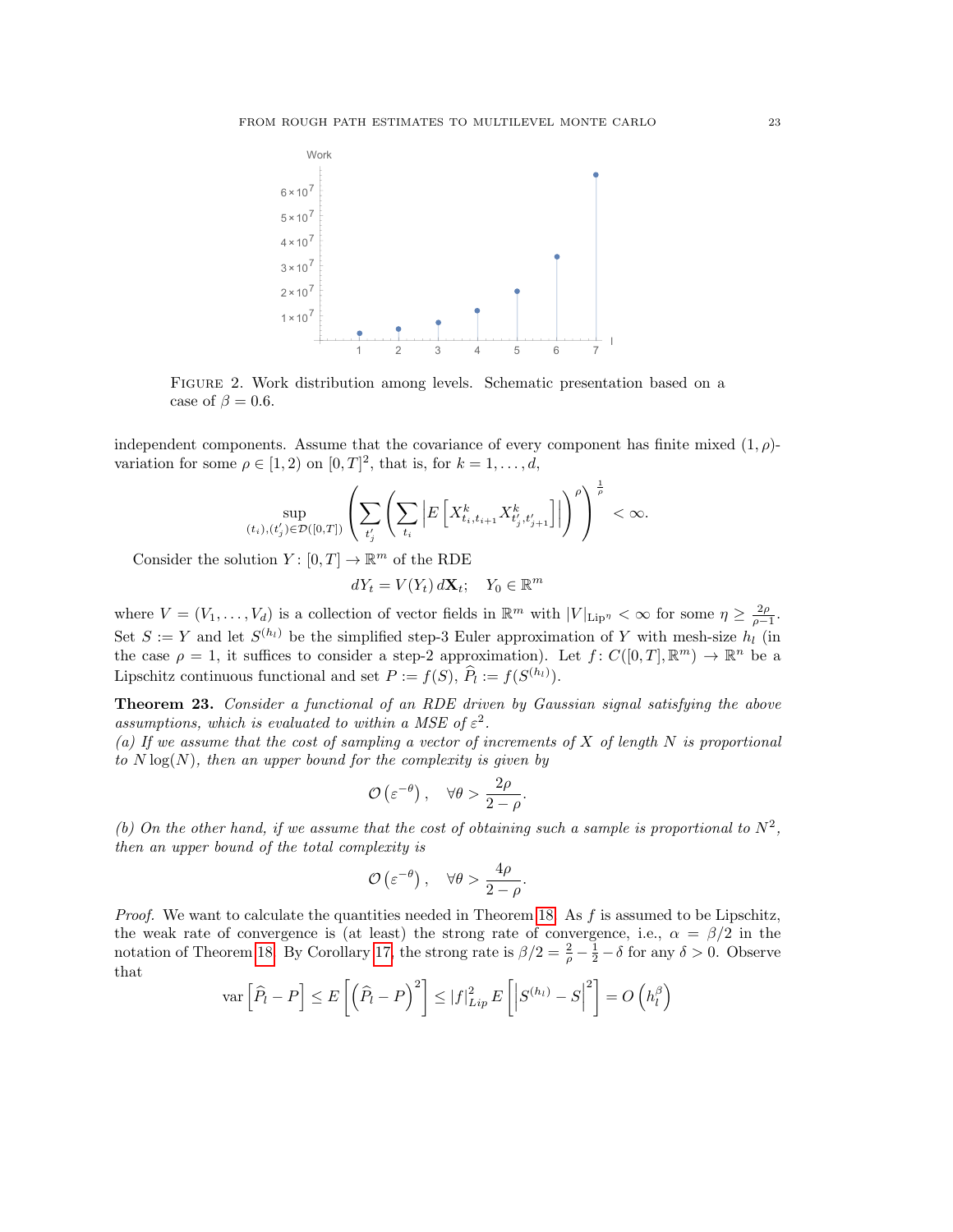and

$$
\operatorname{var}\left[\widehat{P}_{l} - \widehat{P}_{l-1}\right] \leq \left(\operatorname{var}\left[\widehat{P}_{l} - P\right]^{1/2} + \operatorname{var}\left[\widehat{P}_{l-1} - P\right]^{1/2}\right)^{2} = O\left(h_{l}^{\beta}\right)
$$

for all  $\beta < \frac{2}{\rho} - 1$ . Of course the variance of the average of N<sub>l</sub> IID samples becomes

$$
\text{var}\left[\widehat{Y}_l\right] = \frac{1}{N_l} \text{var}\left[\widehat{P}_l - \widehat{P}_{l-1}\right] = O\left(h_l^{\beta}/N_l\right)
$$

.

This shows condition (iii) in Theorem [18.](#page-15-0) Trivially, a strong rate is also a weak rate, in the sense that

$$
E(\widehat{P}_l - P) \le E\left[\left(\widehat{P}_l - P\right)^2\right]^{1/2} = O\left(h_l^{\beta/2}\right),
$$

which gives condition (i) Condition (ii), "unbiasedness" is obvious for the estimator [\(12\)](#page-15-1).

In case (a), condition (iv') of Theorem [20](#page-18-0) holds, and the theorem implies that an MSE  $\varepsilon^2$  can be achieved at cost proportional to

$$
\varepsilon^{-\frac{1}{\alpha}}\log(\varepsilon^{-1}) = \varepsilon^{-\left(\frac{1}{\rho-\frac{1}{2}}+\delta\right)}\log(\varepsilon^{-1}) = \varepsilon^{-\left(\frac{2\rho}{2-\rho}+\delta\right)}\log(\varepsilon^{-1})
$$

for any  $\delta > 0$ . By choosing  $\delta$  slightly larger, we may get rid of the logarithmic term. In the end, we get  $\mathcal{O}\left(\varepsilon^{-\theta}\right)$  for any  $\theta > \frac{2\rho}{2-\rho}$ .

On the other hand, in the general case (b), we rely on Theorem [18](#page-15-0) with  $\gamma = 2$ . By similar calculations as above (replacing  $1/\alpha$  by  $2/\alpha$ ), we arrive at the result for this case.

**Remark 24.** If X is a fractional Brownian motion with Hurst parameter  $H > 1/4$  (with  $\rho =$  $1/(2H) < 2$ , then we can generate samples of increments at cost proportional to N  $log(N)$  (e.g., by circulant embedding methods, see  $[\text{Die04}]$ , and we are, hence, in the situation of Theorem [23](#page-22-0) (a).

In Table [2](#page-24-0) we compare typical asymptotic complexities for RDEs driven by fractional Brownian motion for both the multi-level and the classical Monte Carlo estimators. We distinguish between the "non-regular" regime when  $\alpha = \beta/2$  and the more favorable regime when  $\alpha = \beta$ . Moreover, we have simplified the presentation in Table [2](#page-24-0) by neglecting the higher order and logarithmic terms. I.e., any complexity  $\varepsilon^{-a}$  in Table [2](#page-24-0) should actually be understood as  $\varepsilon^{-a-\delta}$  for any  $\delta > 0$ . Thus, when the Hurst parameter is not too small, multi-level can make the difference between a feasible simulation and a quite impossible one. E.g., when  $H = 2/5$  and the payoff function f is so irregular that the weak rate of convergence is not better than the strong rate of convergence, the complexity for a standard Monte Carlo estimator would be roughly of order  $\varepsilon^{-5.33}$ , whereas the multi-level version would have complexity roughly of order  $\varepsilon^{-3.33}$ , which is not much worse than the complexity of a standard Monte Carlo estimator of the usual Brownian motion regime. Admittedly, when  $H = 1/3$  and one has an irregular payoff, then both standard and multi-level Monte Carlo are very costly computation wise.

# 5. Numerical experiments

<span id="page-23-0"></span>5.1. A linear, non-smoothing example. We consider a linear RDE in  $\mathbb{R}^3$  driven by a twodimensional fractional Brownian motion with Hurst index  $H$ . In fact, we consider vector fields  $V_i(y) = A_i y, y \in \mathbb{R}^3, i = 1, 2$ , with

$$
A_1 = \begin{pmatrix} 0 & 1 & 2 \\ -1 & 0 & 1/2 \\ -2 & -1/2 & 0 \end{pmatrix}, \quad A_2 = \begin{pmatrix} 0 & 0.7 & 0.9 \\ -0.7 & 0 & 1 \\ -0.9 & -1 & 0 \end{pmatrix}.
$$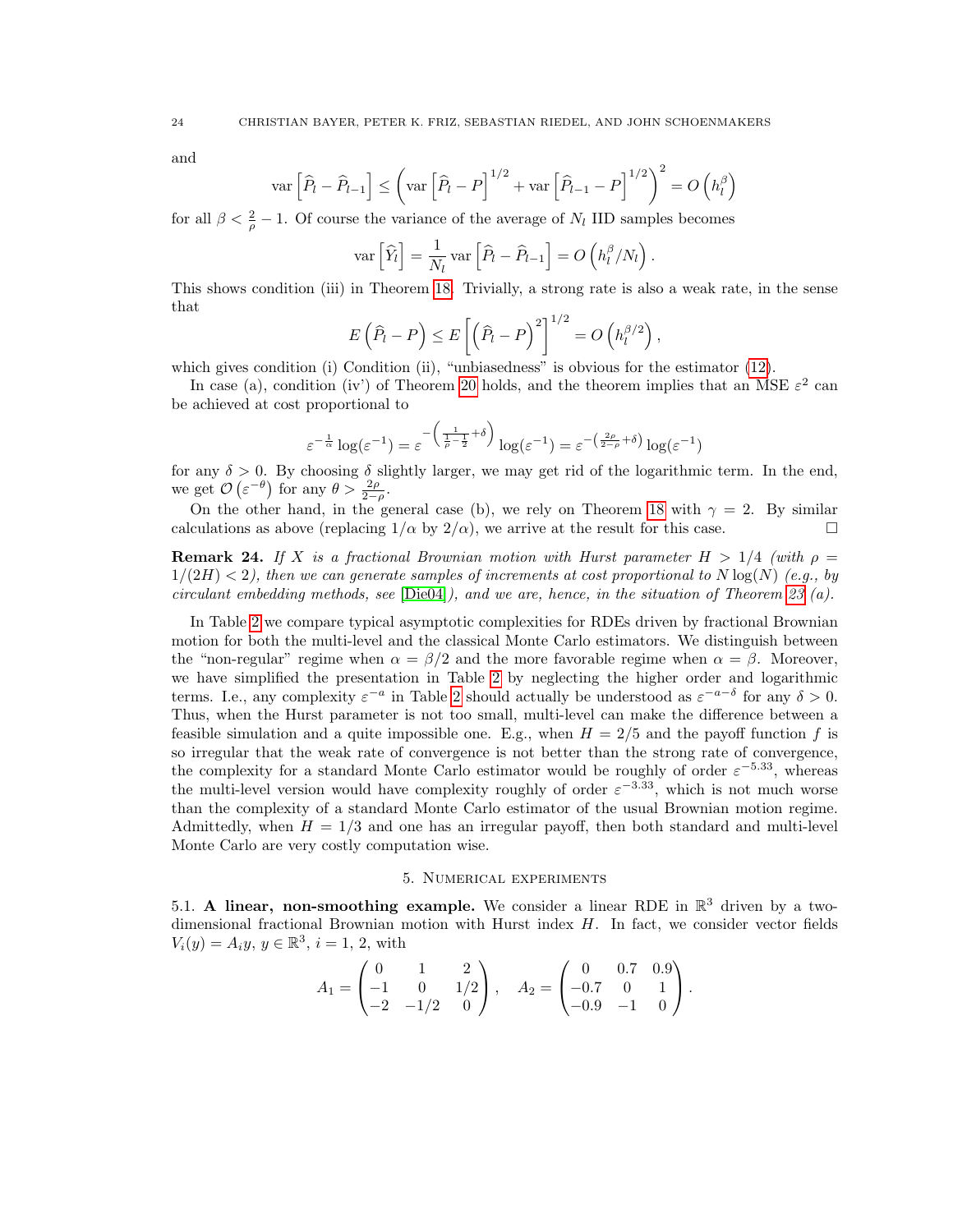|                    | $H = 2/5$                                        |                                                   | $H = 1/3$          |                    |
|--------------------|--------------------------------------------------|---------------------------------------------------|--------------------|--------------------|
|                    | MLMC                                             | classical MC                                      |                    | MLMC classical MC  |
| $\alpha = \beta/2$ | $\epsilon^{-10/3} \approx \epsilon^{-3.33}$      | $\epsilon^{-16/3} \approx \epsilon^{-5.33}$       | $\varepsilon^{-0}$ |                    |
| $\alpha = \beta$   | $\varepsilon^{-8/3} \approx \varepsilon^{-2.67}$ | $\varepsilon^{-11/3} \approx \varepsilon^{-3.67}$ |                    | $\varepsilon^{-5}$ |

<span id="page-24-0"></span>Table 2. Comparison of asymptotic complexities for multi-level and classical Monte Carlo for RDEs driven by fractional Brownian motion with Hurst index  $H = 2/5$  and  $H = 1/3$ . We distinguish between the cases  $\alpha = \beta/2$  and  $\alpha = \beta$ . For this summary, we neglect the "higher order terms", i.e., we neglect the  $\delta$  in  $\beta/2 = 1/\rho - 1/2 - \delta$ . For  $H = 2/5$ , we set  $\beta/2 = 3/10$ , and for  $H = 1/3$  we set  $\beta/2 = 1/6$ .



<span id="page-24-2"></span>FIGURE 3. Strong and weak error for a fBm with Hurst index  $H = 0.4$ . Dashed line corresponds to the theoretical strong rate of convergence 0.3, dotted lines show confidence intervals around the error due to the integration error. Weak error corresponds to the functional  $f(y) := (|y(1)| - 1)^+$ .

Note that the matrices  $A_1$  and  $A_2$  are anti-symmetric, implying that the sphere  $S^2$  is invariant under the solution of the SDE. Note that the RDE driven by these vector fields is rather challenging from a numerical point of view, if we try to solve them using general, non-geometric schemes. In particular, in the case  $H = 1/2$ , the equation is non-hypoelliptic and provides a smooth example in which the standard Euler scheme only has weak convergence rate  $1/2$ . In the case  $H \neq 1/2$ , we cannot expect any smoothing properties of the solution, either. Formally, further note that the vector fields are unbounded, violating one of our theoretical assumptions.

We implement the simplified Euler scheme  $(5)$ , where the increments of the fractional Brownian motion were simulated by Hosking's method, see [\[Die04\]](#page-31-9).<sup>[4](#page-24-1)</sup> Hosking's method is an exact simulation method, i.e., if fed with truly Gaussian random numbers, it will produce samples from the true

<span id="page-24-1"></span><sup>&</sup>lt;sup>4</sup>The underlying Gaussian random numbers are simulated using the Box-Müller method. The pseudo random numbers are generated by the Mersenne-Twister [\[MN98\]](#page-32-12).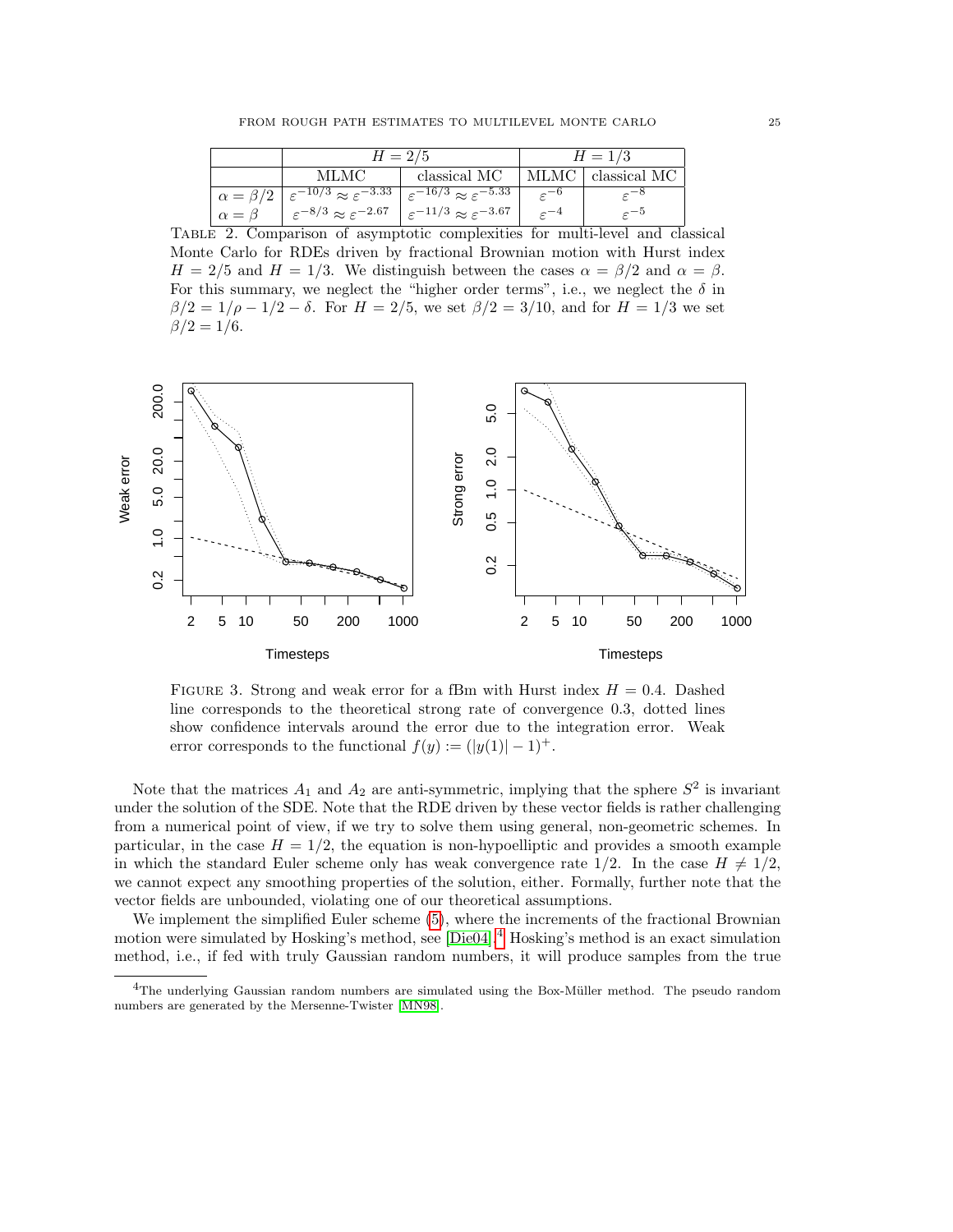distribution of increments of the fractional Brownian motion. It is similar to the more obvious simulation method based on the Cholesky factorization of the covariance matrix of the increments, but preferable in terms of memory requirement, especially when grids of sizes of up to  $2^{14} = 16384$ are considered. As Cholesky's method, the complexity of simulating the increments of the fractional Brownian motion on a grid with size M is essentially proportional to  $M^2$ , so we are working in the context of Theorem [23](#page-22-0) (b).

Starting at  $Y_0 = (1, 0, 0)$ , Figure [3](#page-24-2) shows the strong and weak convergence of the scheme for  $H = 0.4$ . More precisely, let  $\overline{Y}_1^N$  denote the result of the scheme based on a uniform grid on [0, 1] based on N time-step. Then consider  $\overline{Y}_1^{2N}$  based on the increments of the same fBm.<sup>[5](#page-25-0)</sup> Then, the lower part of Figure [3](#page-24-2) shows the Monte Carlo estimator of  $E\left[\left|\overline{Y}_1^N - \overline{Y}_1^{2N}\right|\right]$  $\begin{bmatrix} 2N \\ 1 \end{bmatrix}$ | plotted against N. We, indeed, observe the expected rate of strong convergence, which, due to Theorem [15](#page-13-1) is  $2H - 1/2 = 0.3$ , but only after a prolonged pre-asymptotic phase.

In the upper panel of Figure [3,](#page-24-2) we plot the *weak* error for the calculation of  $E[f(Y_1)]$  for the functional

$$
f(y) := (|y| - 1)^{+}.
$$

This implies that  $E[f(Y_1)]=0$ , so that we do not need to carry out lengthy calculations in order to find an appropriately accurate reference value. The figure indicates that the rate of the weak error is again equal to the strong rate 0.3. Note that the same would be true even in the case  $H = 1/2$ , because the Markov semigroup associated to the solution (in the case  $H = 1/2$ ) is not smoothing and, in addition, the functional f is non-smooth on  $S^2$ , i.e., with probability 1. Again, the roughness of the driving signal leads to a remarkably strong pre-asymptotic regime. Indeed, when the grid is too coarse, then the weak approximation error can be huge. Visually, it seems that the asymptotic error analysis accurately describes the true error when the mesh of the grid is at least around 0.02 for the case  $H = 0.4$ .

Figure [4](#page-26-0) shows strong and weak errors for the same differential equation and the same function f, but in the even rougher case  $H = 0.33$ . In this case, the size of the errors for very coarse grids are even larger than for  $H = 0.4$ , and, moreover, the pre-asymptotic phase seems even longer: here the mesh of the grid should probably be at least 0.01 in order to describe the true computational error by the asymptotic error bounds.

5.2. Multilevel Monte Carlo for the linear example. This long pre-asymptotic phase, in which the computational error is very large, needs to be taken into account when constructing a successful multi-level estimator: indeed, it is advisable to choose the coarsest grid used in the multi-level iteration already within the asymptotic regime. Thus, in the case  $H = 0.4$ , we would recommend to choose  $h_0 \leq 0.02$  for this particular example. This is remarkably different from the standard SDE case, where often  $h_0$  is chosen to be equal to T, i.e., the coarsest grid contains only the start and end points of the interval  $[0, T]$ . However, when employing this strategy for the fBm example here, the constants in the error bound for the multi-level estimator will completely overshadow the asymptotic convergence rate, to the extent that even for long computation time no "empirical" convergence is exhibited. Indeed, the coarsest levels then combine a large error with an even larger variance, and this combination, while harmless in the asymptotic limit  $\varepsilon \to 0$ , renders the standard multi-level construction useless.

<span id="page-25-0"></span><sup>&</sup>lt;sup>5</sup>In practice, this means that we generated the increments of the fBm X on the finer grid  $\frac{k}{2N}$ ,  $k = 0, \ldots, 2N$  and then obtained the increments on the coarser grid by adding the respective increments on the fine grid.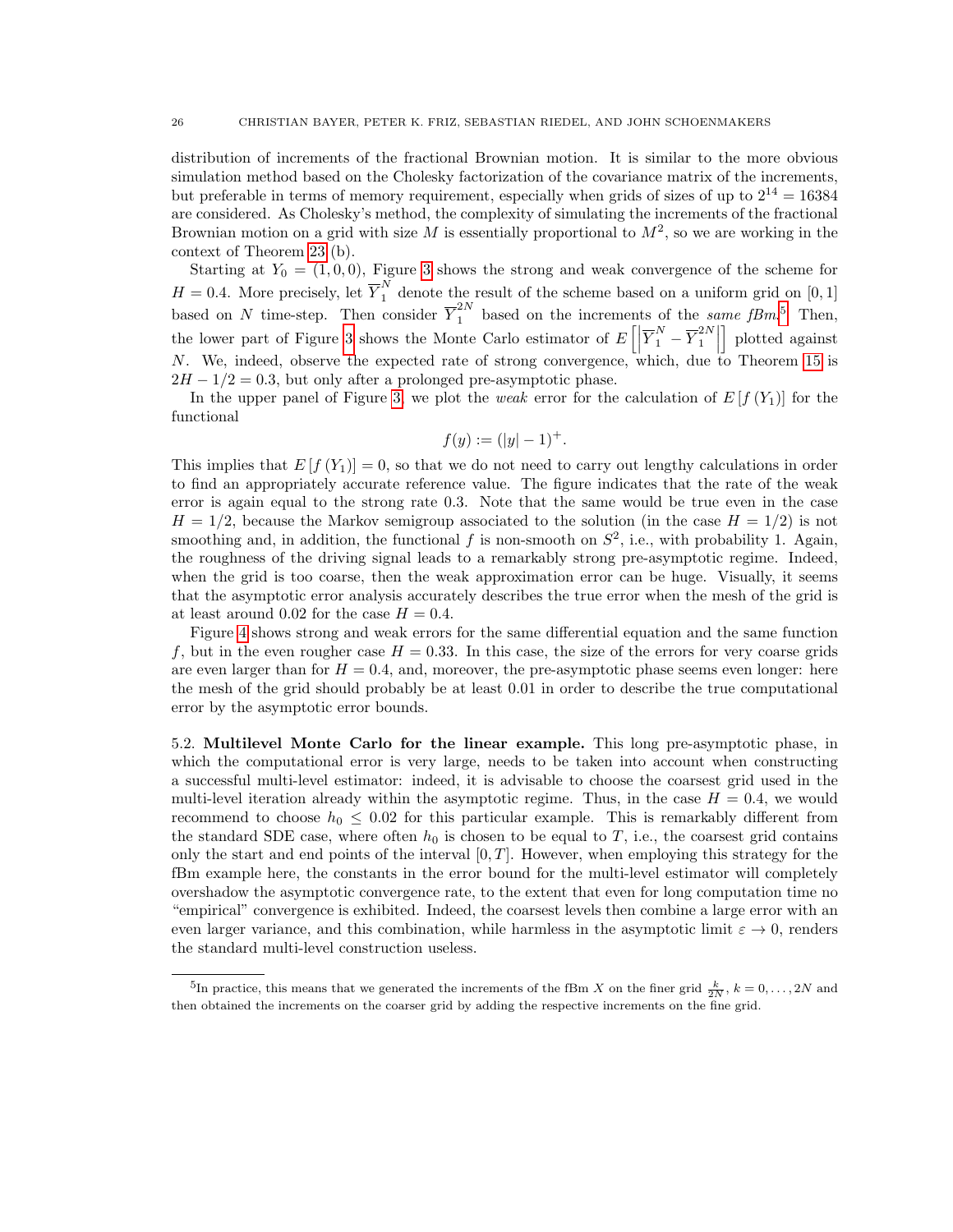

<span id="page-26-0"></span>FIGURE 4. Strong and weak error for a fBm with Hurst index  $H = 0.33$ . Dashed line corresponds to the theoretical strong rate of convergence 0.16, dotted lines show confidence intervals around the error due to the integration error. Weak error corresponds to the functional  $f(y) := (|y(1)| - 1)^+$ .

Fortunately, the picture is completely different when the coarsest grid is chosen to be fine enough, in the current example for  $H = 0.4$  this means  $h_0 \leq 0.02$ . Then the multi-level algorithm requires considerably less computational time for the same MSE tolerance than a classical MC estimator, even for quite moderate levels of the tolerance. For this demonstration, we choose a different function, namely

$$
g(y) = |y| \mathbf{1}_{y^1 > 0}.
$$

Indeed, the previously used function  $f(y) = (|y| - 1)^+$  has the property that  $f(Y_1) \equiv 0$ , so that the variance of  $f(\overline{Y}_1^N)$  $\binom{1}{1}$  goes to 0 when  $N \to \infty$ . This, however, makes the basic idea of the multi-level approach redundant, as the variance of estimators anyway decrease when the mesh is decreased, even without the telescoping procedure.

A direct comparison of the performance of the classical and the multi-level Monte-Carlo estimator is difficult in our situation, as it is very hard to obtain a reference value, i.e., a "true result". Moreover, by the same reasoning the coefficients  $c_i$  in Theorem [18](#page-15-0) are very difficult to estimate. Thus, we use the following procedure to test the respective performances:

- Fix  $L$ , the number of levels in the multi-level procedure, and  $h_0$ , the coarsest grid. Here, we choose  $h_0 = 1/64$  and  $L = 7$ . Thus, the finest grid in the multi-level Monte Carlo corresponds to  $h_L = 0.00012 = 1/8192$ . As the fixed L is probably sub-optimal, this choice is disadvantageous to the multi-level algorithm. We also choose the multiplication factor  $M = 2$  here, and we parametrize the number of paths  $N_l$  for the level l by the number of paths  $N_0$  at the coarsest level by some heuristic. In Table [3,](#page-27-0) we choose  $N_0 = 100$ . Again, these non-optimal choices favour the classical Monte Carlo estimator.
- Choose the mesh of the classical Monte Carlo estimator to be equal to  $h<sub>L</sub>$ , the finest grid in the multi-level hierarchy. This guarantees that both estimators have the same bias – even though we cannot easily estimate this bias due to the absence of a reference value.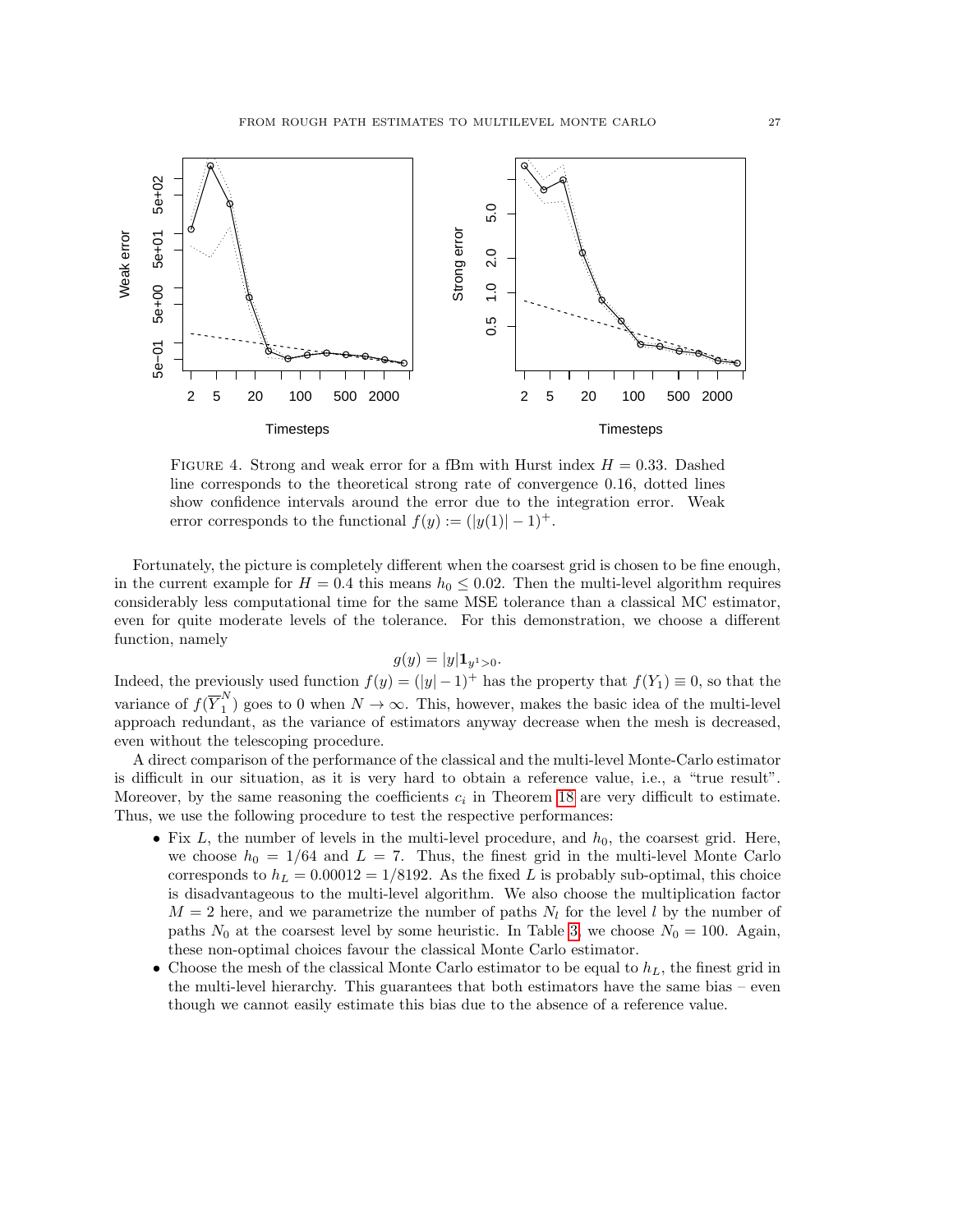#### 28 CHRISTIAN BAYER, PETER K. FRIZ, SEBASTIAN RIEDEL, AND JOHN SCHOENMAKERS

- Choose the number of paths in the classical Monte Carlo estimator and the number of paths in the coarsest grid for the multi-level estimator such that the complexity for the classical Monte Carlo estimator is equal to the complexity of the multi-level Monte Carlo estimator. We use an a-priori estimate for the complexity.
	- For the classical Monte Carlo method, the complexity is estimated by the number of trajectories multiplied by the size of the grid.
	- For the multi-level Monte Carlo method, the complexity at a level  $l$  is estimated by the product of the size of the finer grid and the number of trajectories for the level. The overall complexity is estimated by the sum of these complexity estimates for the individual levels.

Note that in practice, this complexity estimate is only given up to a constant of proportionality, which can be checked by comparing run-times on a computer.

• Compute the sample variance for both estimators. If the sample variance for the multilevel Monte Carlo estimator is (significantly) smaller than the sample variance for the classical Monte Carlo estimator, then we, indeed, have demonstrated that the multi-level estimator will have a smaller MSE than the classical Monte Carlo estimator given the same computational budget, i.e., the same complexity.

The nice aspect of this procedure is that it allows a reliable comparison of MSE given a certain complexity, even when the true MSE is not known because of the absence of a reference value. However, we stress again that the multi-level estimator constructed above will certainly not be optimal.In order to take care of the constant in the complexity bound, we also compare the actual run-times as empirical complexity estimates.

|      | Multilevel                     | Classical MC          |
|------|--------------------------------|-----------------------|
|      | Variance $1.47 \times 10^{-2}$ | $1.90 \times 10^{-2}$ |
| Time | 0.99 s                         | $3.68$ s              |

<span id="page-27-0"></span>Table 3. Variance and run-times for the multi-level and the classical Monte Carlo algorithm for fixed complexity and bias. Calculations are normalized by  $N_0 = 100$ .

Table [3](#page-27-0) finds that for comparable complexity the variance associated to the classical Monte Carlo estimator is considerably lower than the variance of the classical Monte Carlo estimator. It is interesting to note that the classical Monte Carlo estimator takes considerably longer computational time. The reason is that the multi-level algorithm uses the Euler scheme on coarser grids on average than the classical Monte Carlo algorithm. As the complexity for sampling the increments of the fractional Brownian motion increases quadratically in the size of the grid when Hosking's method is applied, this explains why the computational time is almost four times larger for the classical Monte Carlo method. Note that there are other exact simulation methods with a complexity of order  $\mathcal{O}(M \log(M))$  in the grid size M, and approximate simulation methods even with order  $\mathcal{O}(M)$ , see [\[Die04\]](#page-31-9). However, at least for the present, linear differential equation, the simulation of the increments of the fBm will always dominate the Euler steps, even when the complexity does only increase linearly. Thus, the conclusions of Table [3](#page-27-0) should hold irrespective of the simulation method.<sup>[6](#page-27-1)</sup>

<span id="page-27-1"></span> ${}^{6}$ The following heuristic calculation also supports this conclusion: assuming that we replace Hosking's algorithm by an algorithm with linear complexity and the same constant. Then we can easily predict the run-time of the classical Monte Carlo algorithm by dividing the run-time reported in Table [3](#page-27-0) by the size of the (finest) grid, i.e., by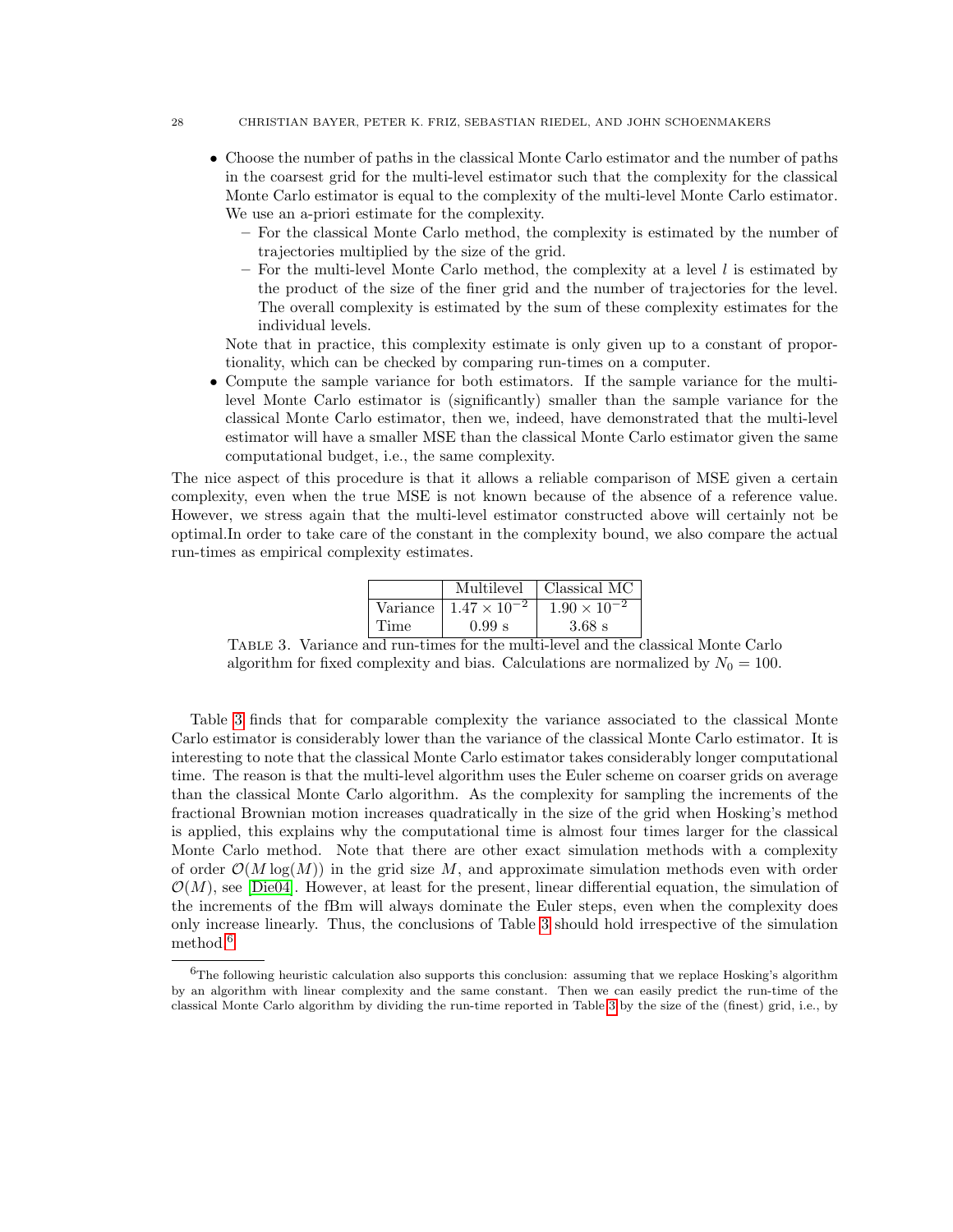5.3. A fractional Heston model. As a third example, let us consider an application from finance. One of the most popular asset price models is the Heston model, a stochastic volatility model, meaning that the diffusion coefficient of the asset price is itself stochastic. Recently, it has emerged that the stochastic volatility component is rougher than a standard Brownian motion (or a diffusion process) and should be modelled by a fractional Brownian motion or a process driven by a fractional Brownian motion, respectively, see Gatheral, Jaisson and Rosenbaum [\[GJR14a\]](#page-32-13) and Bayer, Friz and Gatheral [\[BFG15\]](#page-31-12) and the references therein. Hence, the following fractional Heston model corresponding to the classical Heston model in Stratonovich formulation for  $h = 1/2$ —, see also Guennoun, Jacquier and Roome [\[GJR14b\]](#page-32-14), could be considered:

(23a) 
$$
dS_t = -\frac{1}{2} \left( v_t + \frac{1}{2} \xi \varrho \right) S_t dt + \sqrt{v_t} S_t dW_t^1
$$

(23b) 
$$
dv_t = \left(\kappa(\theta - v_t) - \frac{1}{4}\xi^2\right)dt + \xi\sqrt{v_t}\left(\varrho dW_t^1 + \sqrt{1 - \varrho^2}dW_t^2\right),
$$

for a standard Brownian motion  $W<sup>1</sup>$  and an independent fractional Brownian motion  $W<sup>2</sup>$  with Hurst index  $1/4 < H < 1/2$ . That is, in terms of the RDE [\(1\)](#page-0-1), we choose the Gaussian process  $X_t = (W_t^1, W_t^2)$ , which satisfies our assumptions with  $\rho = 1/(2H)$ . Note that the driving noise of the price and the variance processes can be correlated using  $-1 \leq \varrho \leq 1$ .

Notice that the fractional Heston model does not satisfy our regularity assumptions in several ways:

- the vector fields are unbounded;
- the vector fields are not differentiable at  $v = 0$  and not even defined for  $v < 0$ .

Hence, depending on the choice of parameters and initial values  $(S_0, v_0)$ , we may expect the rate to deteriorate. We also need to adjust the scheme in order to preserve positivity of  $(S, v)$ , in this case by simply taking the positive part after each time step.

On the other hand, one may expect the impact of the Brownian motion  $W<sup>1</sup>$  to be stronger than the impact of the fractional Brownian motion  $W^2$ , especially when considering standard payoff functions depending on the asset price component  $S$  only. Thus, the actual error based on a step size h might look like  $h^{-1/2}$  and  $h^{-1}$  in the strong and weak sense, respectively, when the parameters and initial values are "nice enough" and  $h$  is not too small.

We choose model parameters  $\kappa = 1, \theta = 0.16, \xi = 0.2, \rho = -0.1, H = 0.4$ . Notice that these parameters easily verify the Feller condition  $2\kappa\theta > \xi^2$  (which would imply  $v_t > 0$  for  $H = 1/2$ ). We further choose  $S_0 = 1$ ,  $v_0 = \theta$  and  $r = 0$  and consider a European call option with strike price  $K = 1$ .

As expected and shown in Figure [5,](#page-29-0) we empirically observe first order weak convergence and strong convergence with rate 1/2—actually, regression gives rates 1.02 and 0.42, respectively. This is significantly better than the theoretical (strong) rate 0.3. We expect the rate to deteriorate eventually, when the number of timesteps is increased even further.

$$
\frac{M_0^2 N_0 + \dots + M_L^2 N_L}{M_0 N_0 + \dots + M_L N_L} = 2799,
$$

<sup>8192,</sup> which gives a predicted run-time of 0.00045 seconds. For the multilevel Monte Carlo method, the corresponding factor would be (with  $M_l = Th_l^{-1}$  and  $N_l = N_0 2^{-(1+ \beta)/2} = N_0 2^{-0.8l}$ )

giving a predicted run-time of 0.00035 seconds, which is still lower then the predicted run-time for the classical Monte Carlo algorithm.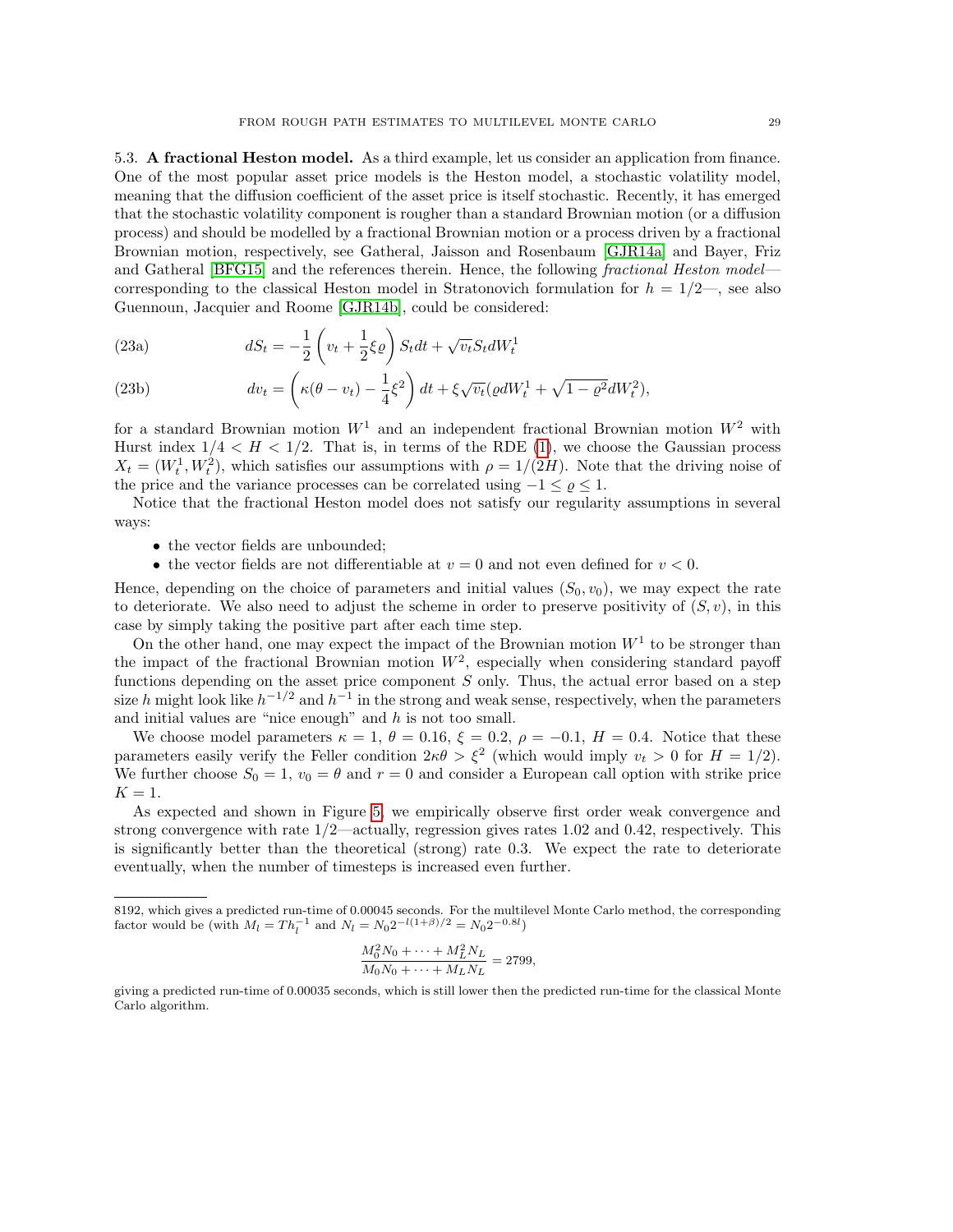

<span id="page-29-0"></span>Figure 5. Weak and strong error for the fractional Heston model. Solid lines show the empirical errors, dashed lines show regression lines with rates 1.02 in the weak and 0.42 in the strong case. Dotted lines show confidence intervals around the solid lines.

We have also implemented the multilevel Monte Carlo algorithm for the fractional Heston model (using the same parameters as above). We normalize the workload to (roughly) 2 610 000 individual Euler steps—i.e., we set the cost of one Euler step to one. We choose  $M_0 = M = 2$  and fix the bias by requiring  $h_L = \frac{1}{16}$ . Under these normalizations, the single level and multilevel algorithms produce the variances and run times reported in Table [4.](#page-29-1) As expected, the multilevel algorithm

|          |                      | Multilevel   Classical MC |
|----------|----------------------|---------------------------|
| Variance | $1.9 \times 10^{-7}$ | $7.4 \times 10^{-7}$      |
| Time     | $0.88$ s             | $0.79$ s                  |

<span id="page-29-1"></span>Table 4. Variance and run-times for the multi-level and the classical Monte Carlo algorithm for fixed complexity and bias.

again clearly outperforms the single level algorithm in producing an estimate with essentially 4 times smaller variance. We note that the parameters of the multilevel algorithm were based on the observed weak and strong rates of convergence, not the theoretical ones.

### Appendix A. Elements of rough path theory

We will now very briefly recall the elements of rough paths theory used in this paper. For more details we refer to [\[FV10b\]](#page-32-2), [\[LCL07\]](#page-32-0), [\[LQ02\]](#page-32-1) or [\[FH14\]](#page-31-0). Our notation coincides with the one used in [\[FV10b\]](#page-32-2).

Let  $T^{N}(\mathbb{R}^{d}) = \mathbb{R} \oplus \mathbb{R}^{d} \oplus (\mathbb{R}^{d} \otimes \mathbb{R}^{d}) \oplus \ldots \oplus (\mathbb{R}^{d})^{\otimes N}$  be the truncated step-N tensor algebra. We are concerned with  $T^N(\mathbb{R}^d)$ -valued paths, as naturally given by iterated integrations of  $\mathbb{R}^d$ -valued smooth paths ("lifted smooth paths"). Such a path x has natural increments  $\mathbf{x}_{s,t} \equiv \mathbf{x}_s^{-1} \otimes \mathbf{x}_t$ . The projection of such a path  $x$  on the first level is an  $\mathbb{R}^d$ -valued path and will be denoted by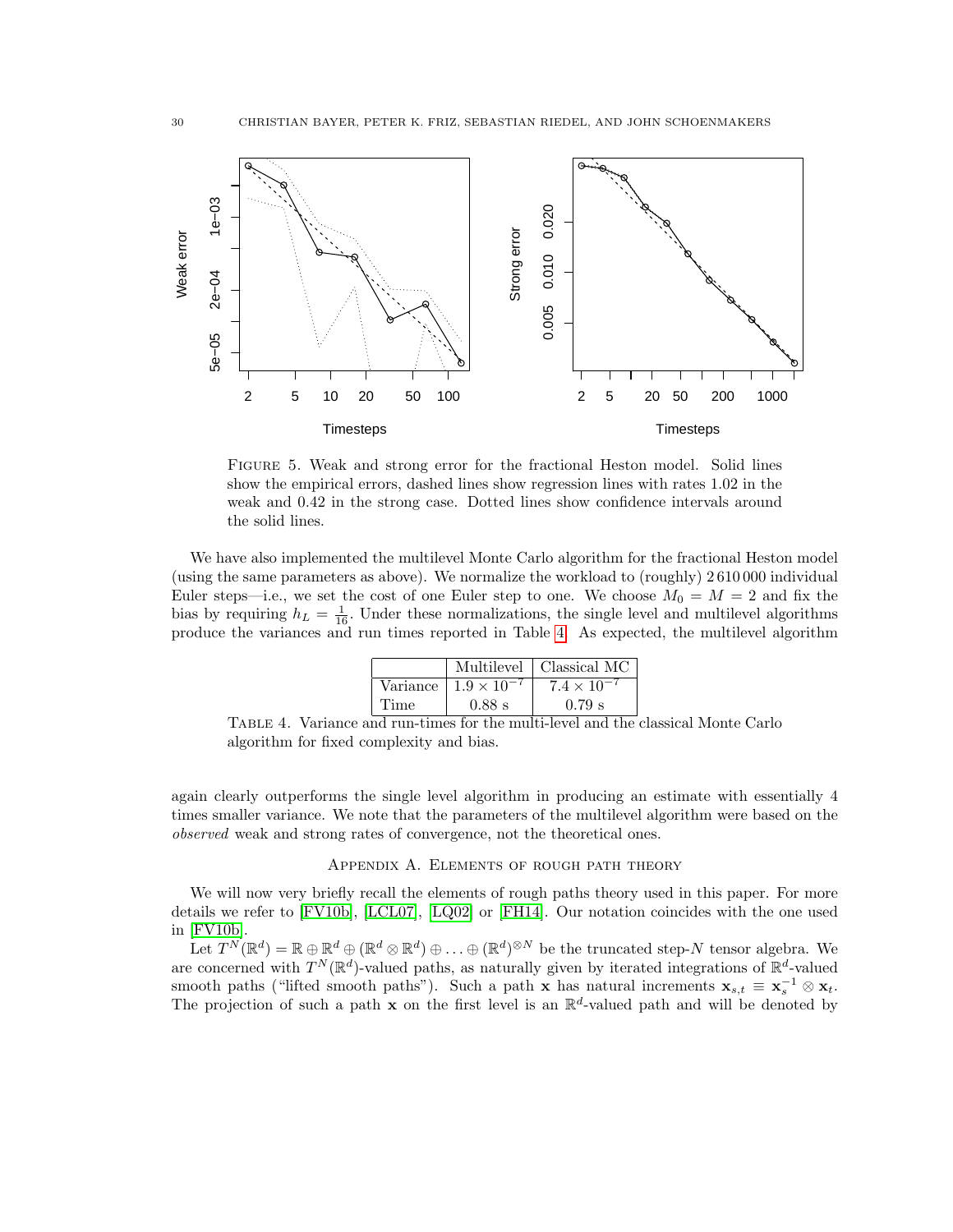$\pi_1(\mathbf{x})$ , the projection to kth level is denoted by  $\pi_k$ . Lifted smooth paths actually take values in  $G^{N}(\mathbb{R}^{d}) \subset T^{N}(\mathbb{R}^{d})$ , where  $G^{N}(\mathbb{R}^{d})$  denotes the free step-N nilpotent Lie group with d generators. The (left-invariant) Carnot-Caratheodory metric turns  $(G^N(\mathbb{R}^d), d)$  into a metric space.

This already allows (see e.g. [\[FV10b\]](#page-32-2)) to introduce the most commonly used (homogenous) rough path "norms"

$$
\|\mathbf{x}\|_{p\text{-var};[0,T]} = \sup_{(t_i)\subset[0,T]} \left(\sum_i d(\mathbf{x}_{t_i}, \mathbf{x}_{t_{i+1}})^p\right)^{1/p},
$$
  

$$
\|\mathbf{x}\|_{1/p\text{-H\"ol};[0,T]} = \sup_{0\leq s
$$

and distances

$$
d_{p\text{-var};[0,T]}(\mathbf{x},\mathbf{y}) = \left(\sup_{(t_i)\subset[0,T]}\sum_i d\left(\mathbf{x}_{t_i,t_{i+1}}, \mathbf{y}_{t_i,t_{i+1}}\right)^p\right)^{1/p}
$$
  

$$
d_{1/p\text{-H\"ol};[0,T]}(\mathbf{x},\mathbf{y}) = \sup_{0\leq s
$$

where  $p \in [1,\infty)$ . Define also "inhomogenous" variation and Hölder distances as follows. For  $k=1,\ldots,N,$ 

$$
\rho_{p\text{-}\text{var};[0,T]}^{(k)}\left(\mathbf{x},\mathbf{y}\right) = \sup_{(t_i)\subset[0,T]} \left( \sum_i \left| \pi_k \left( \mathbf{x}_{t_i,t_{i+1}} - \mathbf{y}_{t_i,t_{i+1}} \right) \right|^{p/k} \right)^{k/p},
$$

and

$$
\rho_{p\text{-}\mathrm{var};[0,T]}(\mathbf{x},\mathbf{y}) = \max_{k=1,\dots,N} \rho_{p\text{-}\mathrm{var};[0,T]}^{(k)}(\mathbf{x},\mathbf{y}).
$$

Similarly,

$$
\rho_{1/p\text{-H\"ol};[0,T]}^{(k)}\left(\mathbf{x},\mathbf{y}\right) = \sup_{0\leq s
$$

and

$$
\rho_{1/p\text{-H\"ol};[0,T]}(\mathbf{x},\mathbf{y}) = \max_{k=1,\ldots,N} \rho_{1/p\text{-H\"ol};[0,T]}^{(k)}(\mathbf{x},\mathbf{y}).
$$

Recall that a control function  $\omega$  is a continuous function from  $\{0 \le s \le t \le T\}$  to  $[0, \infty)$ , for which  $\omega(s,t) + \omega(t,u) \leq \omega(s,u)$  holds for every  $s \leq t \leq u$ . Note that  $\omega(s,t)^{1/p}$  is a natural generalization of the quantity  $|t - s|^{1/p}$  which appeared in the definition of all "Hölder objects"

 $\|\mathbf{x}\|_{1/p\text{-H\"{o}l};[0,T]} \,, \,\, d_{1/p\text{-H\"{o}l};[0,T]}(\mathbf{x},\mathbf{y}),\,\, \rho_{1/p\text{-H\"{o}l};[0,T]}^k\left(\mathbf{x},\mathbf{y}\right),\,\, \rho_{1/p\text{-H\"{o}l};[0,T]}(\mathbf{x},\mathbf{y})\,,$ 

defined above. Replacing  $|t - s|^{1/p}$  by  $\omega(s, t)^{1/p}$  then gives rise to similar norms and distances, denoted by

$$
\|\mathbf{x}\|_{p\text{-}\omega;[0,T]}\,,\,\,d_{p\text{-}\omega;[0,T]}(\mathbf{x},\mathbf{y}),\,\,\rho^k_{p\text{-}\omega;[0,T]}(\mathbf{x},\mathbf{y})\,,\,\,\rho_{p\text{-}\omega;[0,T]}(\mathbf{x},\mathbf{y})\,.
$$

By definition, a geometric  $1/p$ -Hölder rough path x is a path in  $T^{[p]}(\mathbb{R}^d)$  which can be approximated by lifts of smooth paths in the  $d_{1/p-H\ddot{o}l}$  (equivalently:  $\rho_{1/p-H\ddot{o}l}$ ) metric; geometric p-rough

,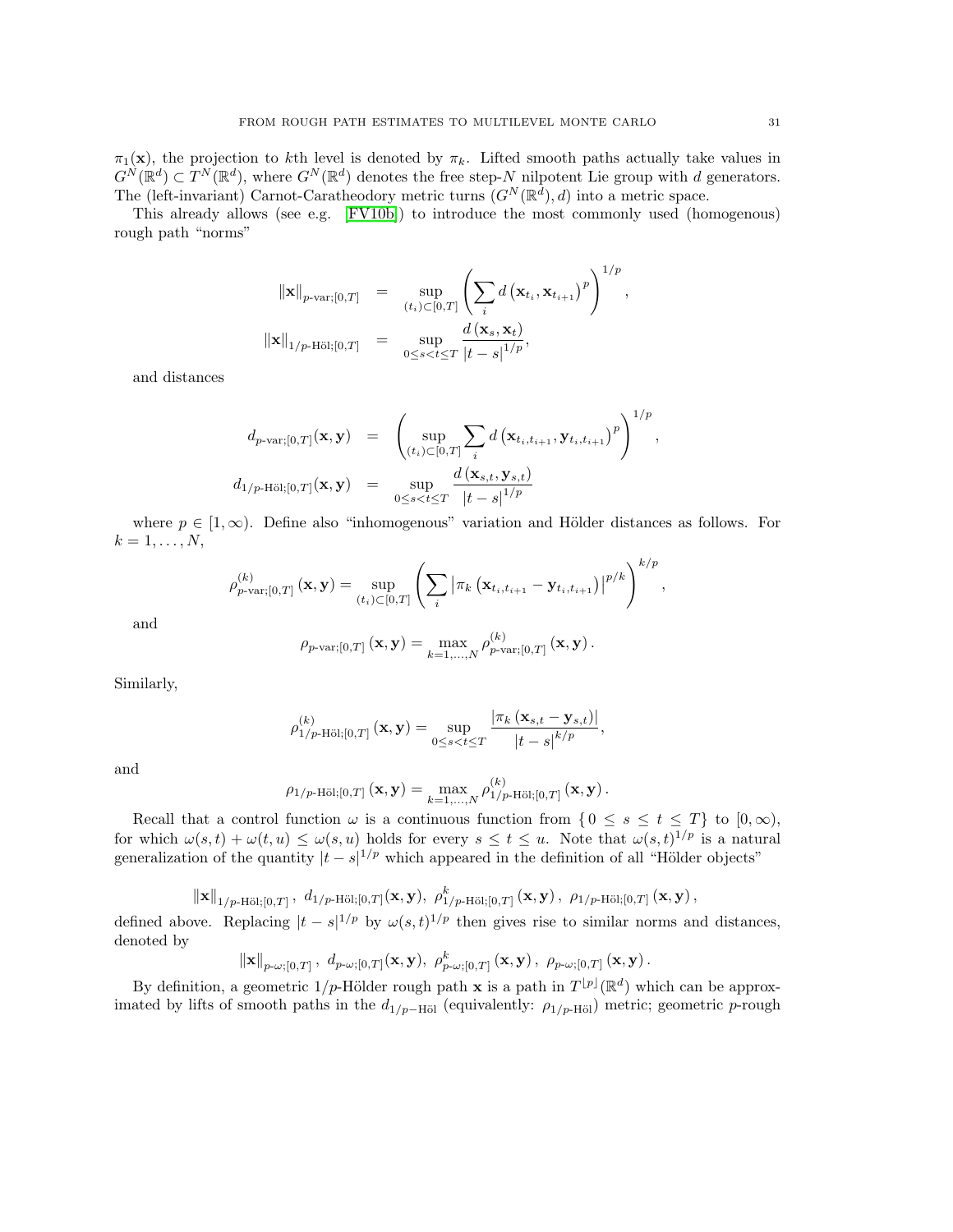paths are defined similarly (with respect to the variation distance). Necessarily then, any such x takes values in  $G^{[p]}(\mathbb{R}^d) \subset T^{[p]}(\mathbb{R}^d)$ . The resulting rough path spaces are know to be Polish and are denoted by

$$
C_0^{0,1/p-\text{H\"ol}}([0,T], G^{\lfloor p \rfloor}(\mathbb{R}^d))
$$
 and  $C_0^{0,p-\text{var}}([0,T], G^{\lfloor p \rfloor}(\mathbb{R}^d)).$ 

If  $V = (V_i)_{i=1,\dots,d}$  is a collection of Lip<sup> $\gamma$ </sup>( $\mathbb{R}^e$ ) vector fields (in the sense of Stein, cf. [\[FV10b\]](#page-32-2)) for some  $\gamma > p$  and **x** is a geometric p-rough path, one can make sense of a unique solution  $y: [0, T] \to \mathbb{R}^e$  of the equation

$$
dy_t = V(y_t) \, d\mathbf{x}_t; \quad y_0 \in \mathbb{R}^e
$$

and the solution depends (locally Lipschitz) continuously on the driving signal in the inhomogenous rough paths metric.

Acknowledgements. P.F. has received funding from the European Research Council under the European Union's Seventh Framework Program (FP7/2007-2013) / ERC grant agreement nr. 258237. S.R. was supported by a scholarship from the Berlin Mathematical School (BMS). C. B. and P. F. acknowledge funding by the DFG grants BA5484/1 and FR2943/2). This paper contains results of S. Riedel's Ph.D. dissertation [\[Rie13,](#page-32-15) Ch. 6], which was written in collaboration with CB, PKF and JS.

### **REFERENCES**

- <span id="page-31-12"></span>[BFG15] Christian Bayer, Peter Friz, and Jim Gatheral, *Pricing under rough volatility*, Quantitative Finance  $(2015)$ , to appear.
- <span id="page-31-10"></span>[BSD13] Denis Belomestny, John Schoenmakers, and Fabian Dickmann, *Multilevel dual approach for pricing* American style derivatives, Finance Stoch. 17 (2013), no. 4, 717–742.
- <span id="page-31-7"></span>[CC80] John M. C. Clark and R. J. Cameron, The maximum rate of convergence of discrete approximations for stochastic differential equations, Stochastic differential systems (Proc. IFIP-WG 7/1 Working Conf., Vilnius, 1978), Lecture Notes in Control and Information Sci., vol. 25, Springer, Berlin, 1980, pp. 162– 171.
- <span id="page-31-6"></span>[CF10] Thomas Cass and Peter K. Friz, Densities for rough differential equations under Hörmander's condition, Ann. of Math. (2) 171 (2010), no. 3, 2115–2141.
- <span id="page-31-11"></span>[CHAN+15] Nathan Collier, Abdul-Lateef Haji-Ali, Fabio Nobile, Erik von Schwerin, and Ral Tempone, A continuation multilevel monte carlo algorithm, BIT Numerical Mathematics 55 (2015), no. 2, 399-432 (English).
- <span id="page-31-4"></span>[CLL13] Thomas Cass, Christian Litterer, and Terry Lyons, Integrability and tail estimates for Gaussian rough differential equations, Ann. Probab. 41 (2013), no. 4, 3026–3050.
- <span id="page-31-1"></span>[CQ02] Laure Coutin and Zhongmin Qian, Stochastic analysis, rough path analysis and fractional Brownian motions, Probab. Theory Related Fields 122 (2002), no. 1, 108–140.
- <span id="page-31-2"></span>[Dav07] Alexander M. Davie, Differential equations driven by rough paths: an approach via discrete approximation, Appl. Math. Res. Express. AMRX (2007), no. 2, Art. ID abm009, 40.
- <span id="page-31-9"></span>[Die04] Ton Dieker, Simulation of fractional Brownian motion, Master's thesis, University of Twente, 2004.
- <span id="page-31-3"></span>[DNT12] Aurélien Deya, Andreas Neuenkirch, and Samy Tindel, A Milstein-type scheme without Lévy area terms for SDEs driven by fractional Brownian motion, Ann. Inst. Henri Poincaré Probab. Stat. 48 (2012), no. 2, 518–550.
- <span id="page-31-8"></span>[FGGR15] Peter K. Friz, Benjamin Gess, Archil Gulisashvili, and Sebastian Riedel, The Jain-Monrad criterion for rough paths and applications to random Fourier series and non-Markovian Hörmander theory, Ann. Probab. (to appear; [http://www.imstat.org/aop/future\\_papers.htm](http://www.imstat.org/aop/future_papers.htm)) (2015+).
- <span id="page-31-0"></span>[FH14] Peter K. Friz and Martin Hairer, A course on rough paths, Universitext, Springer, Cham, 2014, With an introduction to regularity structures.
- <span id="page-31-5"></span>[FR13] Peter K. Friz and Sebastian Riedel, Integrability of (non-)linear rough differential equations and integrals, Stoch. Anal. Appl. 31 (2013), no. 2, 336–358.